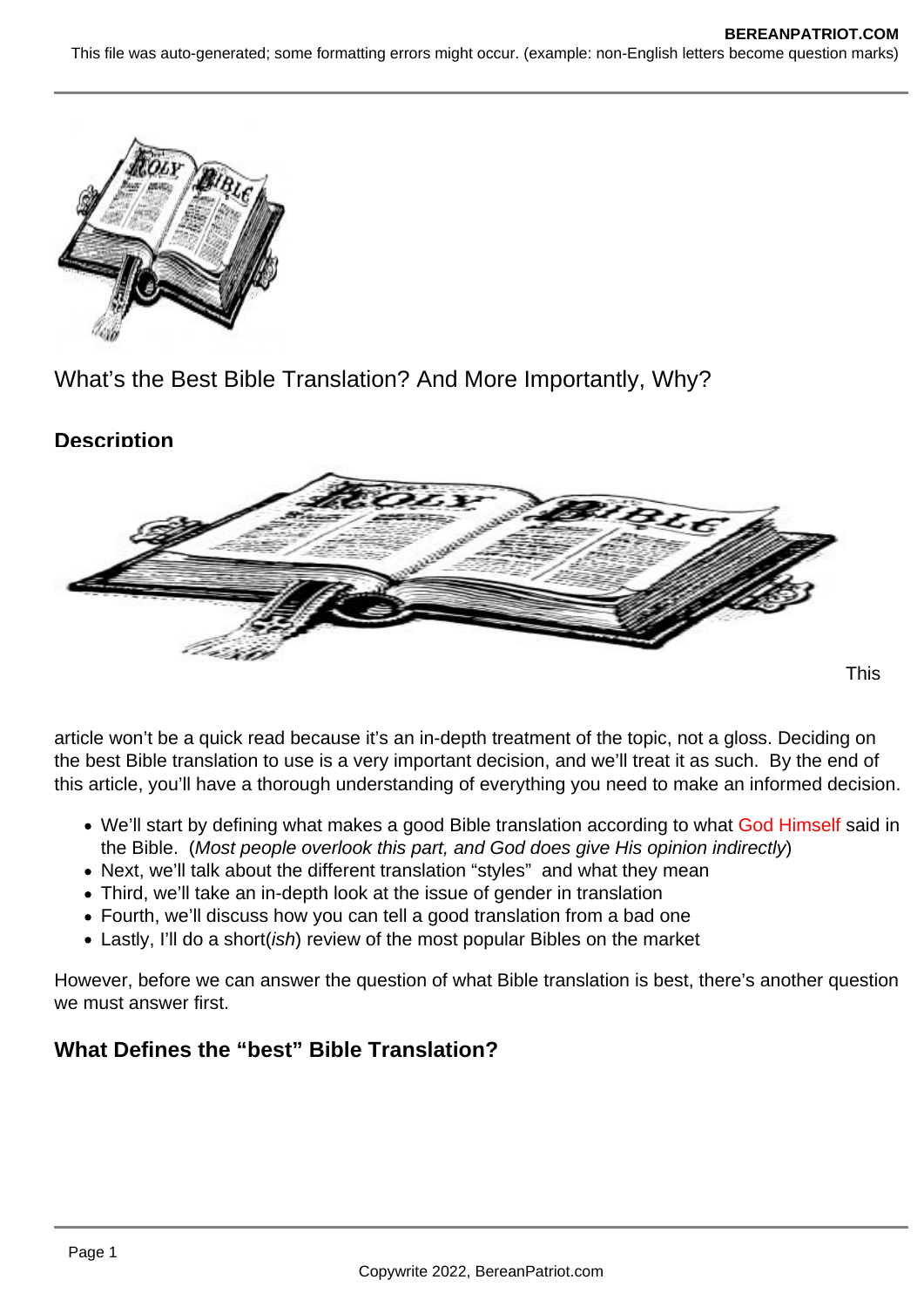This is the most important question that almost no one ever asks. Before we can decide what translation is best, we must first know what we mean by "best". I once had a fellow tell me he was looking for the "least gender neutral Bible possible". I also know people who wouldn't read a nongender neutral Bible. That's what defines best for them.

### **The real question is: "what is a good criteria for determining the best translation?"**

That question is best answered by another question:

#### "Why do we care what the Bible says?"

It's a good question, and an honest one from many people, especially unbelievers. Hopefully, most Christians care what the Bible says because the Bible records what God has said.

That's certainly why I care.

If we're going to live a life that's pleasing to God, we need to know what kind of life **God said** is pleasing to Him.

This next bit will seem painfully obvious, but it's also absolutely essential. Speech – the act of **saying** something – is accomplished using **words**. Yes this is obvious, but most people don't stop to consider this. God designed us to use **words** to communicate with each other. Likewise – knowing that we have this limitation because He gave it to us – God uses **words** to communicate with us in the Bible.

And God is **very** particular about His **words**.

#### **Deuteronomy 4:2**

**2** "**You shall not add** to the **word** which I am commanding you, **nor take away from it**, that you may keep the commandments of the LORD your God which I command you

And few will forget the warning at the end of Revelation, which is in the same vein.

#### **Revelation 22:18-19**

**18** I testify to everyone who hears the **words** of the prophecy of this book: **if anyone adds to them**, God will add to him the plagues which are written in this book;

**19** and **if anyone takes away from** the **words** of the book of this prophecy, God will take away his part from the tree of life and from the holy city, which are written in this book.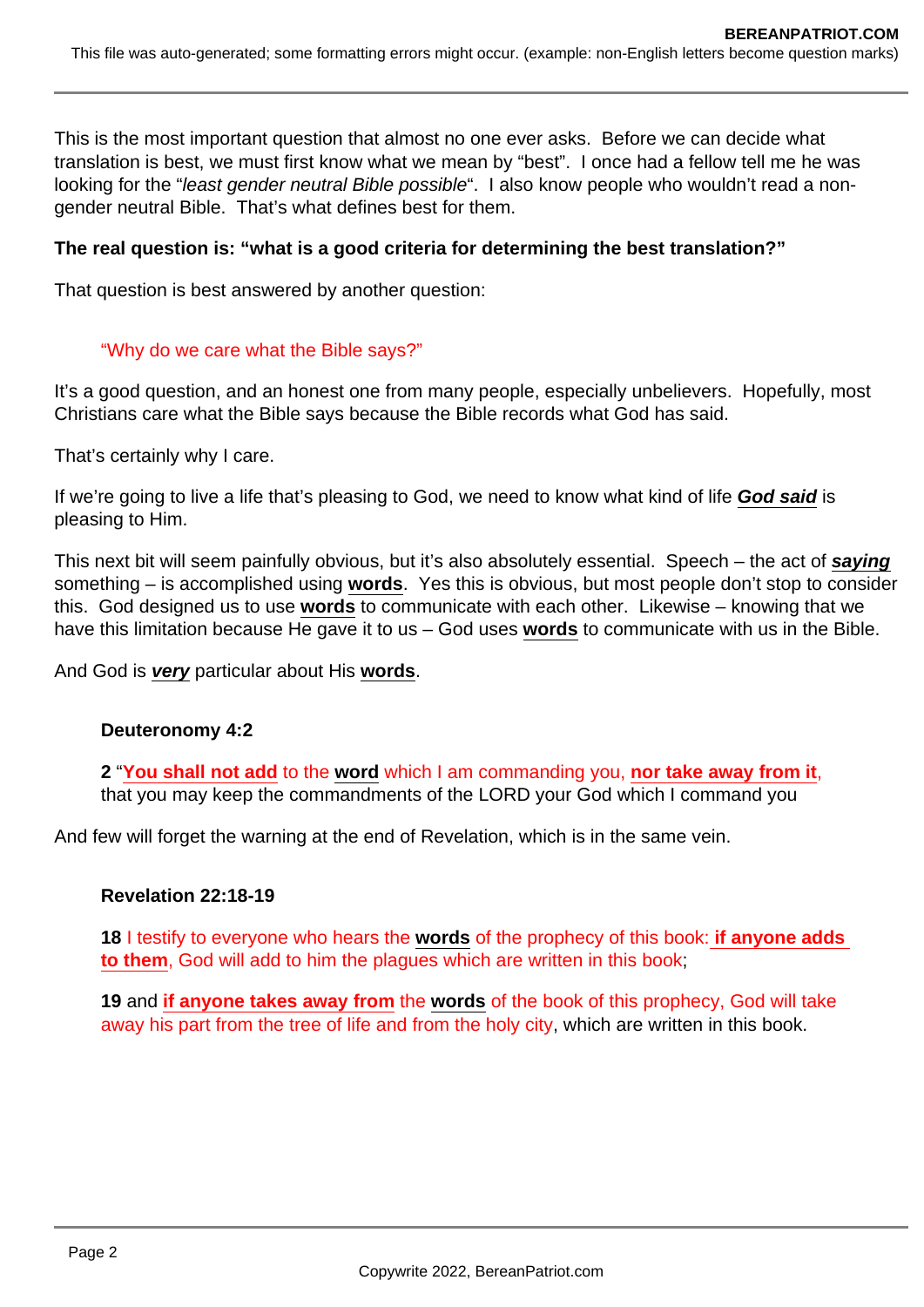Remember this: adding or removing **words** from what God has written inspires His wrath. I would argue that changing what He has written is both adding and removing. That is, to change a word means to remove the original word and then add back a different word in it's place. Therefore, adding and removing is bad, but changing *might* be even worse because technically you're both adding and subtracting.

### **God is very clear that we shouldn't add or subtract – which includes changing – the words that He inspired.**

I've been emphasizing words on purpose.

If you scroll back and read those verses again, you'll see that God didn't say "don't change what I said ". Obviously that idea is there, but that's not what God actually said. God said not to change His **words**.

Check those verses again.

God clearly says we shouldn't add or take away from His **words**.

That's important.

### **Based on what God Himself said, I would define the best Bible translation as the one that changes God's words the least in the translation process.**

Obviously, it needs to be readable too, but if we want to align our priorities with God's priorities, then we must look at what God values first and foremost. God clearly places a high value on His **words**. As such, the best Bible translation should also.

This is so important to deciding which Bible translations are best (and worst) that we'll spend a bit more time to fully understand it. Without this foundational understanding, it's easy to get lost in the sea of options.

### **The Importance of Words**

Let's say you're a detective on a case and one of your fellow officers takes a statement from an eyewitness who saw the whole crime being committed. You ask the officer for the witness's statement, and he gives you a brief summery of what the witness said.

#### **Is that enough?**

Would a paraphrase suffice? Or would you want the exact **words** that the witness used?

Let's consider an example in the legal sphere. Recently, a United States Supreme Court case was decided by the meaning of a single, one-letter word: the word "a". I'm not going to get political, but understanding how important a single word can be is crucial to understanding proper translation.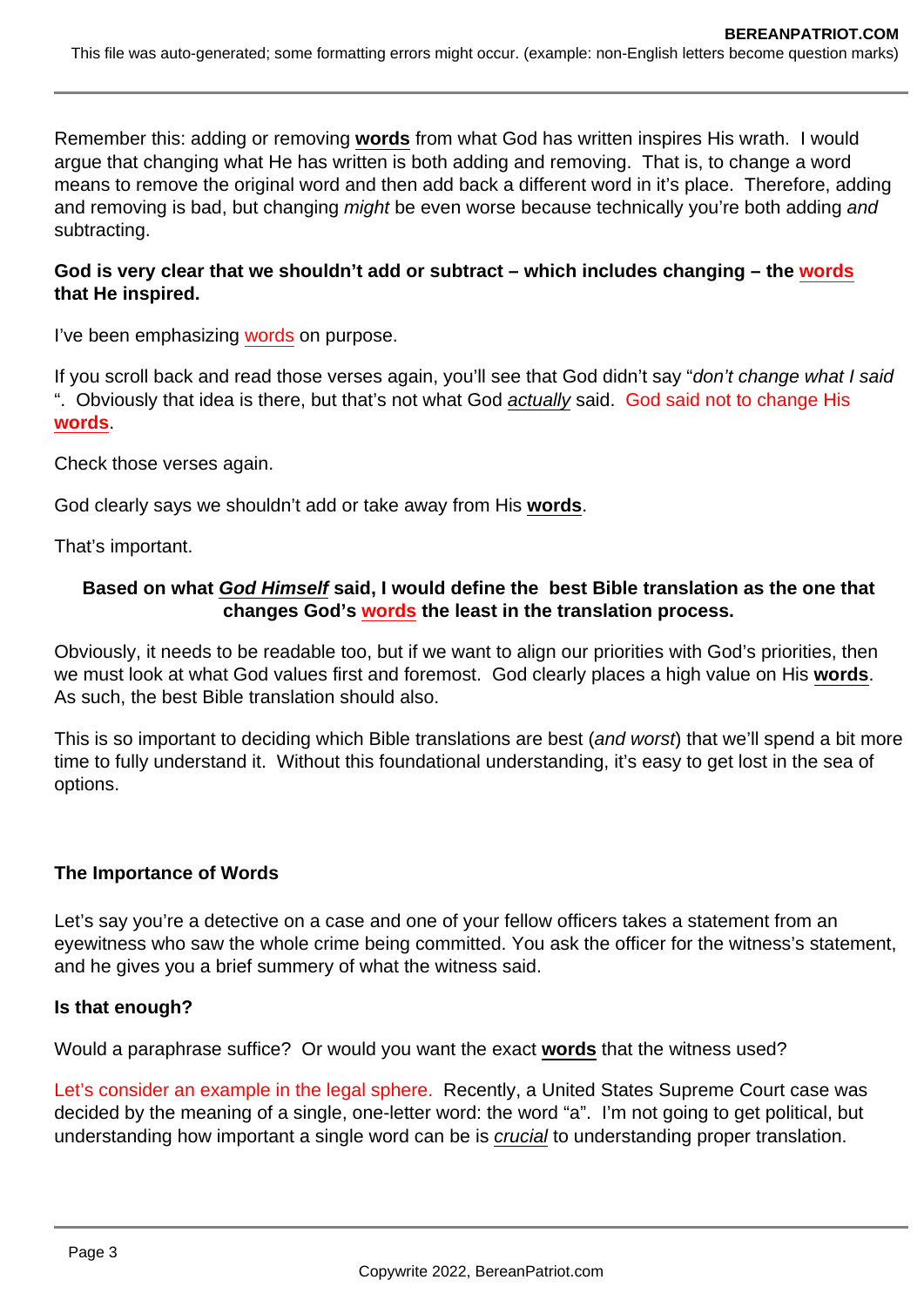Essentially, the case revolved around what was a sufficient notice to appear in court according to a specific statute. The statue specified that the accused should be given "a notice to appear". That should be all the context you need to make the point as it relates to Bible translation.

First, officials sent an incomplete notice of the charges against him; then, two months later, they provided the date and location of his hearing. Because these two notices, together, provided Niz-Chavez all the required information, the government argued, it could stop the clock and deny him an opportunity to contest his deportation.

On Thursday, the Supreme Court rejected this scheme by a 6–3 vote. Gorsuch's majority opinion zeroed in on the text of a statute—specifically, the words a notice to appear . To stop the clock, Gorsuch wrote, the government "must serve 'a' notice containing all the information Congress has specified."

"To an ordinary reader," Gorsuch explained, the phrase " 'a' notice would seem to suggest just that: 'a' single document containing the required information, not a mishmash of pieces with some assembly required."

### [Source](https://slate.com/news-and-politics/2021/04/gorsuch-libertarian-textualist-immigrant-rights.html).

Notice the importance of a single word in this case. And such a small word too: "a". Small things matter in law. If the Bible is the "law" for how Christians should live their lives, why would the words be less important? Perhaps that's why Jesus said:

#### Matthew 5:18

18 For truly I say to you, until heaven and earth pass away, not the smallest letter or stroke of a letter shall pass from the Law, until all is accomplished

The KJV renders it "jot and tittle", and ["Got questions?" has an excellent – and short – article on what](https://www.gotquestions.org/jot-tittle.html)  [that means](https://www.gotquestions.org/jot-tittle.html). The point being, the smallest things can have the largest impact. This is just as true in a Bible translation as it is in a court case; arguably more.

The words matter.

Perhaps that's why God was clear that we shouldn't change His words .

Consider another example.

When we read a book, we assume that we're reading the words penned by the original author. If you wrote something, how angry would you be if someone took the words you wrote and changed them?

Consider Lincoln's famous introduction to the Gettysburg address. What if someone changed it from the original:

"Four score and seven years ago our fathers brought forth on this continent a new nation,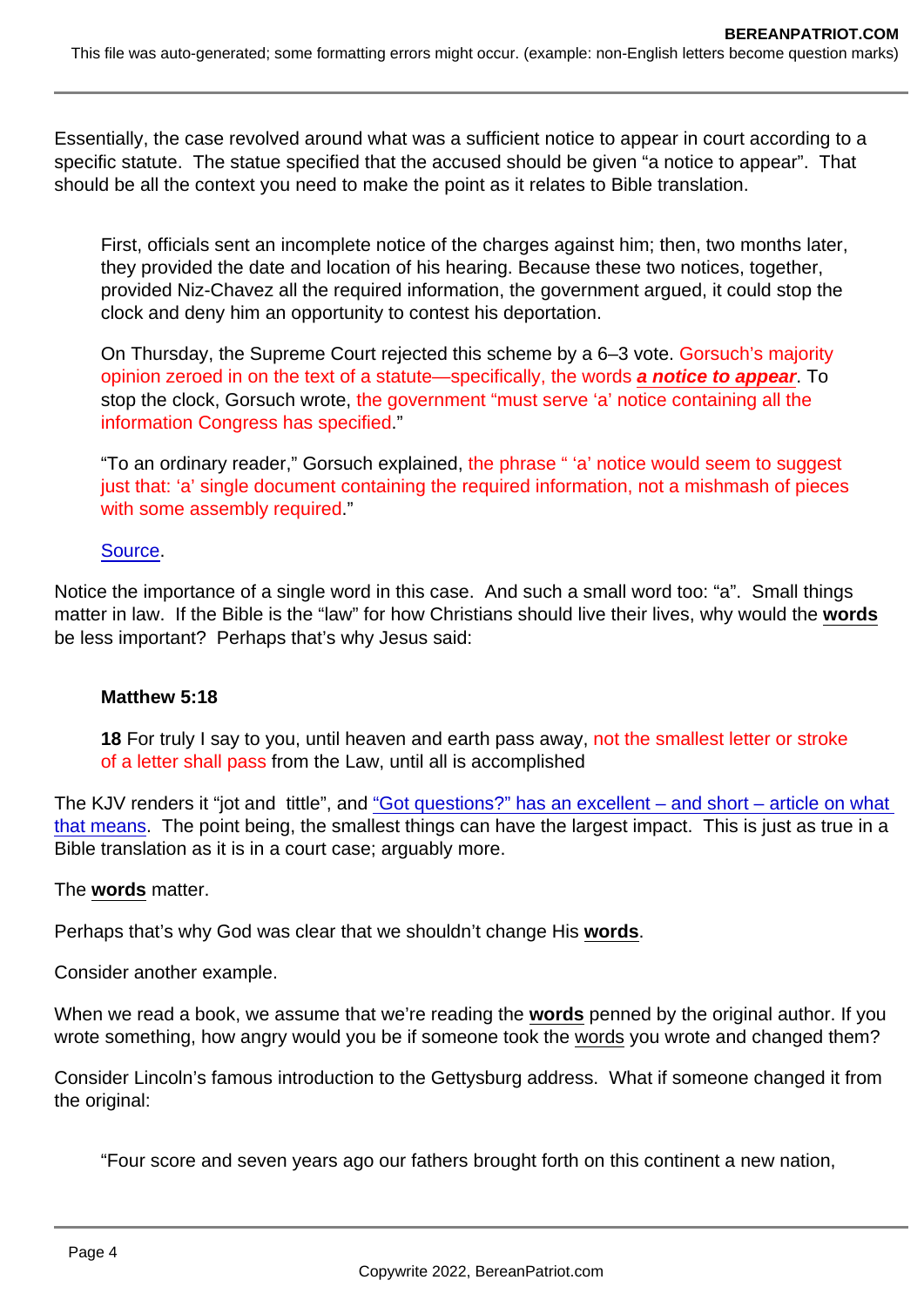This file was auto-generated; some formatting errors might occur. (example: non-English letters become question marks)

conceived in Liberty, and dedicated to the proposition that all men are created equal."

to this:

"Eighty seven years ago, our ancestors created a nation here with the idea that all people should be free and equal."

No one would ever say the second quote is Lincoln's actual Gettysburg address because they aren't **his words**; they are **someone else's words**. Yes they (sort of) mean the same thing, but to quote my wife: "It's the same information, but it comes across quite differently." She's 100% correct.

That's because the **words** are different.

#### **One last example to drive the point home.**

Consider the works of the greatest and most renowned English playwright: William Shakespeare. What if someone took the famous "to be or not to be" speech from Hamlet:

To be, or not to be—that is the question: Whether 'tis nobler in the mind to suffer The slings and arrows of outrageous fortune Or to take arms against a sea of troubles.

And re-worded it to this:

To be, or not to be; that is what really matters. Is it nobler to accept passively the trials and tribulations that unjust fate sends, or to resist an ocean of troubles.

(Hamlet, a parallel text edition, by John Richetti (New York: Simon and Schuster, 1975), 125.)

Does it say the same thing?

Sort of, but it **completely misses** the style and force of the original. At best, it's a watered down version. At worst, it's perversion of the author's **words**. If someone tried to present the watered down version as authentic Shakespeare, he would be laughed out of every single literary club in the world.

Every.

Single.

One.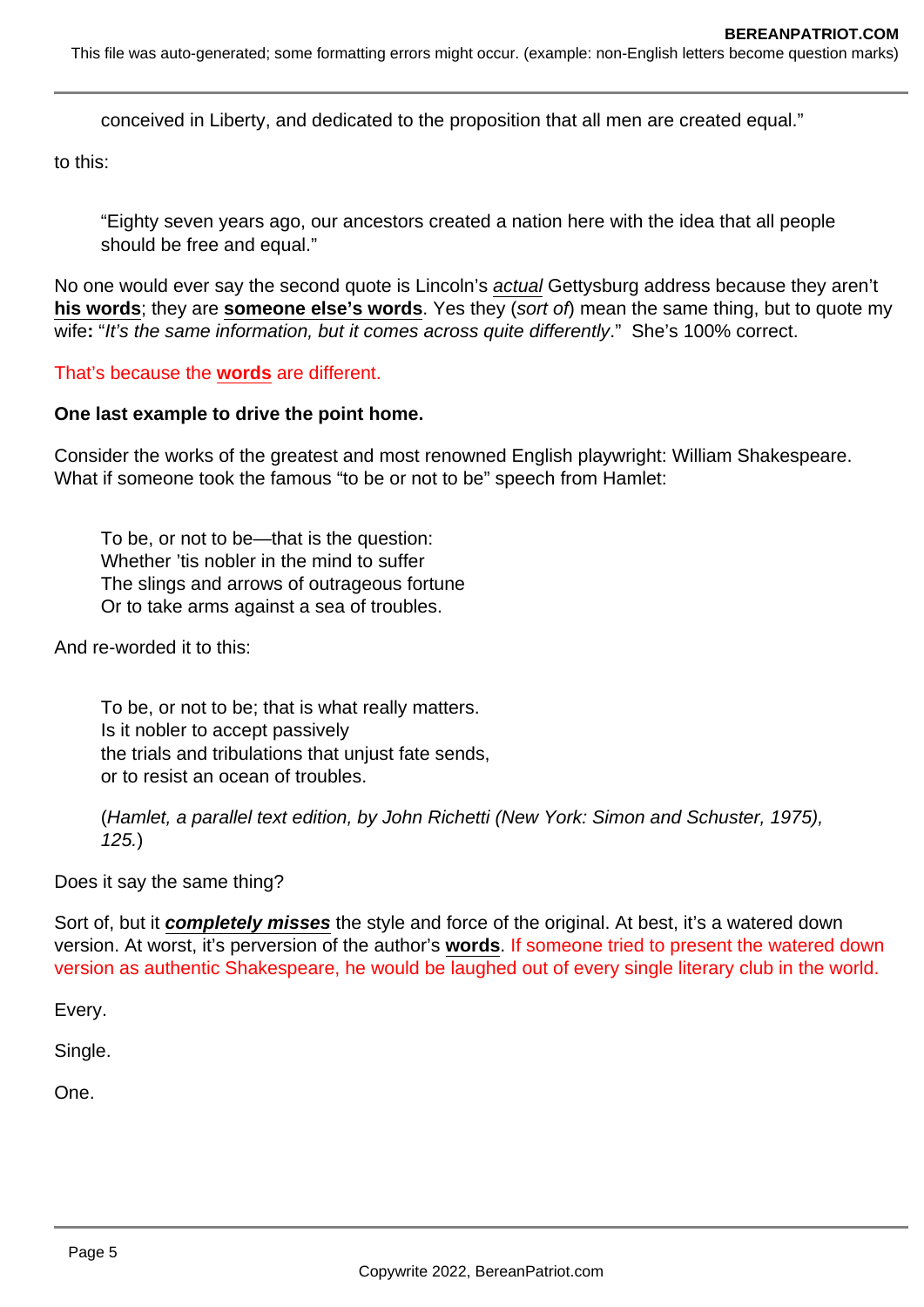Here's the important part: If someone wanted to do a deep study of Hamlet, would the watered down version be of any use at all?

No, because it's not the author's words .

Is God less concerned about His own words ? (You know, the ones He commanded us not to change) In my mind, this is the criteria that God (indirectly) set forth for Bible translators:

The best Bible translation is the one that changes God's words the least in the translation process.

Based on what we've already looked at, I think that definition is in line with God's priorities. We should always be striving to align our priorities with the priorities of the almighty, all-powerful, all-wise, and eternal God.

With that in mind, we'll turn to a discussion of the two major competing "styles" of translation.

### Translation "styles"

If you ask almost anyone, there are two basic styles of translation. It's typically explained the following way (not that I necessarily agree) The two styles are often called "Formal Equivalence" or "word-forword", and "Dynamic Equivalence" or "thought-for-thought".

Formal equivalence , or complete equivalence, is also known as literal translation, or a word-for-word translation. The idea behind formal equivalence is to render the text in the same form as the original. This can also mean using the same word order as the original language. With formal equivalence each word of the original language is represented by a word in the target or receptor language.

#### [Source](https://www.blueletterbible.org/Comm/stewart_don/faq/bible-translations/question7-major-theories-of-bible-translation.cfm).

Dynamic equivalence is a method of Bible translation that seeks to reproduce the original text of Scripture using modern language and expression to communicate the message of the Bible. In translating a verse, dynamic equivalent translation is less concerned with providing an exact English word for each word of the original text as it is with communicating the basic message of that verse.

#### [Source](https://www.gotquestions.org/dynamic-equivalence.html).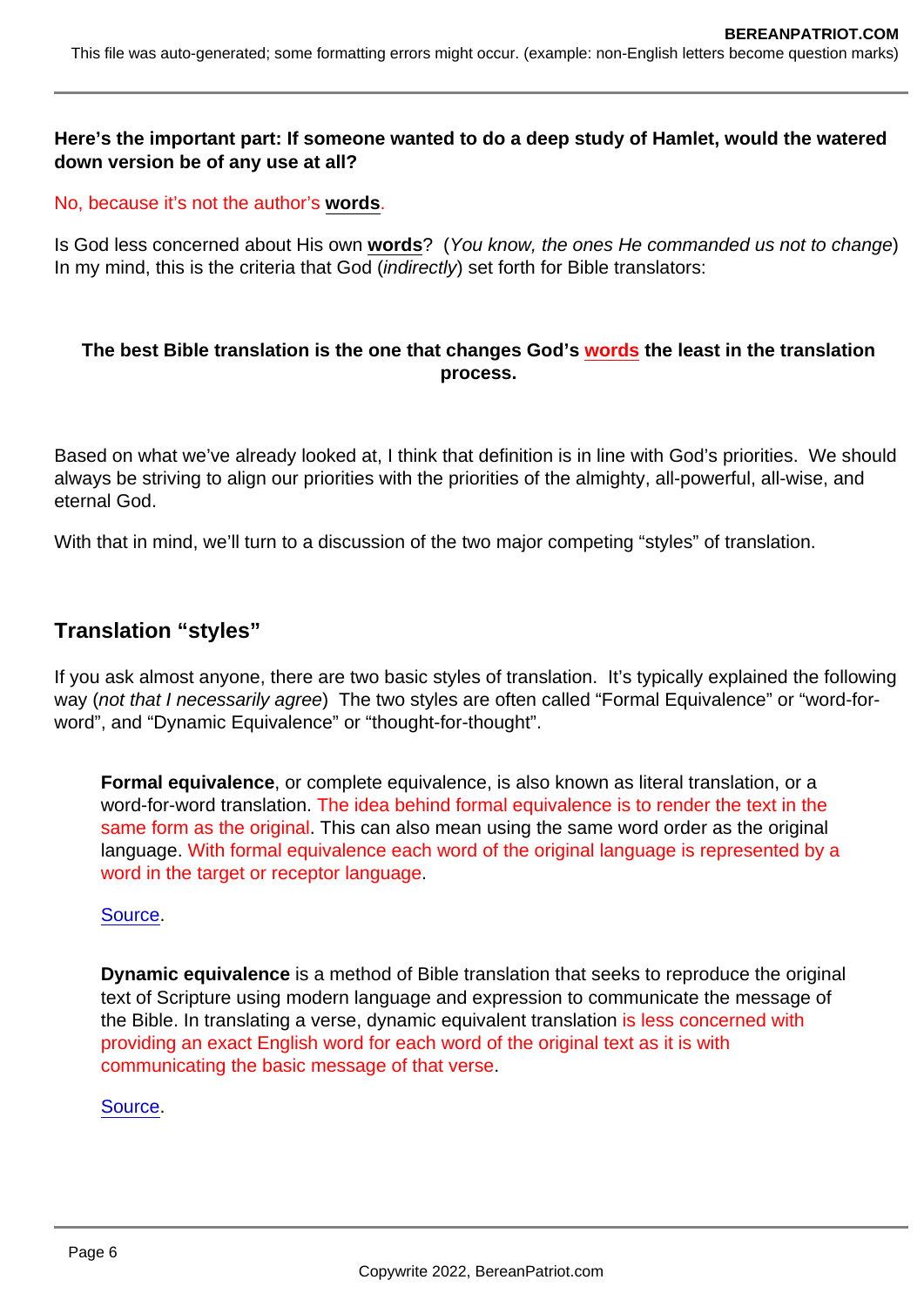Now, consider those two translation styles in light of what we just talked about. Think about it.

Please really think about it.

I'll wait.

…

…

Which translation "style" seems more in-line with God's command not to change His **words**?

You see the point.

Now, it should be noted that there isn't a hard line between literal (word-for-word) and "dynamic" ( thought-for-thought). It's more of a spectrum than a hard line. Here's one image that shows this reasonably well. It's mostly correct, though I would say the NKJV is far more literal than they give it credit.

Please notice the divisions too.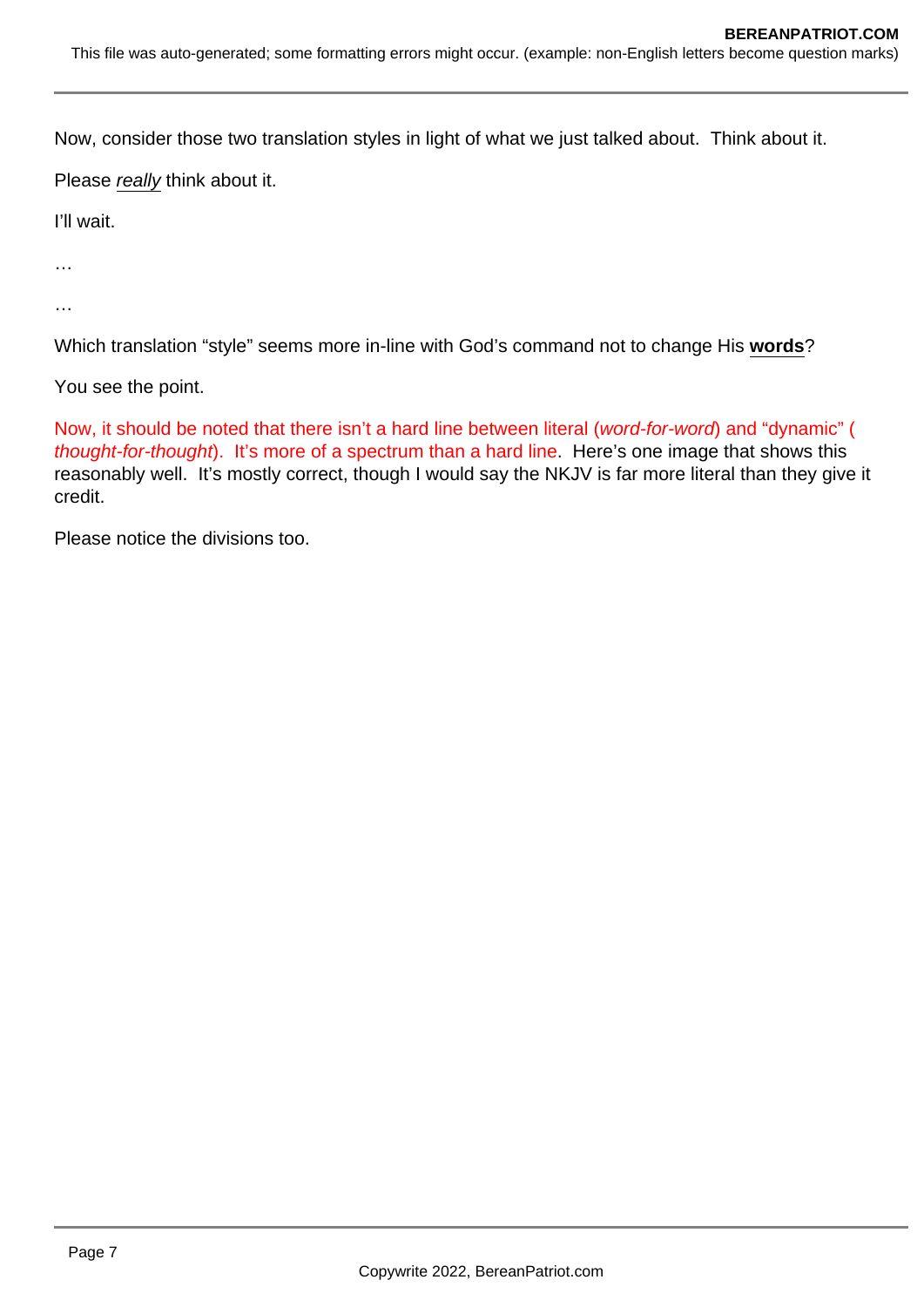#### [Image source.](https://www.wesleyhuff.com/blog/2020/10/13/one-bible-many-versions)

Now, while I agree that there is a spectrum of literalism, I would draw the line in a very different place than the image does. I would put everything in the "Dynamic Equivalence" section under "paraphrase". While some of "dynamic equivalence" translations don't always paraphrase, they certainly paraphrase a lot.

Here's an example, and you can double check the literalness by looking at [Luke 9:44 in an interlinear](https://biblehub.com/interlinear/luke/9-44.htm)  [Bible:](https://biblehub.com/interlinear/luke/9-44.htm)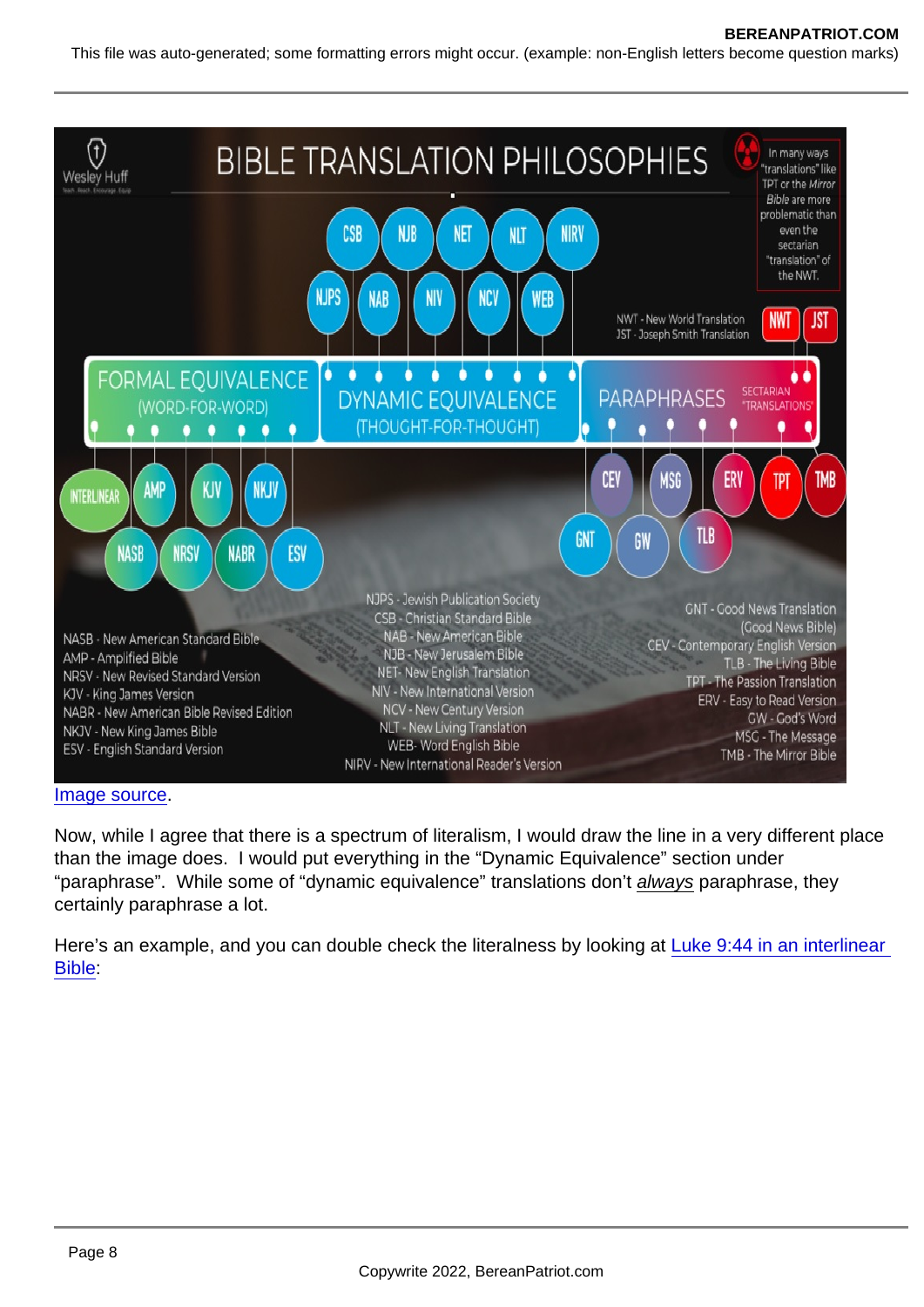### Luke 9:44

NIV: "Listen carefully to what I am about to tell you: The Son of Man is going to bedelivered into the hands of men."

NASB '95: "Let these words sink into your ears; for the Son of Man is going to be delivered into the hands of men."

In the first half of the verse, the NIV paraphrases Jesus' words while the NASB '95 accurately translates His words. Notice that the NIV does accurately translate the second half of the verse. However, it gets no points for that because it paraphrased the first half.

Also, notice the stylistic difference.

Notice how it sounds.

It hearkens back to the example of the Lincoln's Gettysburg Address and Shakespeare's Hamlet. While they do have the same basic meaning, the more literal one hit your ears differently. The phrase " Let these words sink into your ears" has a certain force that "Listen carefully" simply doesn't have.

Think about it for a moment.

Seriously, please do.

…

…

That's the difference between God's words and man's words; the difference between a literal and a paraphrase.

Many – perhaps most – would argue that there's a difference between "Dynamic Equivalence" and "paraphrase". I disagree. In fact, I'd argue that there's really only one translation "style", and deviation from that style is actually veering into paraphrase.

Here's [the definition of 'paraphrase' from the Cambridge English Dictionary](https://dictionary.cambridge.org/dictionary/english/paraphrase):

to repeat something written or spoken using different words , often in a humorous form or in a simpler and shorter form that makes the original meaning clearer

Now consider, does exchanging the phrase "Let these words sink into your ears" for the phrase " Listen carefully to what I am about to tell you" fit the definition of repeating "something written or spoken using different words "? If so, then by definition it's a paraphrase.

Remember what God said about his words ?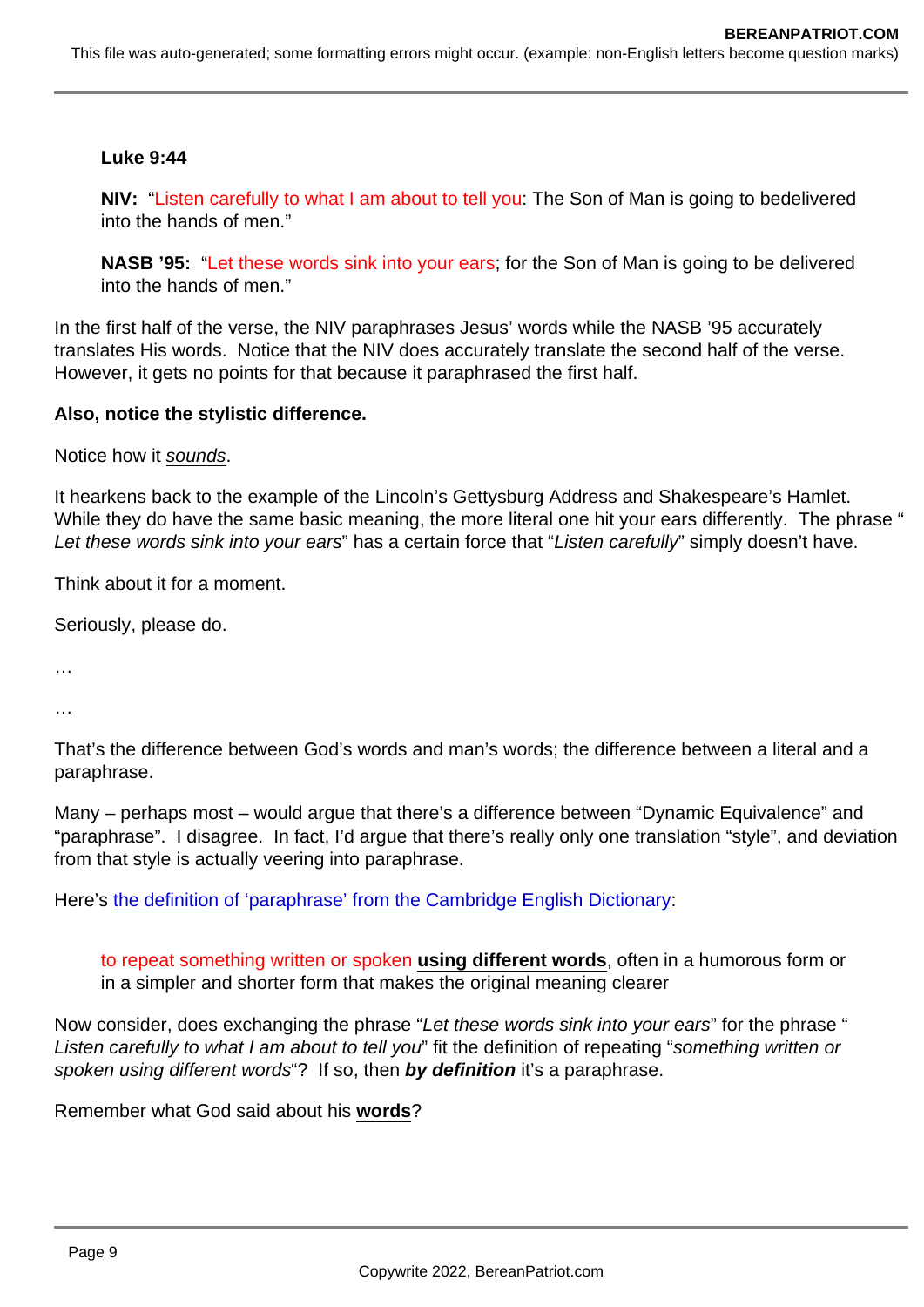I realize I'm beating this point death, but that's because it's important.

Make no mistake, the Dynamic Equivalence/thought-for-thought approach isn't merely a different translation "style"; it's a paraphrase. It may be a more literal paraphrase (NIV) or less literal paraphrase (NLT). However, they are all paraphrases and thus are only a human rewording of God's actual **words**. If you are happy with a paraphrase, then this article won't help you.

I'm serious.

### **If you are happy with a paraphrase, then you can stop reading this article now because it will be useless to you, and might offend you.**

I care about God's words when I read the Bible; not man's words. There's no shortage of good books written by men that are worth reading, but that's not why I pick up the Bible. I pick up the Bible to read God's words, not man's words. A paraphrase is an "editorialized" version of the Bible, not a translation. It's a version filtered through human "editors" who have imprinted their own ideas into the sacred text.

Therefore, just as the watered-down version of Hamlet would be laughed at by Shakespeare scholars, so also a paraphrased Bible has no place in any serious theological or doctrinal discussion because a paraphrase "translation" isn't **God's words**; it's a mere human paraphrase, and thus it's **man's words**.

Men can have great thoughts, but they aren't God's thoughts.

I enjoy Bible commentary too; I love hearing a good perspective on God's words. But in the actual text of the Bible, it should be God's words, and **only** God's words. God Himself said this when He commanded us not to add or take away from His **words**.

When I pick up the Bible, I want to read God's words, not man's.

That leads to a major problem with the Dynamic Equivalence/thought-for-thought Bible translations paraphrases.

### **The biggest problem with paraphrase "translations"**

Arguably the biggest problem with the "Dynamic Equivalence" or "thought-for-thought" translations ( i.e. a paraphrase) is that they assume they know the author's original intent. That idea is explicitly contained in the phrase "thought-for-thought".

However, this blatantly contradicts scripture.

### **Isaiah 55:9**

"For as the heavens are higher than the earth, So are My ways higher than your ways And My thoughts higher than your thoughts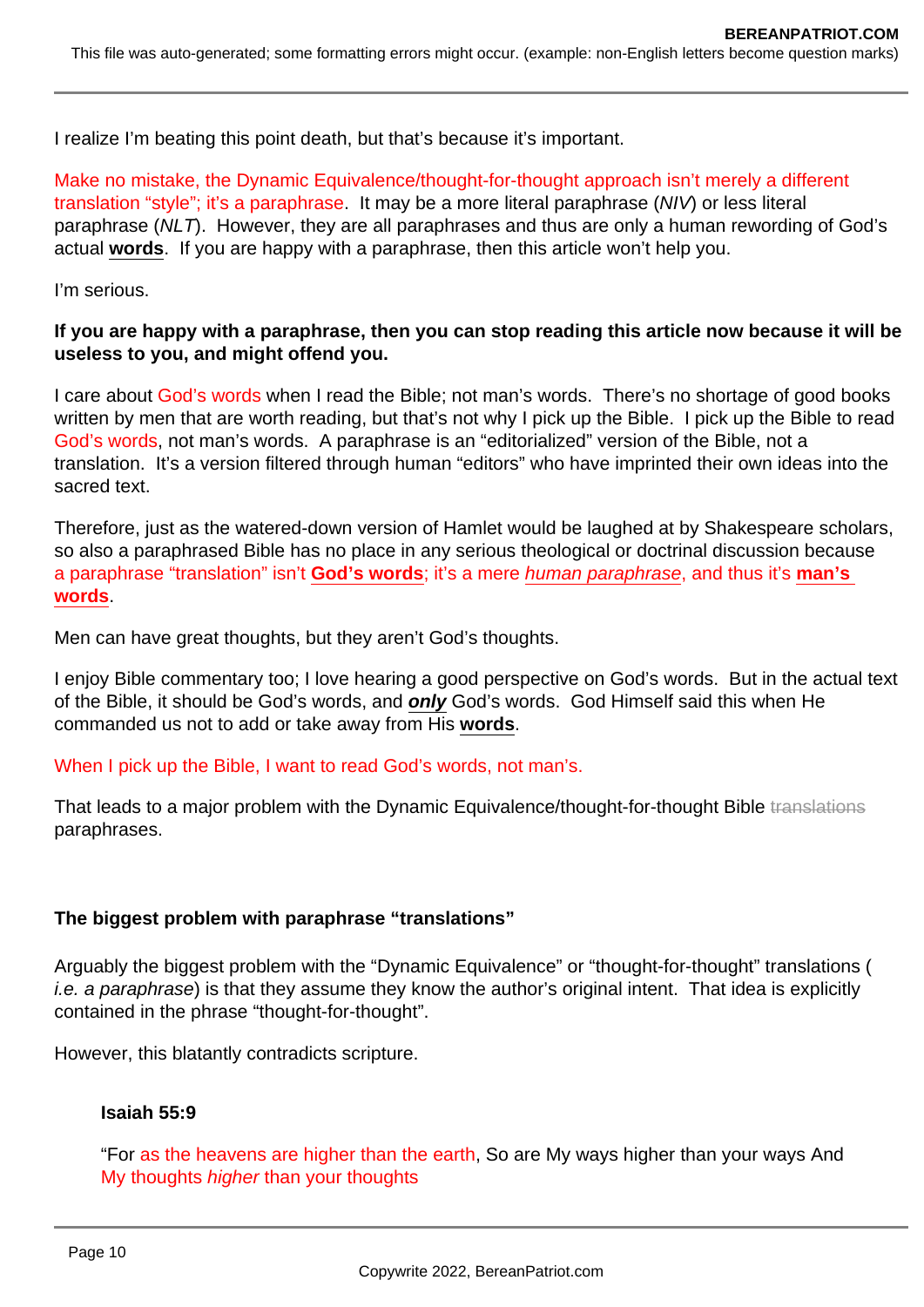Further, it's also written:

.

1 Corinthians 2:11

For who among men knows the thoughts of a man except the spirit of the man which is in him? Even so no one knows the thoughts of God except the Spirit of God.

If we accept that God inspired the Bible, then we must accept that God's thoughts are higher than ours and only He knows them.

Wouldn't that make idea of a "thought-for-thought" translation problematic?

Despite this obvious problem, there's another one that's arguably more serious.

To Translate, or Interpret?

As I just said, Biblical commentaries can be wonderful. But the actual text should only be God's words, just as He Himself commanded. One of the worst things that all Bible paraphrases do is include in translation what should be left to commentary .

Here are a few examples of paraphrase "translations" (which includes the so-called dynamic/thoughtfor-thought "translations") inaccurately rendering words this way.

Matthew 7:13 ([double check in an interlinear\)](https://biblehub.com/interlinear/matthew/7-13.htm)

NLT: "You can enter God's Kingdom only through the narrow gate. The highway to hell is broad, and its gate is wide for the many who choose that way.

NASB '95: "Enter through the narrow gate; for the gate is wide and the way is broad that leads to destruction , and there are many who enter through it.

The NLT mistranslates removes the Greek word "???????" ([apóleia](https://biblehub.com/greek/684.htm)) which literally means "destruction" or "ruin" and translates adds the word "hell". That's just plain wrong. Certainly the implication is there, but remember we aren't supposed to change God's words . Jesus could've said "??????" [\(gehenna](https://biblehub.com/greek/1067.htm) – the word that's usually translated "hell") but He didn't.

Translators should respect God's word choice, just as He commanded.

You can even argue that going to "gehenna" is what Jesus was pointing to (which is likely from the context), but we still need to be obedient and not change God's words .

Another example: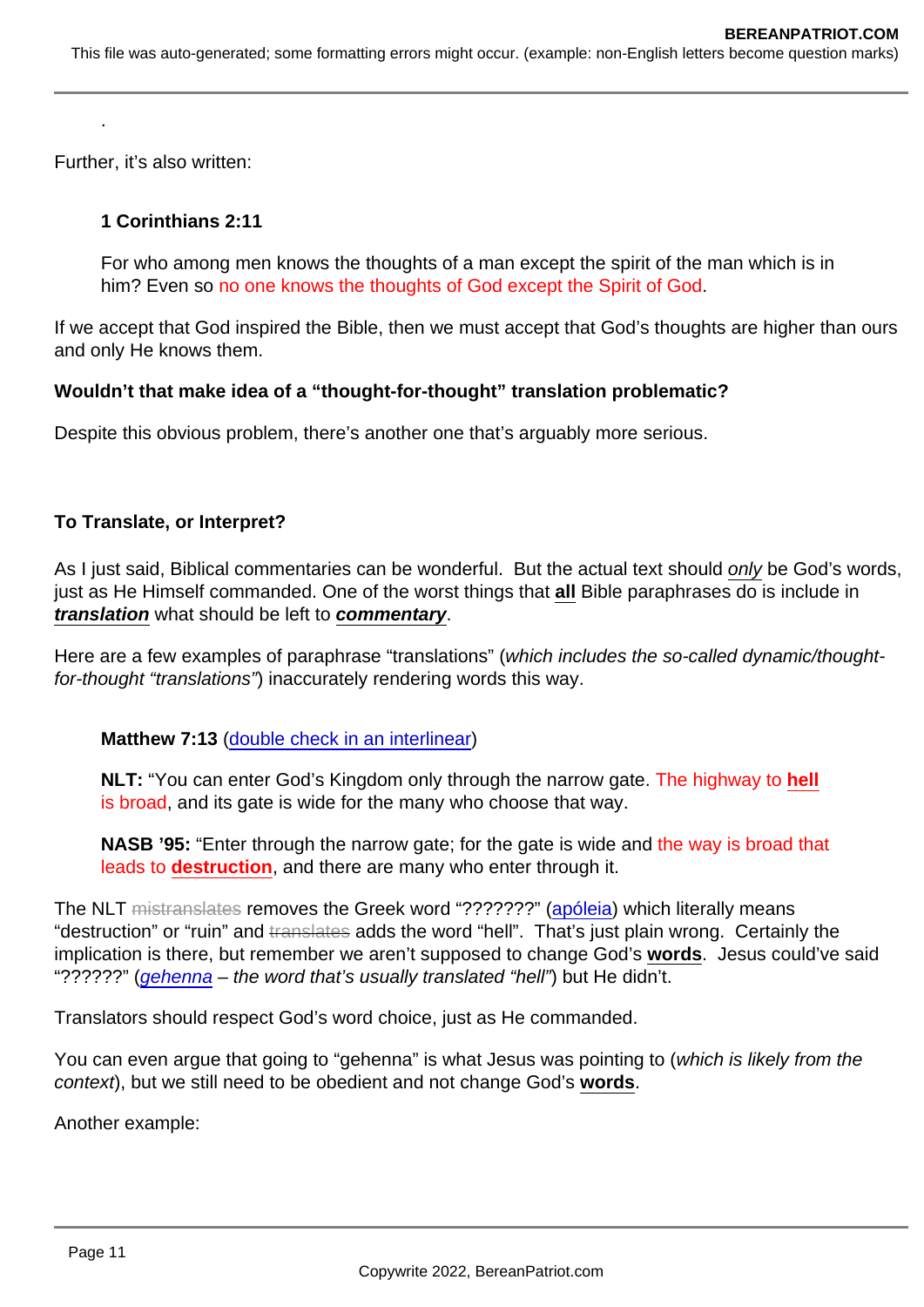Romans 2:4 ([double check in an interlinear\)](https://biblehub.com/interlinear/romans/2-4.htm)

NIV: Or do you show contempt for the riches of his kindness, forbearance and patience, not realizing that God's kindness is intended to lead you to repentance?

NASB '95: Or do you think lightly of the riches of His kindness and tolerance and patience, not knowing that the kindness of God leads you to repentance?

Here the NIV just plain old adds to God's words. The NASB '95 has a simple declarative statement just like the Greek. However, the NIV (and many other paraphrases) change this to make it sound like God's kindness merely "can" lead you to repentance. (The ESV does the same)

Hebrews 6:1 [\(double check in an interlinear](https://biblehub.com/interlinear/hebrews/6-1.htm))

NIV: Therefore let us move beyond the elementary teachings about Christ and be taken forward to maturity, not laying again the foundation of repentance from acts that lead to death, and of faith in God,

NASB: Therefore leaving the elementary teaching about the Christ, let us press on to maturity, not laying again a foundation of repentance from dead works and of faith toward God,

The change here should be obvious. The NIV changes the meaning of the word "dead" to apply to us instead of the works. Instead of saying that the works themselves are dead, the NIV changed things to say they lead to our death.

That's a very different statement.

I could go on for some time, but I think you get the point.

I have yet to see a paraphrase which can resist this temptation. Again, God's thoughts are our higher than ours and no one knows His thoughts except Him. Therefore, we should focus on what he has given us: His words.

The Problem of Idioms

Now, despite everything I've said about being faithful to God's words, there is one place – and only one place – where being faithful to God's words takes on a slightly different form: idioms. According to [the Cambridge dictionary](https://dictionary.cambridge.org/us/dictionary/english/idiom), an idiom is:

a group of words in a fixed order that have a particular meaning that is different from the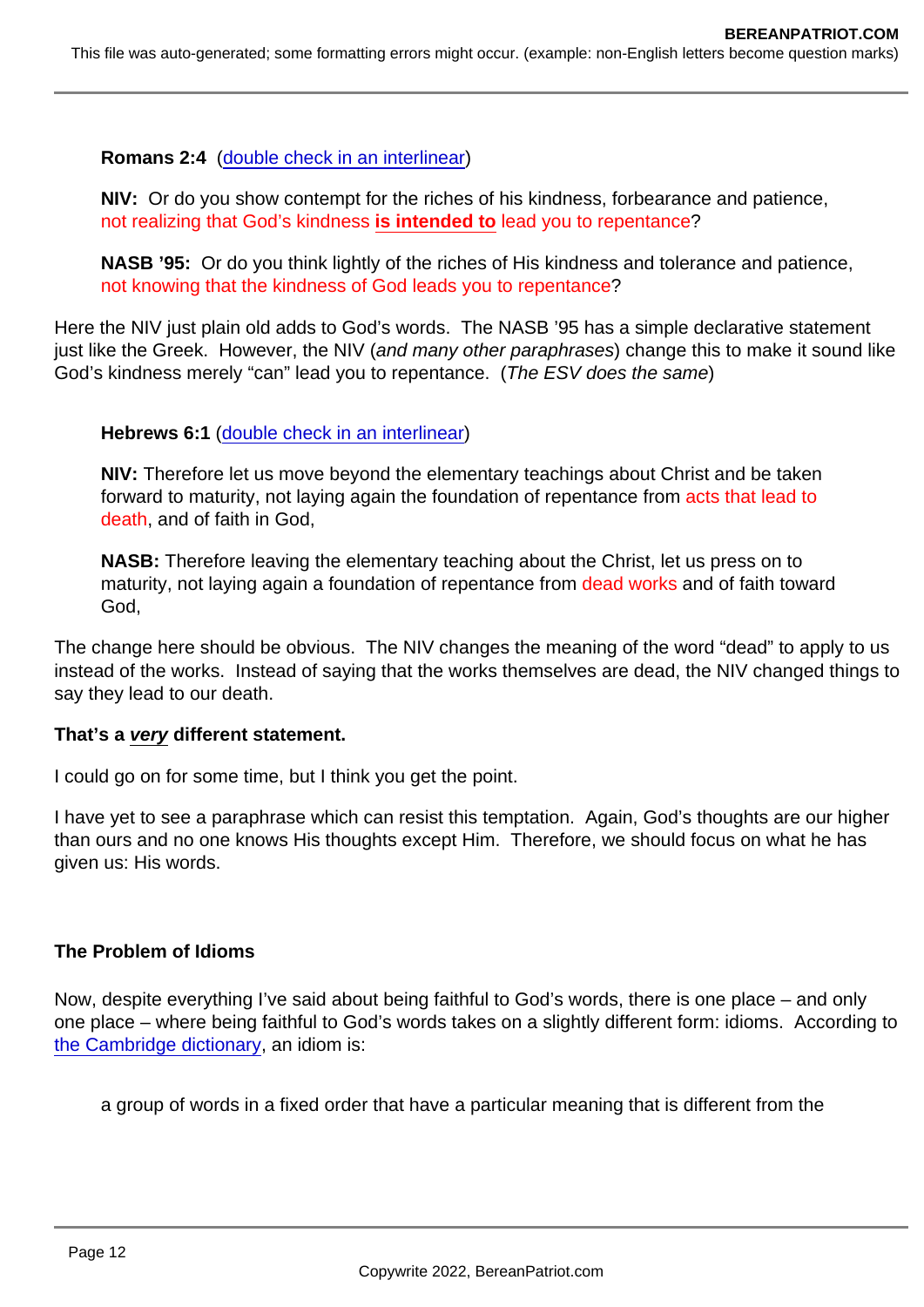meanings of each word on its own:

To "have bitten off more than you can chew" is an idiom that means you have tried to do something which is too difficult for you.

Now, this an obvious idiom with an obvious meaning to a native English speaker in the west. But it wouldn't be obvious to everyone. To drive the point home, I found an article with idioms from other [languages](https://takelessons.com/blog/idioms-in-different-languages-z14).

Click/tap the idiom to expand the meaning. Try to guess as many as you can.

- 'I took him to the bakery.' I told him off. (Icelandic)
- 'While diving, drink water.' Accomplish two things at once. (Indonesian)
- 'A lot of noise and no walnuts.' All talk and no action. (Spanish)
- 'Greedy eyes, full stomach.' To bite off more than you can chew. (Cantonese)
- 'Give the bread to the baker.' Don't give someone a task they can't do. (Arabic)

Now imagine that Jesus or Paul was teaching and said something like this:

Now, to the elders concerning the immature I say "don't give bread to the baker", and if they do I will take them to the bakery.

Do you see the problem with translating idioms literally? There's no way anyone reading that hypothetical passage would know the correct meaning without understanding the idioms. Jesus own disciples had this problem, and they knew the language!

Matthew 16:5-7

5 And the disciples came to the other side of the sea, but they had forgotten to bring any bread.

6 And Jesus said to them, "Watch out and beware of the leaven of the Pharisees and Sadducees."

7 They began to discuss this among themselves, saying, "He said that because we did not bring any bread."

(Jesus explains Himself and they finally get it by verse 12)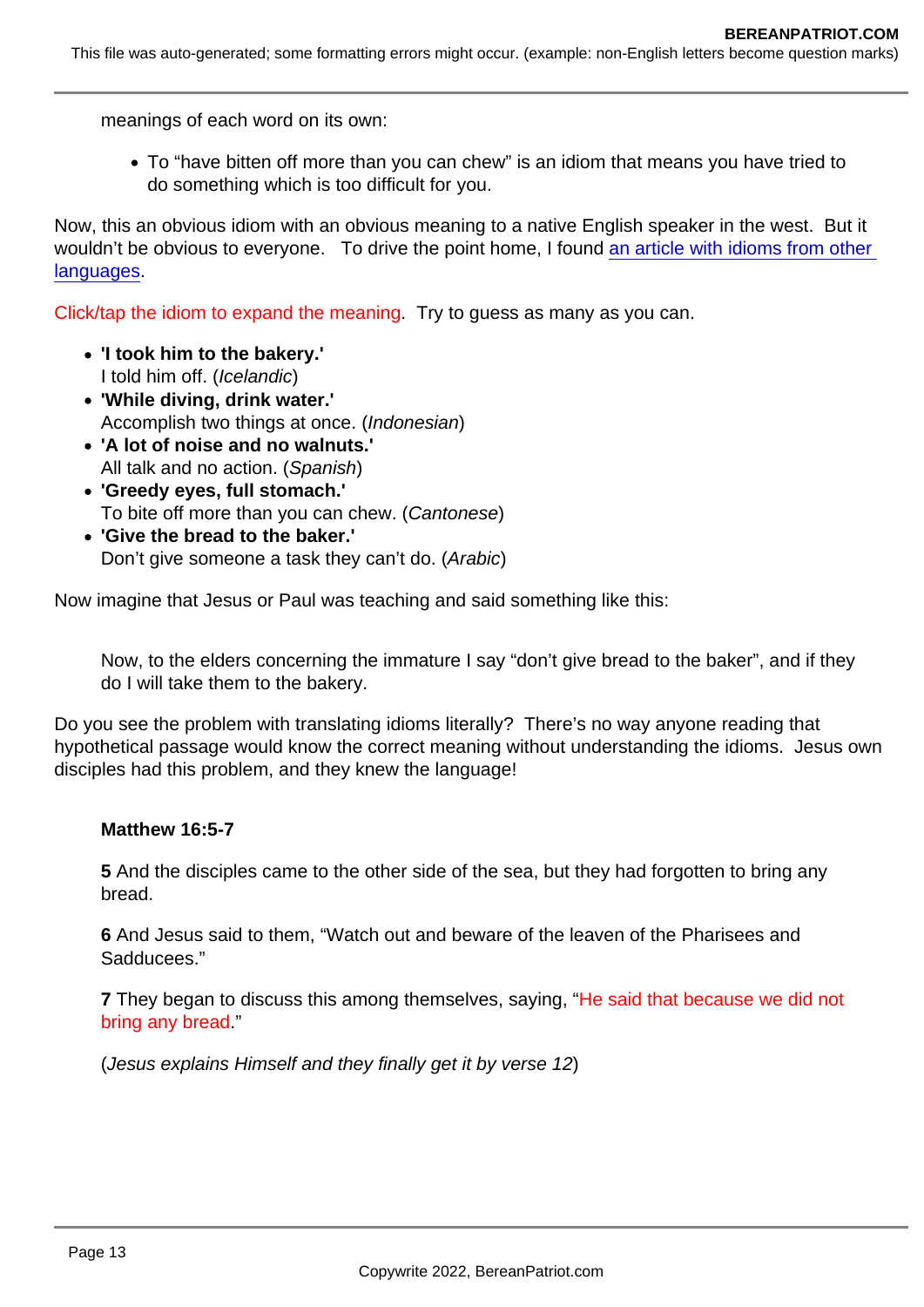Translating the Bible literally means taking a word in the original language and picking the word (or words) in the receptor language that best fits the definition of the original word. When translating idioms, this works the same except with a **phrase** instead of a word.

Because idioms are **phrases** that cannot be separated without changing the meaning, **sometimes** they must be translated as a phrase, not individual words

### "But isn't that changing God's words?"

Yes, and no. While technically God didn't say "don't give bread to the baker" in our example, the definition of that particular phrase is actually different than the sum the words that compose it. That specific phrase doesn't mean to take some mixture of baked flour and other ingredients and give it to someone whose profession is baking bread. It means "Don't give someone a task they can't do."

Translating it as the former actually conceals God's words because the phrase means something **different** than the sum of the words. Thus, sometimes idioms can't be translated "word-for-word", but must be translated "phrase-for-phrase" instead.

### **These examples are fortunately very rare though.**

Partially because of this, it's acceptable to translate **some** idioms in a non-literal way if – and **only** if – a literal translation would have a **different** meaning than the words that compose it. That is, to translate them according to the meaning of the idiom instead of the words that compose the idiom.

Going back to our previous example:

**Literal idioms:** Now, to the elders concerning the immature I say "don't give bread to the baker", and if they do I will take them to the bakery.

**Translated Idioms:** Now, to the elders concerning the immature I say "Don't give someone a task they can't do", and if they do I will tell them off.

The first one simply doesn't accurately represent God's words because while the words are accurately and literally translated, the **phrase** as a whole isn't. Now, nearly all Biblical idioms can be translated literally without problem**…** nearly. There's relatively few that can't be, but getting them wrong can cause significant problems.

(I know of one – which we don't have space to get into – around which many churches/denominations have built a whole theology. They've even excluded some true Christians from certain areas of ministry because they didn't know there was an idiom.)

#### **Sentence Structure**

Neither Greek nor Hebrew has the same grammar rules that English does. Because of this, some rearranging of the words in a sentence is almost always necessary to make sense of it. For example,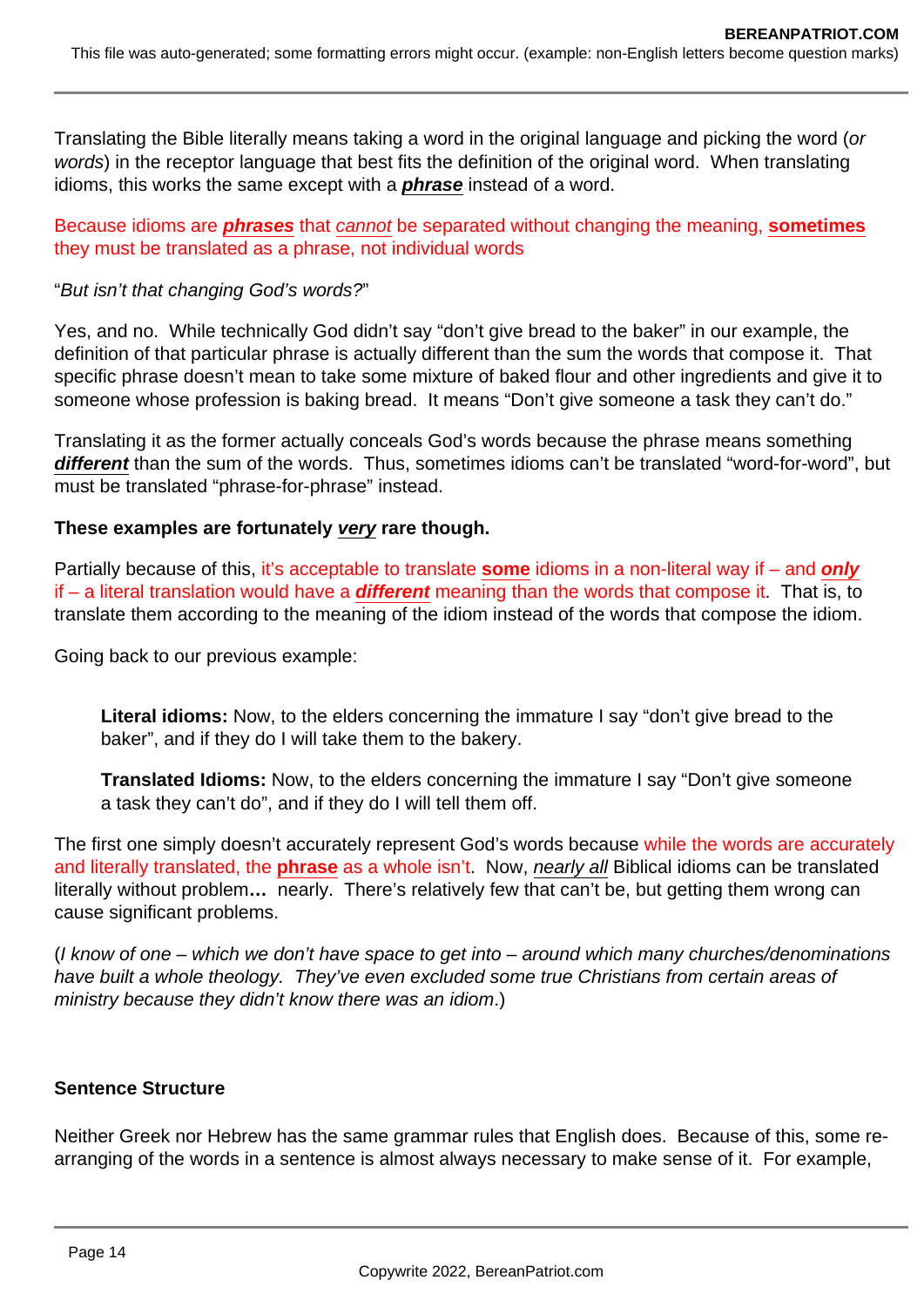here's [John 3:16 with the original Greek word order](https://biblehub.com/interlinear/john/3-16.htm) and no English "linking words" (like "of", "to" etc.)

Thus for loved the God the world, so that the Son, the only-begotten, gave, that every the believing into Him not might perish, but might have life eternal.

As you can see, the order of the words needs to be changed to be readable in English. Don't let this bother you. God is very particular about His words, but the word order rules are different between languages. It's a bonus when a translation uses the original word order when possible/readable, but don't worry if they don't.

#### Added Words

Sometimes, the Hebrew or Greek will imply words without stating them. In order to make a verse make sense, the translators must supply the implied words. However, the best translations will italicize these added words to let the reader know they are implied.

Here's an example where I've also made the added/italicized words red.

#### Matthew 1:24

24 And Joseph awoke from his sleep and did as the angel of the Lord commanded him, and took Mary as his wife,

Saying "and took his wife" might make sense in Greek, but not in English. In English, it sounds like they were already married, but that's not the sense from the Greek. However, "took Mary as his wife" does make sense and is clearly implied. Sometimes the translators go too far and veer into interpretation, but at least when the words are italicized you can tell what God said vs. what man thought that God implied.

This is a good feature.

#### **Readability**

For everything good about literally translated Bibles, they often have one great weakness: Readability. Because they are committed to literal, word-for-word accuracy, and because English has different grammar rules, literal translations are often a bit harder to read.

For everything wrong with the paraphrase Bibles, they do have one great strength: readability. Because they don't worry about being faithful to the original words, they have great freedom to write in very good English. Almost universally, paraphrase Bibles are easier to read and thus are probably read more often.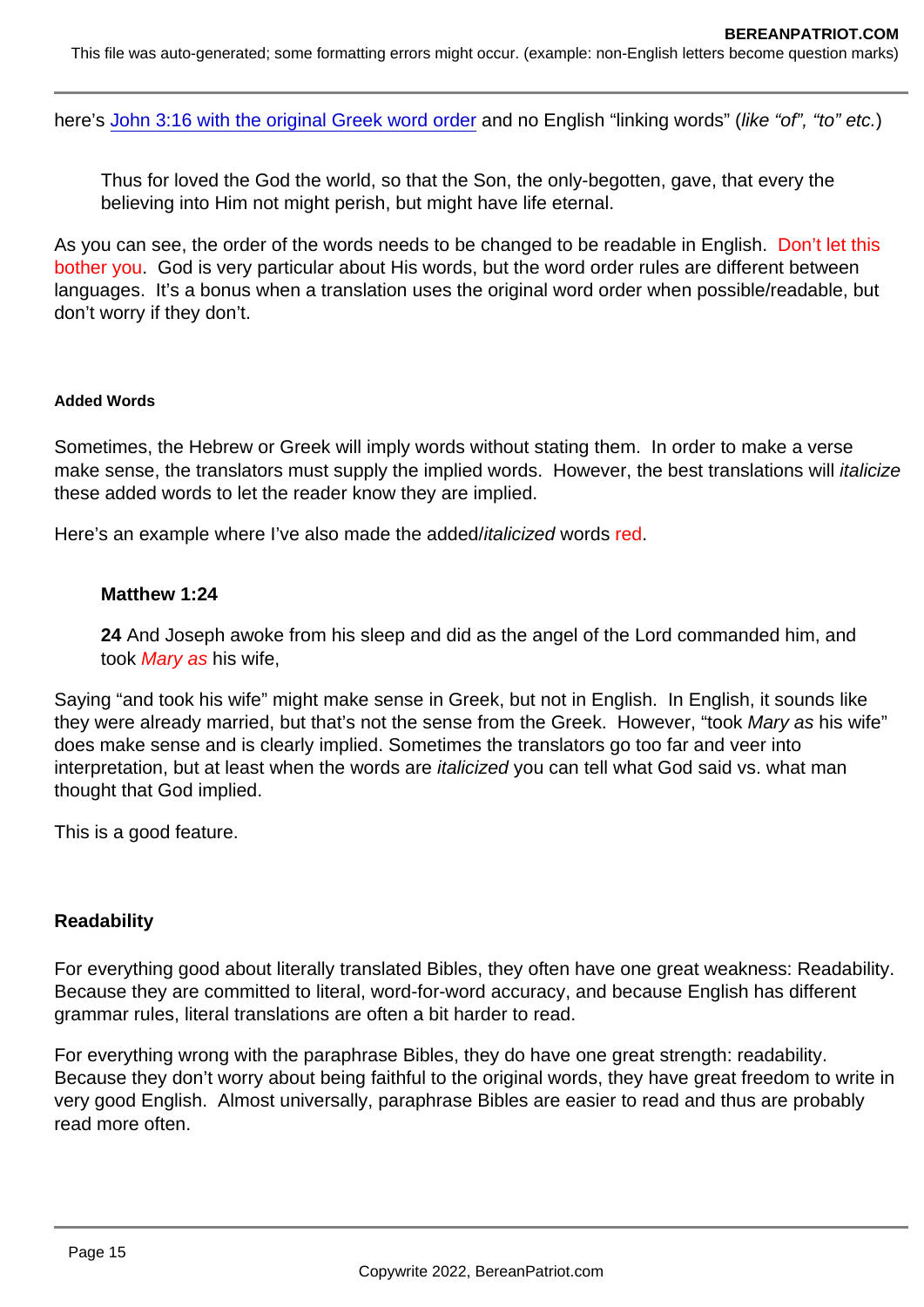That's a bad thing.

Seriously.

The trouble is that people are more likely to read a poor translation that's easy to read than a good translation that's a bit harder to read. Again, that's bad. We don't have space to get into the specifics, but this is a poison pill for the church. While more Christians might read their Bibles, the theology present in all paraphrase translations (that I've seen) will ultimately weaken the church, not strengthen it.

We're seeing that now.

The church in the west these days is both impotent and almost irrelevant because it's so weak. I can make a good argument that watered down translations played a very significant role in this. (though again, there's not space for that in this article.)

Readability is a good thing, but not at the expense of sacrificing God's words for man's words.

Unfortunately, the good, accurate, and literal translations are harder to read than the paraphrase ones. Until someone translates a literal and accurate Bible that's also easy to read, we might need to put a bit more effort into reading the Bible if we actually want God's words, not man's words.

It's unfortunate, but true.

(I'm working on a solution to that; more details at the end of the article.)

## Textual Basis

Both the Old and New Testaments each have two possible options to translate from. The Old Testament is much easier to solve, as the differences mostly come from extra books. I have a whole article on this entitled [The Bible: 66 books vs 73 and Why \(the "Apocrypha" Explained\).](https://www.bereanpatriot.com/the-bible-66-books-vs-73-and-why-the-apocrypha-explained/) Spoiler alert; it should be 66 books, as all Protestant Bibles have.

Almost every non-Catholic Bible translates the Old Testament from the same Hebrew text. So as long as you're looking at a Bible with 39 books in the Old Testament (66 total), you're good to go. If it has more books, it'll almost always have "Catholic Edition" in the title.

The New Testament is more complicated.

In fact, I have a whole article on that topic entitled [Majority Text vs. Critical Text vs. Textus Receptus –](https://www.bereanpatriot.com/majority-text-vs-critical-text-vs-textus-receptus-textual-criticism-101/)  [Textual Criticism 101](https://www.bereanpatriot.com/majority-text-vs-critical-text-vs-textus-receptus-textual-criticism-101/). ("Textual Criticism" is the art of reconstructing a lost manuscript from multiple surviving copies of the original manuscript.) There are essentially three major competing theories, but one is so dominant that all but 2 two modern Bibles use the dominant theory.

The two translations that don't are the KJV and NKJV, which are translated from a slightly different Greek text. We won't wade into the discussion of which is better here, as I already spent 18k words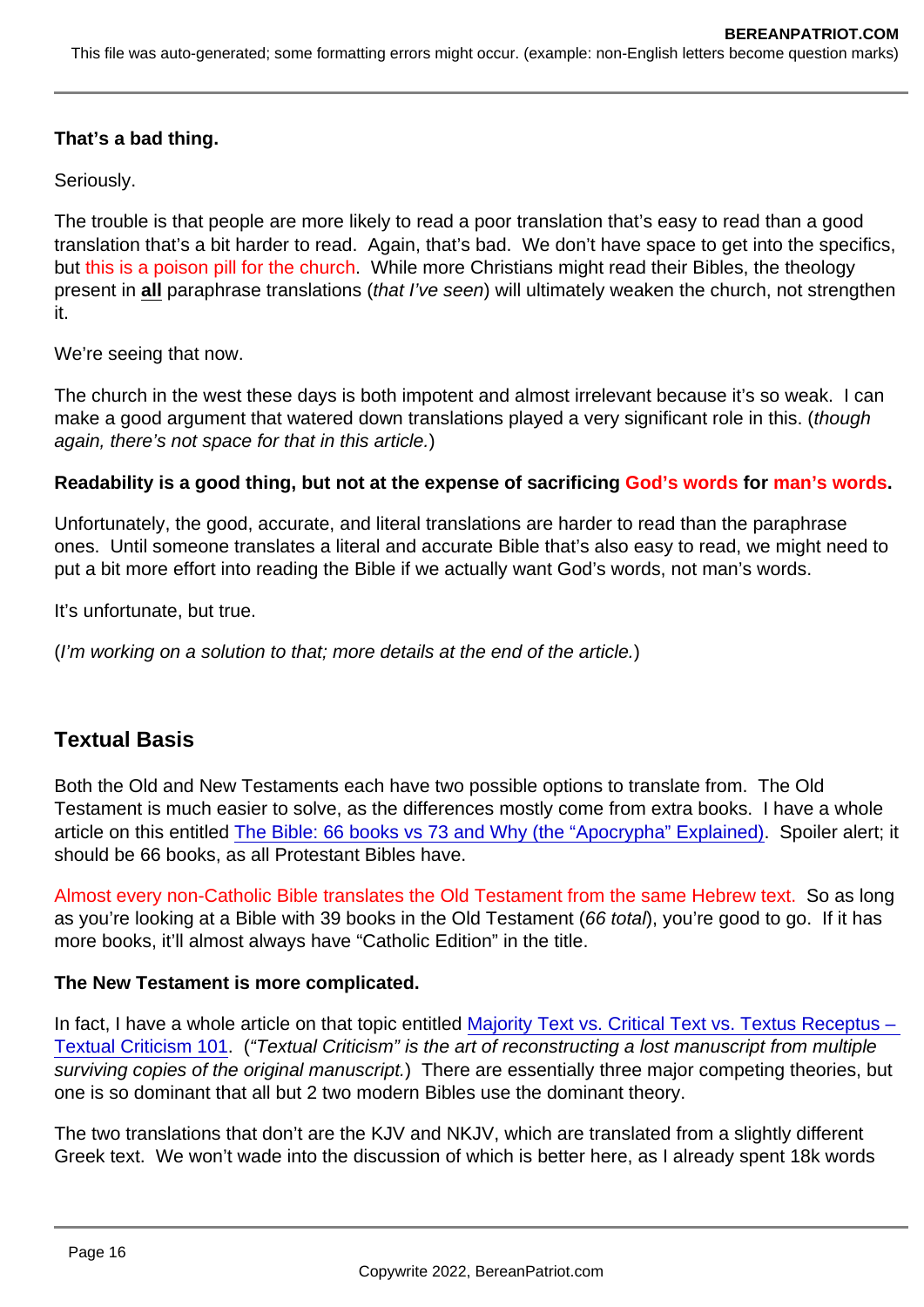unpacking it that in [my Article on Textual Criticism.](https://www.bereanpatriot.com/majority-text-vs-critical-text-vs-textus-receptus-textual-criticism-101/) You'll notice the KJV and NKJV have some verses that all other translations don't. Some definitely belong, others probably not. It's a complicated issue, so please see my article on Textual Criticism if you want to learn more.

Long story short: either textual basis is acceptable because there are good arguments for both andthe differences are small.

Don't snub any translation because of the textual basis. While there are differences, again most of them are small. Basically every other modern translation except the KJV/NKJV is based on the same Greek text, so it's truly "apples to apples" there.

The "Most Updated Manuscripts" Fallacy

One important thing:

When it comes to the New Testament, some people prefer "newer" translations because they think the translators have access to the the "most updated manuscripts" and thus are the most accurate.

They don't know it, but the older and newer versions are virtually identical.

Let me explain.

The text from which basically all modern New Testaments are translated is the Nestle-Aland "Novum Testamentum Graece" ("New Testament in Greek"). It was first published in 1898 and was primarily based on Westcott & Hort's 1881 Greek New Testament. It's been updated through the years, and now is in its 28th edition (the "NA28").

They haven't change much at all in 130 years.

None of the currently popular hand-editions of the Greek NT takes us beyond Westcott-Hort in any substantive way as far as textual character is concerned.

…

The thing to see is that the text of 100 years ago (i.e., in 1980, the text of 1881, Hort's compilation) is barely different from the text being published as the 28th edition of Novum Testamentum Graece.

#### [Source](https://www.thetextofthegospels.com/2018/05/n-in-2018-and-w-h-in-1881-how-similar.html).

There were only 34 changes between the 27th edition and 28th edition. Changes between other versions have been larger, but nothing particularly substantive as the quotes indicate. Also, the changes were already marked as possible readings in the previous editions. These aren't "new readings".

Further, the changes are almost without exception quite minor. Many of the variants are so small they can't even be translated into English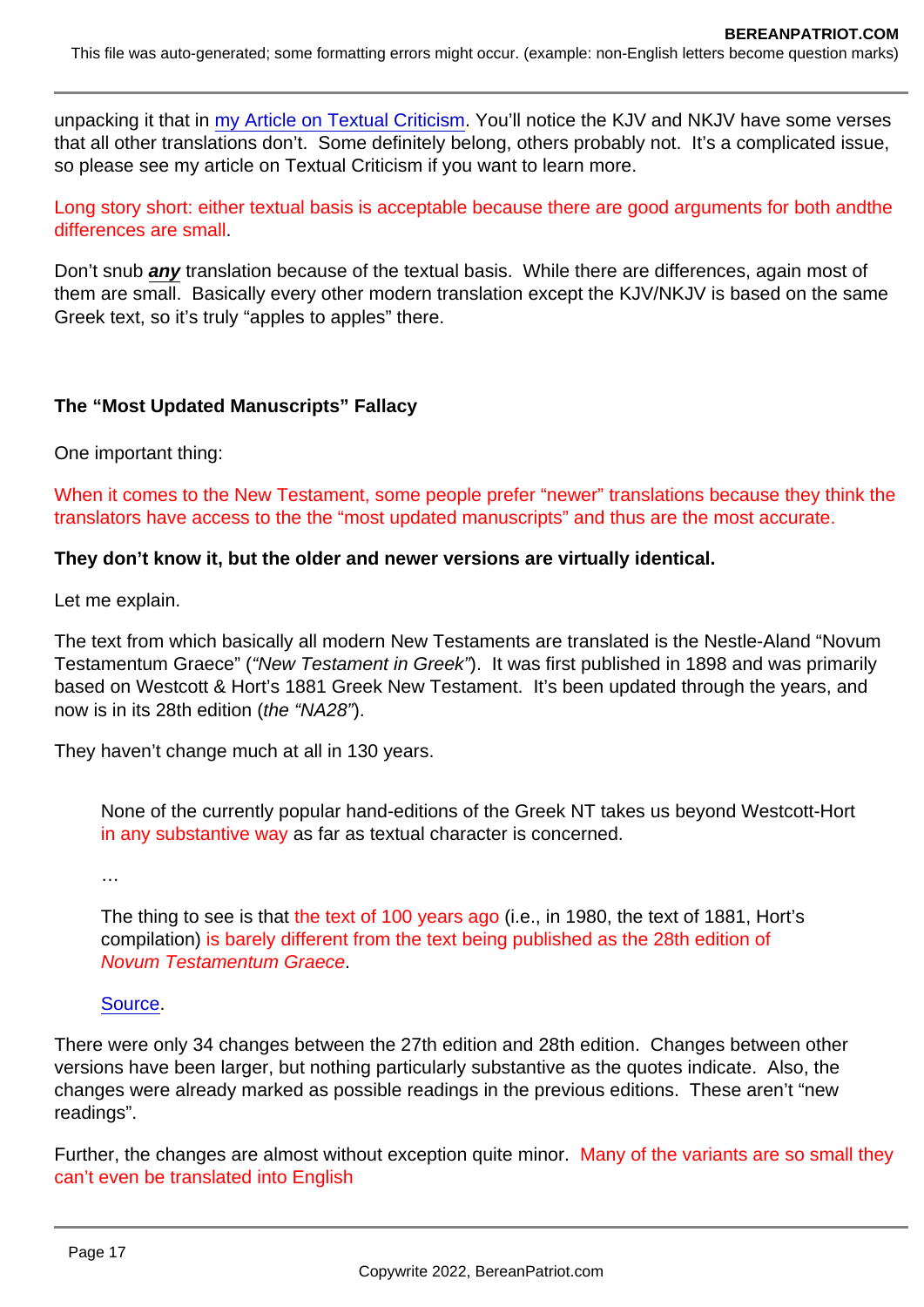(like word order changes). Seriously, many are that small. Most of the rest have little to no effect on meaning. Suffice it to say the differences between the older and newer Greek New Testaments are so small, that they are completely subsumed by the quality of translation.

So don't worry about the tiny differences.

Don't worry at all.

The "based on newer manuscripts" fallacy is basically marketing fluff.

## The Question of Gender

There is a huge debate raging in the Church today between about how to handle gender in translation. The basic question is this:

When the Bible uses a masculine pronoun or word in a context that could refer to both men and women, should it be translated in a gender neutral way?

This debate usually centers around the translation of several words, which we'll look at in detail.

"Anthrópos" & "adam" = "Man" or "Human/Person"

There are two analogous words – one in Hebrew and one in Greek – that are at the forefront of this debate.

The Hebrew word is "?????" ([adam\)](https://biblehub.com/hebrew/120.htm), which the 'normal' noun form of the proper noun "Adam", the name of the first man. (Yes, the first man's name was essentially "man") Here is the definition, which is shared by every lexicon I've seen.

Definition: man, mankind

The Greek word is "????????" [\(anthrópos](https://biblehub.com/greek/444.htm)) which means "man", exactly like the English word "man" and also like the Hebrew word "adam" that we just looked at. It can refer to a specific man as in "he's a man" or to the human race in general, as in "man knows not his time".

444 anthr?pos – man, also the generic term for "mankind"; the human race; people, including women and men

[444 /ánthr?pos ("man") answers to the Hebrew term, ?adam – and 435 (an?r) answers to the Hebrew term ?ish.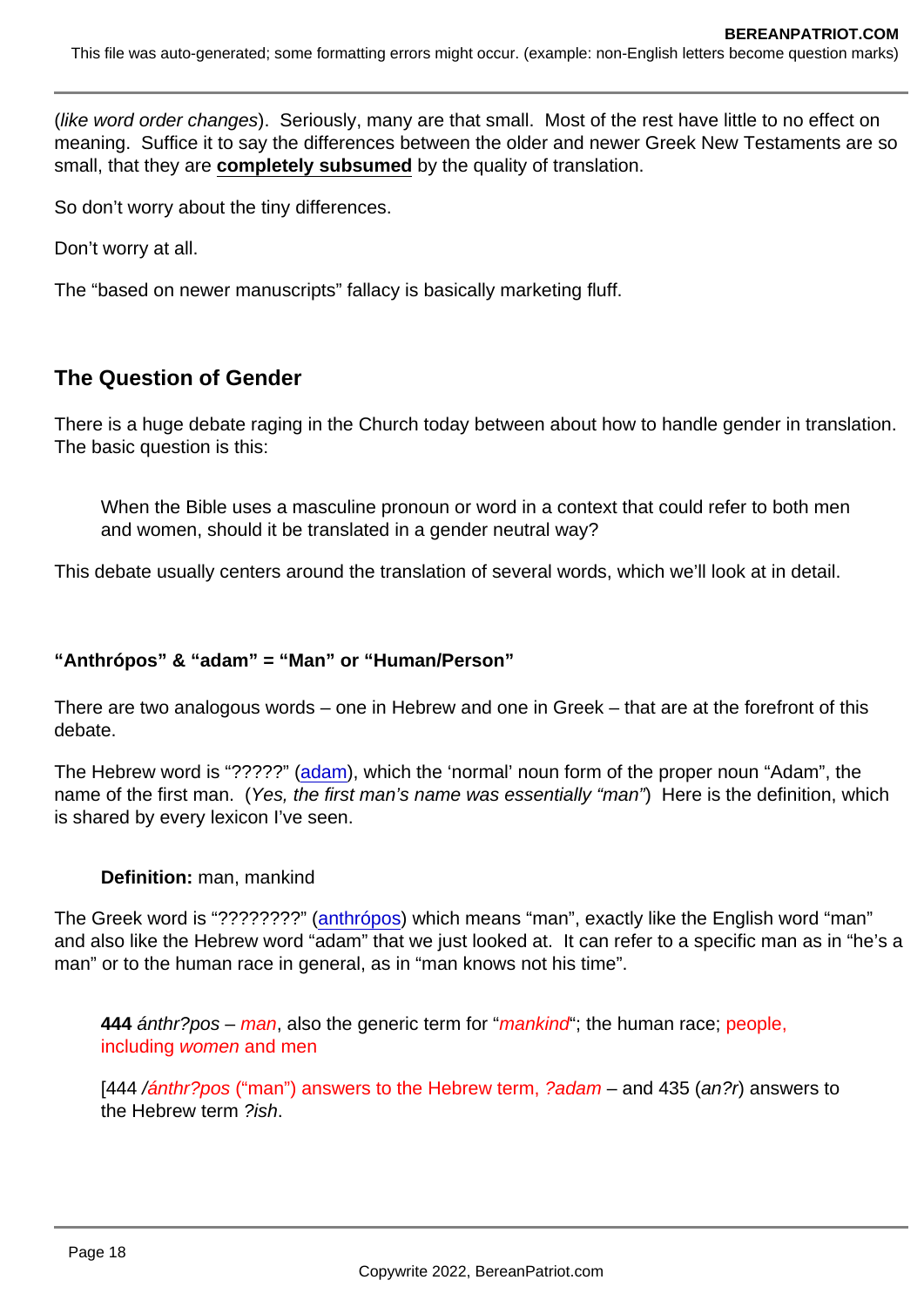Here's an example of both words translated according to the two different positions.

Proverbs 27:17 (adam = Hebrew/OT)

NIV: As iron sharpens iron, so one person sharpens another.

NASB '95: Iron sharpens iron, So one man sharpens another.

Matthew 4:19 (anthrópos= Greek/NT)

NASB 2020: And He said to them, "Follow Me, and I will make you fishers of people."

NASB '95: And He said to them, "Follow Me, and I will make you fishers of men."

That is the controversy.

Now, most people don't realize this, but God has already weighed in on this debate.

In His infinite wisdom, He apparently foresaw this becoming contentious and included a passage in the Bible that gives us His opinion. (He's good that way. ? )

God's Opinion on "man" vs "human/person"

In this debate, I've never heard anyone weigh in on God's opinion, which He actually gave us way back in Genesis.

Genesis 5:1-2

1 This is the book of the genealogy of Adam. In the day that God created man, He made him in the likeness of God.

2 He created them male and female, and He blessed them and named them Man in the day when they were created.

The Hebrew word there translated "man" in both verses 1 and 2 is "?????" [\(adam\)](https://biblehub.com/hebrew/120.htm), which which we've just talked about. It's used over a dozen times in Genesis chapter 2 to refer to Adam, the first man.

Notice: God "created them male and female" and then "named them man".

God named "them" – which means both men and women – He named "them" " man".

That's what God Himself did.

Therefore, the proper name of the human race  $-$  given to us by God Himself  $-$  is "man". The name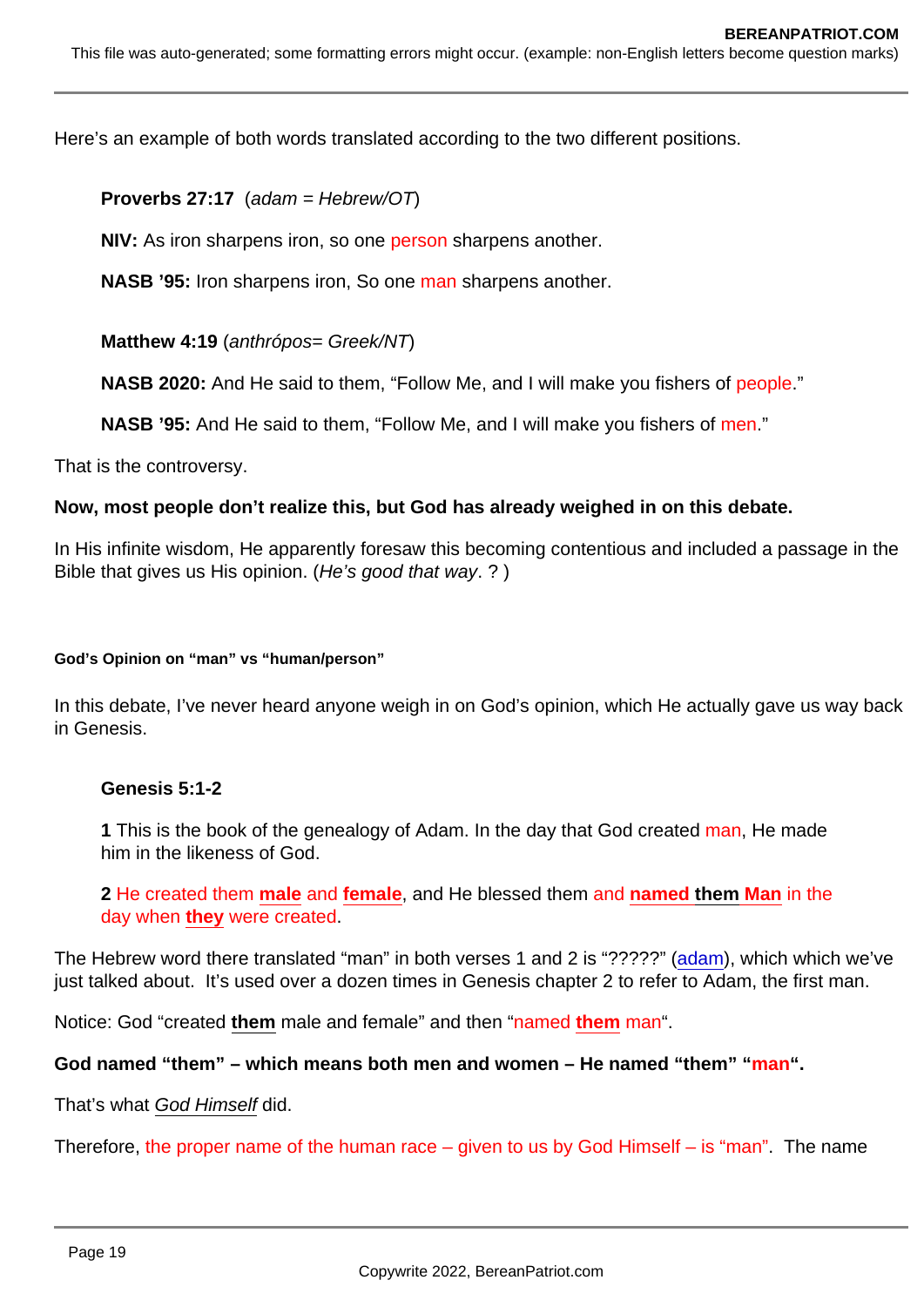"man" – which includes both human males and human females when used in a general way – was God's choice. As creator, He has the right to name us and He named us "man".

Therefore, translating it "fishers of men" is showing respect to God's choice in naming His creation, and being obedient by not changing God's words . Translating it "fishers of people" or something similar isn't respecting God. It's ignoring the name that God Himself gave to the human race and disobeying God's command not to change His words .

If you don't like the name that God gave us, please complain to Him, not me. (And perhaps read Romans 9:20)

God Himself named the human race "man".

Therefore, to rename it as "human" or "person" in the Bible is changing God's words . You're essentially saying that either God made a poor choice that you must "fix", or that you don't care what God named us; you'll use whatever name you want.

Neither position is safe before God.

Besides, there is a Greek word that means "human".

It's true.

It's the word "??????????" [\(anthrópinos\)](https://biblehub.com/greek/442.htm) and it literally means "human". It doesn't mean "man", it means "human".

Definition: human Usage: belonging to human beings (especially as contrasted with God), human (as contrasted with divine).

It's not used often in the New Testament – only 7 times – but it is used. God certainly could have chosen to inspire the men who wrote the New Testament to use anthrópinos (human), but God chose to have them use anthrópos (man) instead. Again, that's probably because God Himself named our race "man".

And again, we shouldn't change God's words .

EDIT: A woman left a comment saying that this masculine focus seems to be a rejection of women, leaving them out and making everything about men. I completely understand why it looks that way at first glance, but nothing could be farther than the truth. ? In fact, this is actually good news for women. (No joke.) I wrote an article detailing why, and I recommend reading it if the gendered langauge bothers you. Link here: [How Crucial are Women to a Biblical Household? Very!](https://www.bereanpatriot.com/how-crucial-are-women-to-a-biblical-household-very/)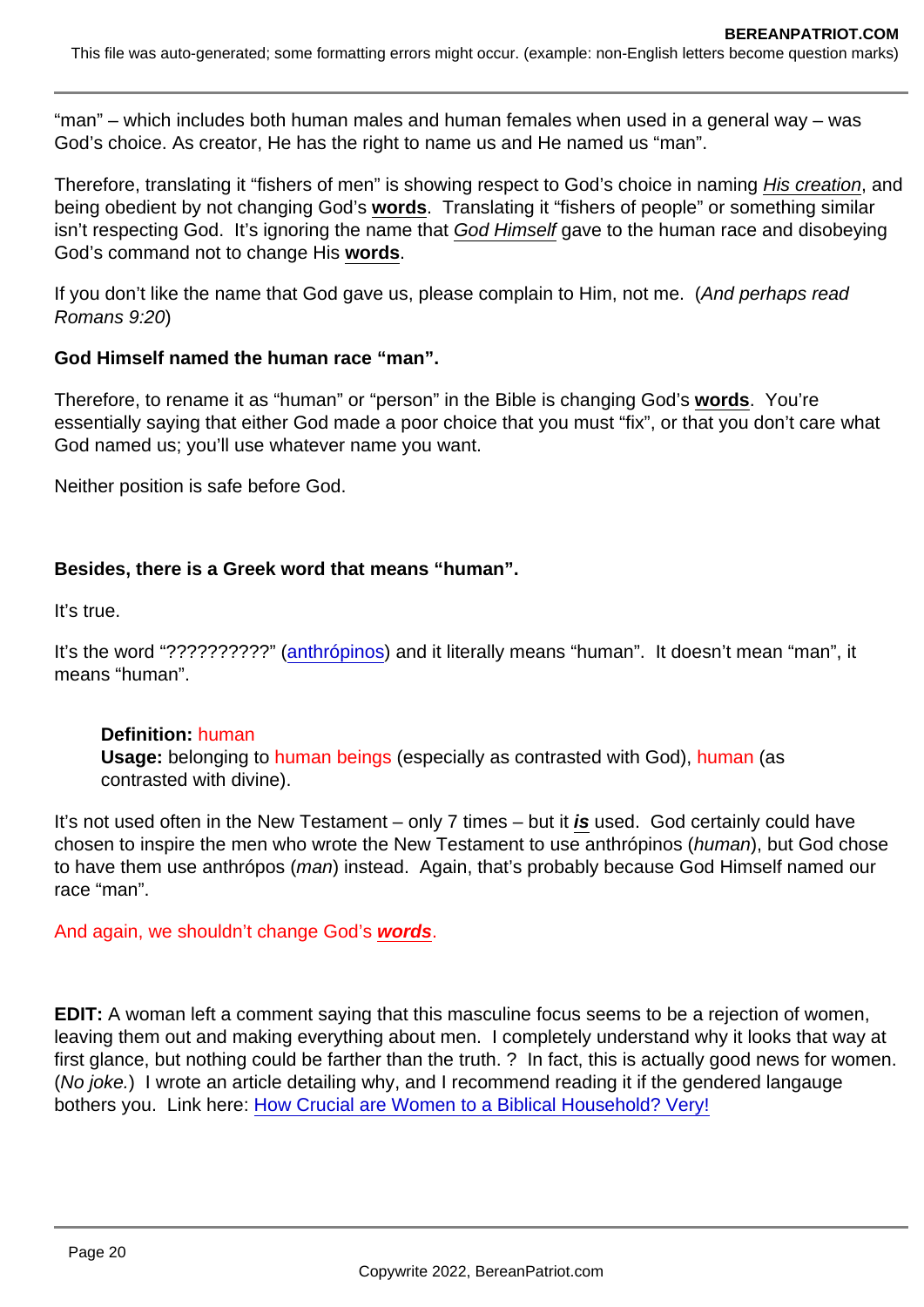Jesus and Gendered Pronouns

This is often missed. We'll look at a passage where Jesus is speaking to a single woman with no other males present and yet uses masculine pronouns in a general way anyway. In fact, the scripture is very clear that there were only two people involved in this conversation: Jesus and the woman.

John 4:7-8 and 13-14 (The woman at the well)

7 There came a woman of Samaria to draw water. Jesus said to her, "Give Me a drink."

8 For His disciples had gone away into the city to buy food.

…

13 Jesus answered and said to her, "Everyone who drinks of this water will thirst again;

14 but whoever drinks of the water that I will give him shall never thirst; but the water that I will give him will become in him a well of water springing up to eternal life."

Jesus and this woman were alone with no one else present, and yet Jesus still used masculine pronouns when speaking to a woman. You can double check [John 4:14 in an interlinear Bible](https://biblehub.com/interlinear/john/4-14.htm) if you like. Therefore, it seems that God's choice of masculine pronouns was intentional.

Since God intentionally used masculine pronouns here when He was only speaking to a woman, then why wouldn't it be intentional everywhere else too?

God is very particular about His words . Even when we don't understand why – especially when we don't understand why – we should respect His word choice and obey His command not to change His words .

"But we don't talk that way anymore. "

One of the most common arguments for translating anthrópos and adam as human/people goes like this:

Among other things, for instance, the study showed that, between 1990 and 2009, instances of masculine generic pronouns and determiners, expressed as a percentage of total generic pronoun usage in general written English, fell from 22% to 8%. In other words, most English speakers today no longer say "If anyone wants to see me, he should make an appointment." The pronoun "he" has become strongly masculine rather than generic. People today say, rather, "If anyone wants to see me, they should make an appointment."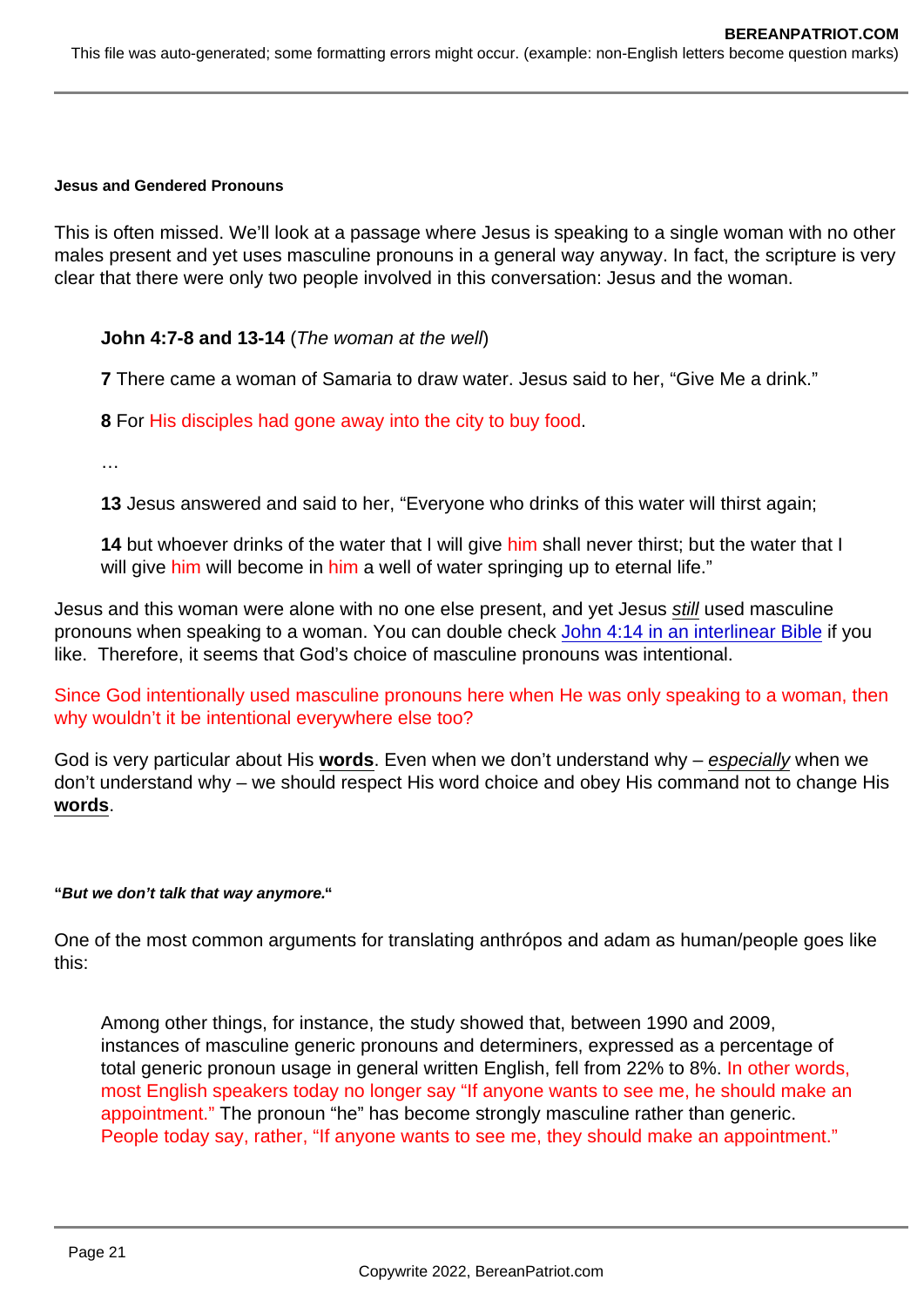The CBT has followed these guidelines to make clear when the Biblical text is referring to both men and women.

[Source](https://www.thenivbible.com/niv-gender-neutral/).

However, man has never spoken the way that God speaks. Never. Nor can we, as it is written:

Isaiah 55:9

"For as the heavens are higher than the earth, So My are ways higher than your ways And My thoughts higher than your thoughts.

God inspired the Biblical authors to write "man" (anthrópos/adam). Further, He could've inspired "human" (anthrópinos) instead, at least in the New Testament. No argument will change this fact. God's thoughts are higher than ours, therefore we should respect His decision.

Even more important than respecting God's decision is obeying His explicit commands. He explicitly commanded us not to change His words . I don't think I need to remind you of God's opinion of rebellion.

"Brothers" or "Brothers and sisters"

Another significant word on the gender battleground is the translation of the Greek word "???????" [\(](https://biblehub.com/greek/80.htm) adelphos), and especially its plural form "???????" (adelphoi). It's the Greek word that means "brother", but some say that in the plural form "adelphoi" it can mean "brothers and sisters".

However, the definition according to every lexicon I've seen is "brother". Even in the plural form, it still means "brothers", not "brothers and sisters". You can double check the lexicon entry for adelphos/adelphoi with the link just above. All say "brother/brothers", none say "brothers and sisters".

All of them.

All without exception.

In order to present the discussion fairly, I'm going to quote from someone who believes that adephoi – the plural form – can be translated as "brothers and sisters". To be clear: this following quote is incorrect on it's treatment of Greek – it's flat out wrong – which I'll prove in a moment. I'm only quoting it so you can see the other side of the argument, because again the following quote is incorrect .

I minister full-time in Spanish, and here it helps me to understand the Greek. The Spanish hermano means "brother", while hermana, with the feminine ending, means "sister". But hermanos, plural, is generic. As in the Greek , the Spanish plural can refer to "male siblings only" or it could refer to "siblings." So in Spanish, if someone asks me, "Do you have any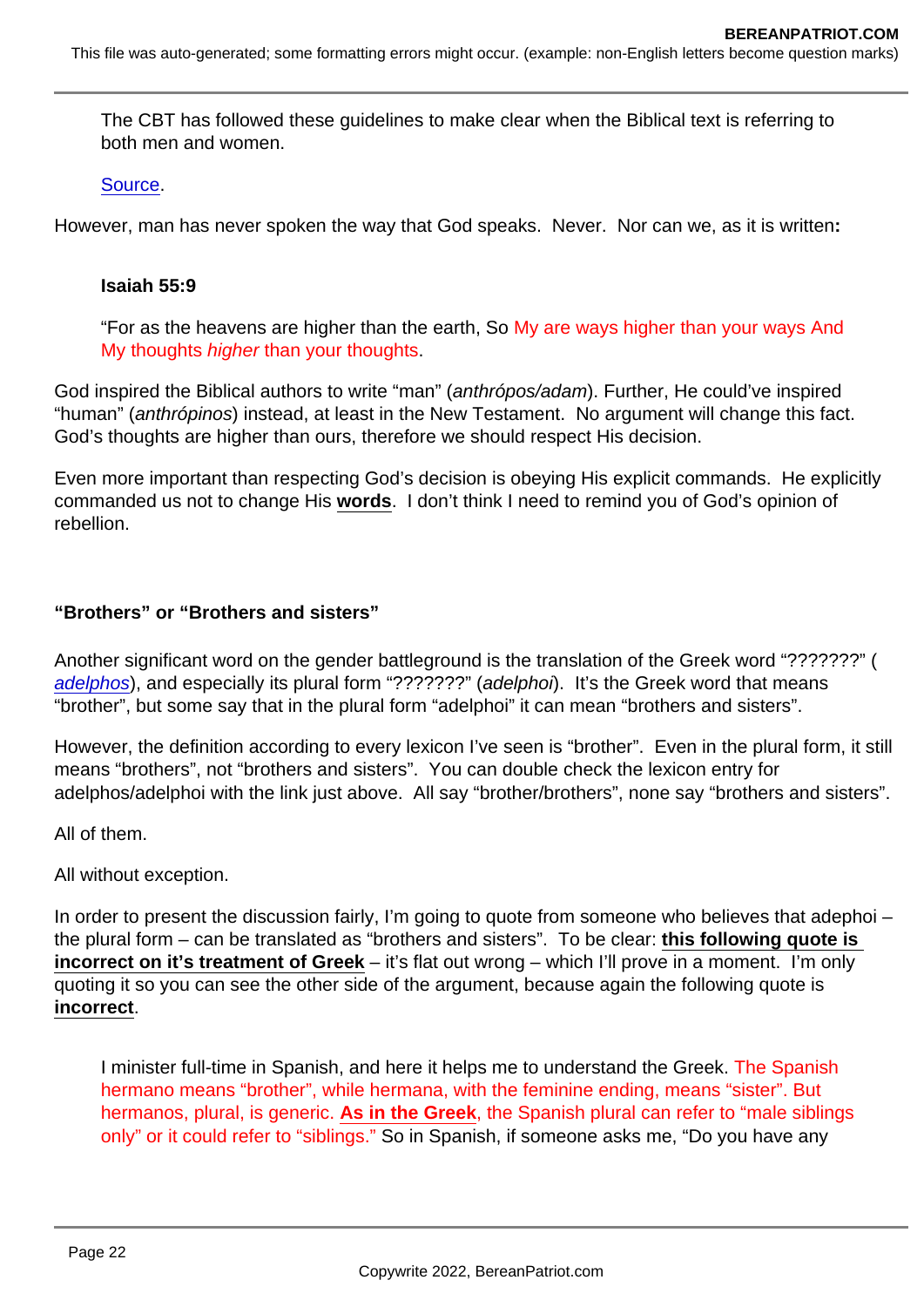hermanos?" the proper response in my case would be "Yes, I have two brothers. I have one brother and one sister." But in English, if someone asks me, "Do you have any brothers?" my response would be to tell you how many male siblings I have: "Yes, I have one brother." And maybe I would add: "Oh, and I also have a sister." Do you see the difference? If I ask you if you have brothers and you start in by saying, "Yes, I have three sisters," then it should be evident to all that the English doesn't work the same way as the Greek does.

So, the plural adelphoi in Greek can mean "male siblings" or "siblings," depending on the context. Since Paul addresses male and female adelphoi in his letters, then a perfectly proper and literal translation in English is siblings or, less clunkily, brothers and sisters.

### [Source](https://simplychurch.com/2014/07/14/guest-post-by-gary-shogren-brothers-brothers-and-sisters/).

Again, while his understanding of Spanish is perfect, that quote's understanding of Greek is 100% incorrect . No lexicon that I've seen offers "brothers and sisters" for the plural of adelphos, which is "adelphoi".

None.

Further, there is a Greek word that means "sister". It's the word "??????" [\(adelphé\)](https://biblehub.com/greek/79.htm) and one of its plural forms is used with the plural form of adelphos several times. Since the plural forms are used together, it makes zero sense to say that adelphoi means "siblings" instead of "brothers".

(Note: unlike English, Greek nouns have multiple plural forms. For simplicity and clarity, I will use the Nominative (subject case) plurals "adelphoi" for "brothers", and "adelphai" for "sisters" in the verses below.)

Matthew 19:29

And everyone who has left houses or brothers (adelphoi) or sisters (adelphai) or father or mother or children or farms on account of My name, will receive many times as much, and will inherit eternal life.

Mark 10:29-30

29 Jesus said, "Truly I say to you, there is no one who has left house or brothers (adelphoi ) or sisters (adelphai) or mother or father or children or farms, for My sake and for the gospel's sake,

30 but that he will receive a hundred times as much now in the present age, houses and brothers (adelphoi) and sisters (adelphai) and mothers and children and farms, along with persecutions; and in the age to come, eternal life.

Luke 14:26

"If anyone comes to Me, and does not hate his own father and mother and wife and children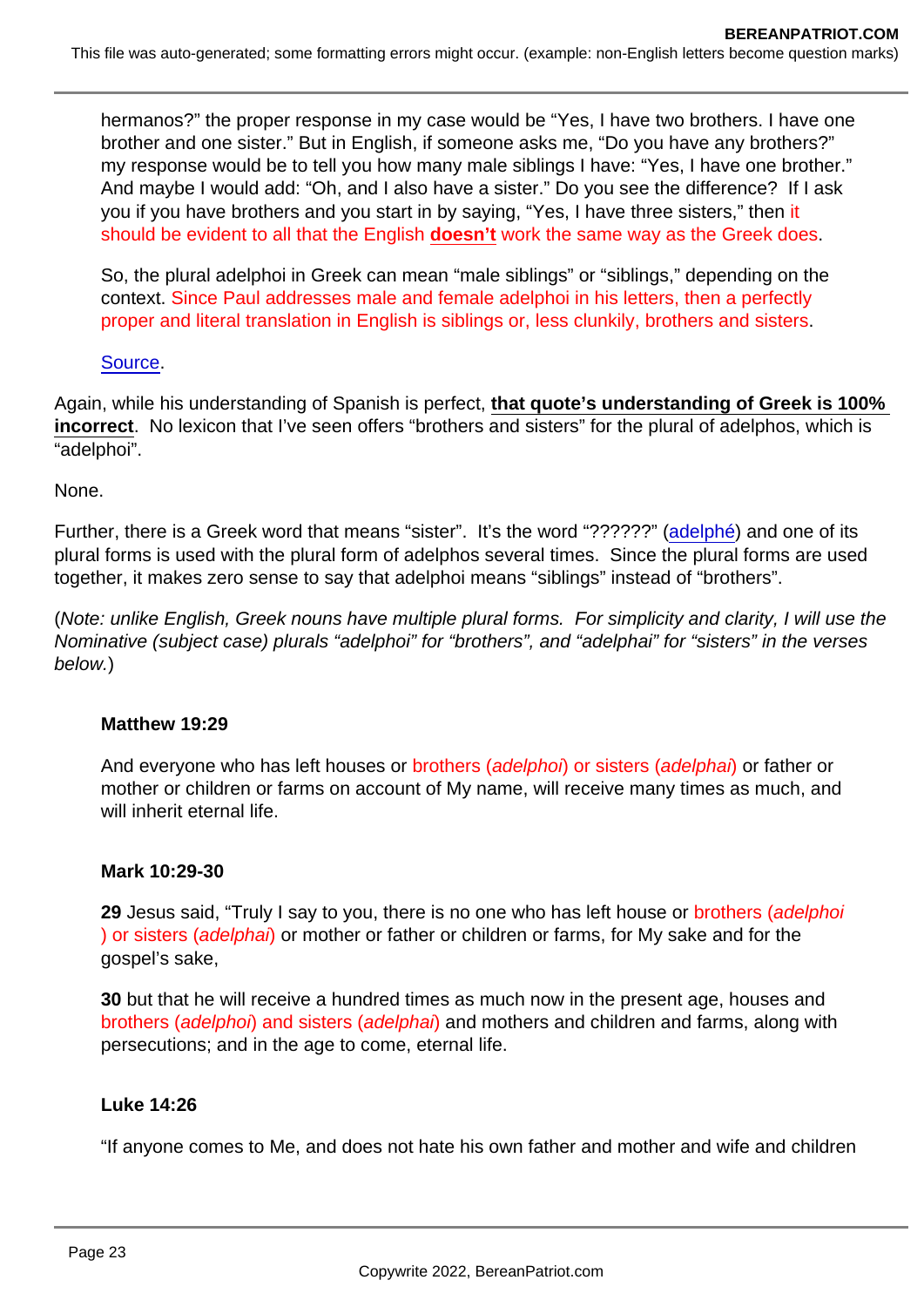and brothers (adelphoi) and sisters (adelphai), yes, and even his own life, he cannot be My disciple.

Notice, the plural adelphoi (brothers) is paired with the plural adelphai (sisters). If adelphoi means "siblings", then why would it be paired with adelphai (sisters)? Additionally, no lexicon I've seen has "brothers and sisters" as a definition for the plural adelphoi.

Additionally, there's good reason to think that when the Bible says "brothers", it actually means brothers ( men).

(For a more thorough treatment of this idea of the Bible speaking mainly to men, I recommend reading the article ["The Gender-Neutral Language Controversy"](http://www.bible-researcher.com/inclusive.html) by Michael D. Marlowe, especially the first set of bullet points under the heading "The Patriarchal Bible Problem".)

We'll look at those verses in a moment, but some context is needed first. We looked at anthrópos which means "man", but there's another Greek word that means "male". That word is "????" ([anér\)](https://biblehub.com/greek/435.htm) and it only means a male, and never refers to any female. Ever.

Thayer's Greek Lexicon:

1. with a reference to sex, and so to distinguish a man from a woman; either a. as a male : Acts 8:12; Acts 17:12; 1 Timothy 2:12; or b. as a husband:

Strong's Exhaustive Concordance:

A primary word (compare anthropos); a man (properly as an individual male) — fellow, husband, man, sir.

Now, this is important because sometimes God uses language in the Bible that is clearly and specifically directed at men, even when women are present. Specifically, in the following passages, anér – which refers only to males – is used when we know women are present.

However, even the best translations sometimes obscure this fact. Thus is the case with Acts 1:16. Therefore, we'll be quote from a somewhat wooden – but accurate in this case – translation: the "Berean Literal Bible". (Which has no association with or relationship to this website whatsoever). Feel free to double check it by looking at [Acts 1 in an interlinear Bible](https://biblehub.com/interlinear/acts/1.htm).

Acts 1:13-16

13 And when they had entered, they went up into the upper room, where they were staying, both Peter and John, and James and Andrew, Philip and Thomas, Bartholomew and Matthew, James son of Alphaeus and Simon the Zealot, and Judas son of James.

14 All these were steadfastly continuing with one accord in prayer, with the women , and Mary the mother of Jesus, and with His brothers.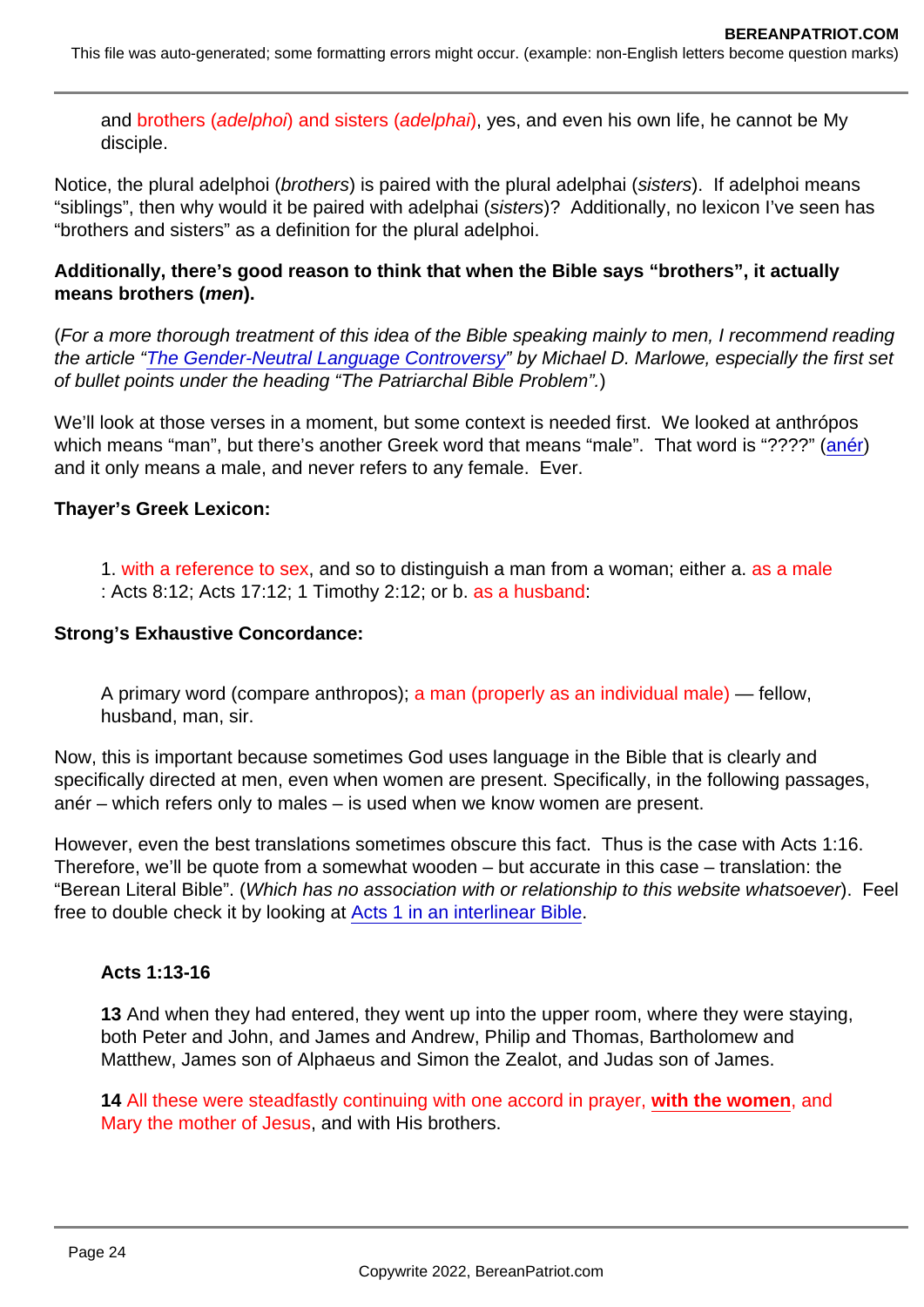15 And in these days, Peter having stood up in the midst of the brothers, and the number of names was about a hundred twenty together, the same said,

16 "Men (anér), brothers (adelphoi), it was necessary for the Scripture to have been fulfilled which the Holy Spirit spoke beforehand by the mouth of David concerning Judas, the one having become guide to those having arrested Jesus.

Notice, verse 14 specifically says the women were present, but Peter only addressed the "men" ( anér = male, there in the plural form "andres"). However, many paraphrase translations intentionally obscure this fact. Here's the NIV's rendering:

Acts 1:16 – NIV

and said, "Brothers and sisters, the Scripture had to be fulfilled in which the Holy Spirit spoke long ago through David concerning Judas, who served as guide for those who arrested Jesus.

They dropped the word anér (male) and mistranslated "adelphoi" as "brothers and sisters" to make it gender inclusive.

They changed God's words.

This verse isn't the only place either. This same "men, brothers" construction is also used in Acts 2:29, Acts 6:3, Acts 13:26, Acts, 13:38, Acts 15:7, and Acts 15:13; though without specifically saying that women are present. (Unfortunately, most translations drop "men", even the good ones.)

Several times Jesus uses both adelphoi (brothers) and adelphai (sisters), indicating that "adelphoi" ( brothers) isn't generic. Plus Acts 1:16 seems conclusive proof that adelphoi (brothers) should be translated "brothers", not "brothers and sisters". Plus, no lexicon that I've seen has "brothers and sisters" as a possible translation for adelphoi.

Therefore, "adelphoi" means "brothers", not "brothers and sisters".

"Sons of Israel" vs "people of Israel"

I feel like we're beating this gender issue to death, but there's a reason for that. Any translation that is willing to alter the gender of a word is – by definition – changing God's words. Another place this often happens is with the common Old Testament phrase "sons of Israel" being changed to the more gender inclusive "people of Israel".

- The Hebrew word for "son" is "????" [\(ben](https://biblehub.com/hebrew/1121.htm)), which means "son/sons". It doesn't have "people" as a possible definition.
- The Hebrew word for "people" is "???" [\(am\)](https://biblehub.com/hebrew/5971.htm), which means "people" and nothing else. It's worth noting that it's used 1800+ times in the Old testament and usually refers to the people of Israel.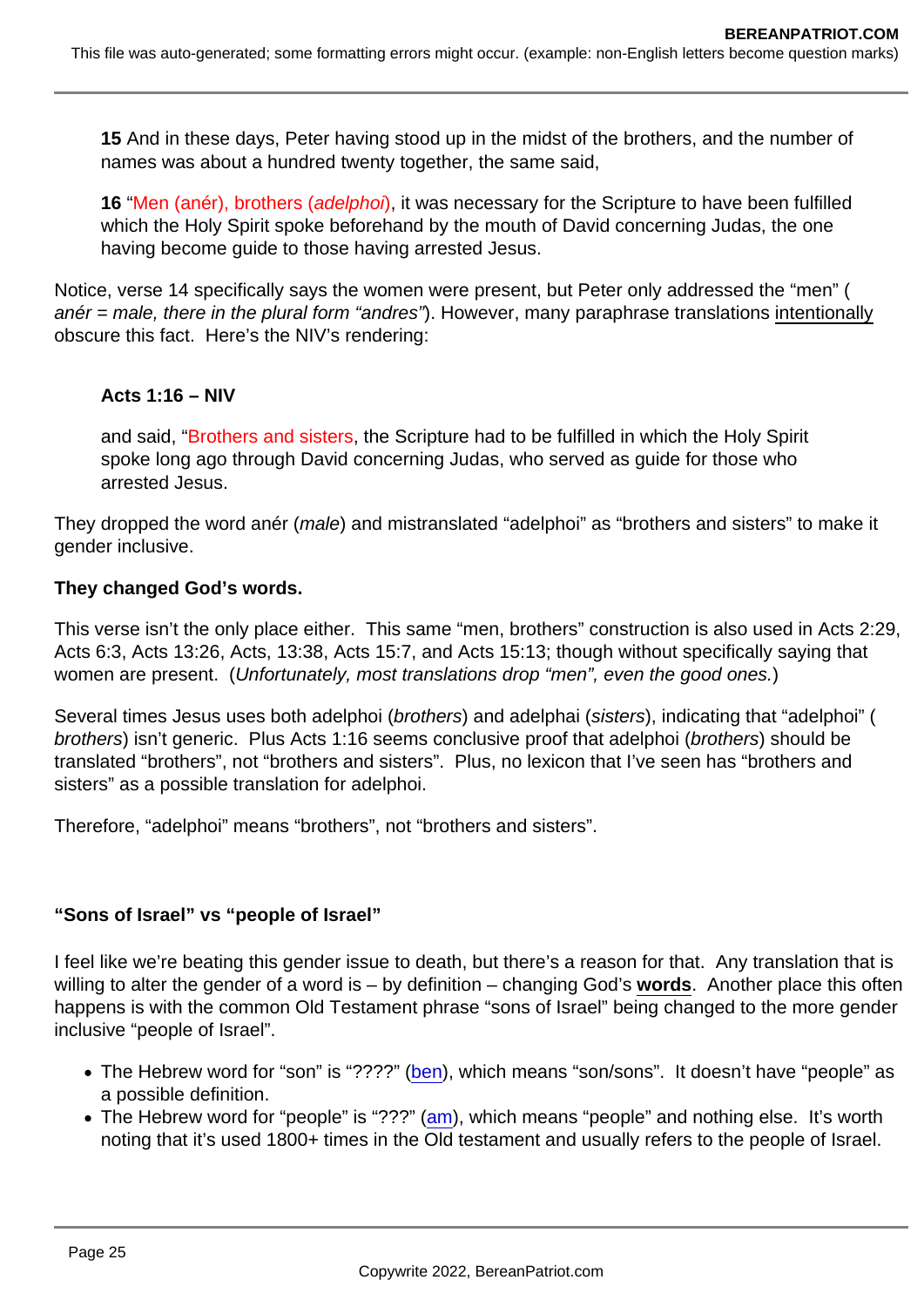Here are both words used in the same verse, with examples of both mistranslation (ESV) and accurate translation (NASB '95).

### **Exodus 12:27**

**ESV:** you shall say, 'It is the sacrifice of the LORD's Passover, for he passed over the houses of the **people** (ben) of Israel in Egypt, when he struck the Egyptians but spared our houses.'" And the people (am) bowed their heads and worshiped.

**NASB '95:** you shall say, 'It is a Passover sacrifice to the LORD who passed over the houses of the sons (ben) of Israel in Egypt when He smote the Egyptians, but spared our homes.'" And the people (am) bowed low and worshiped.

This verse is just one of many examples where unfaithful translators have changed God's **words** to suit their preferences. The Hebrew words "ben" (son) and "am" (people) are different words and thus should be translated according to their meaning, thus respecting the words that God Himself chose to use.

Most translations don't.

Most translation show no reverence nor fear of God when they change His words like this.

This gender change might seem like a small thing, but it's an indication of larger problems present within **every single translation** that uses more "gender neutral" language**: they NEVER stop at gender, they always change other things too**. (even the ESV, which we'll talk about in detail further down.)

If a translation isn't concerned about accurately translating God's words, I'm not interested.

(Note: the word "ben" in certain rare cases can mean "children", possibly of both genders. Because it's a possible – though rare – usage, a translation that uses "children of Israel" might not be changing God's words. It's not the ideal translation, but it's not blatantly changing God's words either.)

### **3rd Person Verbs, The Definite Article, and Gender**

One accurate criticism leveled against translations which use the original Greek genders is that they sometimes insert male pronouns where they aren't original. This is partly true, and partly untrue. We'll look at a passage in a literal translation that does it both correctly and incorrectly in the same few verses.

#### **Romans 12:6-8**

**6** Since we have gifts that differ according to the grace given to us, each of us is to exercise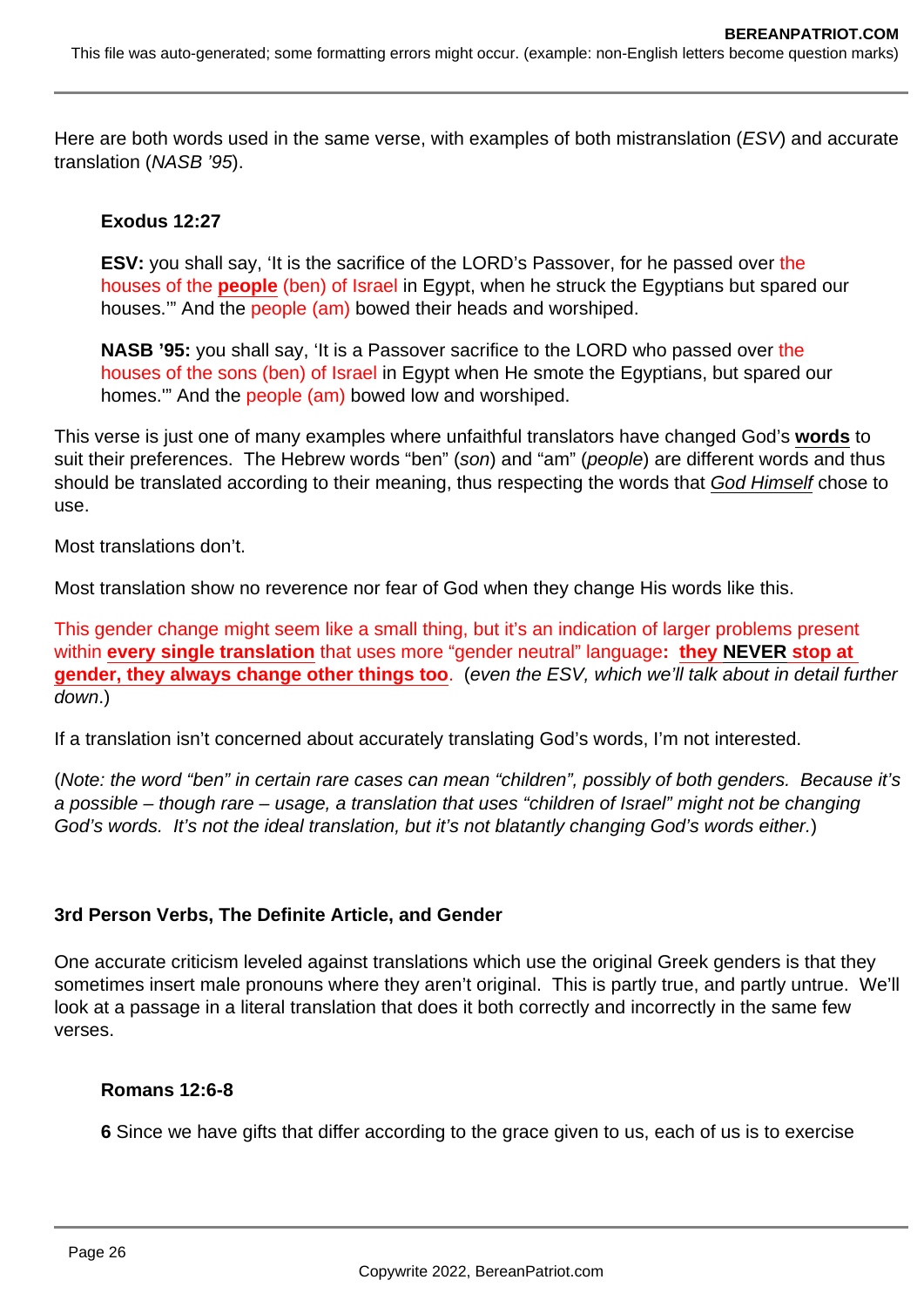them accordingly: if prophecy, according to the proportion of his faith;

7 if service, in his serving; or he who teaches, in his teaching;

8 or he who exhorts, in his exhortation; he who gives, with liberality; he who leads, with diligence; he who shows mercy, with cheerfulness.

Now, the two instances of "his" are incorrect insertions of masculine pronouns, while the 5 instances of "he" are correct.

Let me explain.

In Greek, verbs have "person". However, while English has "person", we don't have it in verbs. In English we have:

- "I" which is first Person
- "You" which is second person
- "He/she/it" which are third person

Greek verbs have this feature in them, unlike English verbs which don't. In English, we must add another word to indicate "person". For example, you would say:

- "I run" in first person
- "You run" in second person
- "he/she/it runs" in third person.

However, in Greek the ending of the verb tells you the person, but not gender. That's a problem in English because we can't do this. We must insert he/she/it to indicate 3rd person.

This can result in incorrectly gendered language because English verbs want a subject. Greek is a bit different.)

In the verse we just saw, this happened with the two instances of "his". The translators inserted "his" because English 3rd person verbs want a subject (he/she/it). In Greek, there is no "his" there. It simply says (for example) "if service, in service". That's slightly improper English, but isn't gendered.

### However, the five instances of "he" are correct.

In Greek, you can use the definite article ("the" in English) as a pronoun. I talk about this in my article [A few Fun Things About Biblical \(Koine\) Greek](https://www.bereanpatriot.com/a-few-fun-things-about-biblical-koine-greek/). Consider Matthew 1:6, which is part of Jesus' genealogy. It literally says "And David fathered Solomon from the of Uriah". The highlighted word is the definite article ("the" in English) in the feminine form being used as a feminine pronoun.

So while the Greek definite article can function as a pronoun and convey gender, Greek verbs don't ( except participles). Such is the case in Romans 12, which we'll look at again with this understanding. All of the instances of the word "he" are the definite article being used as a pronoun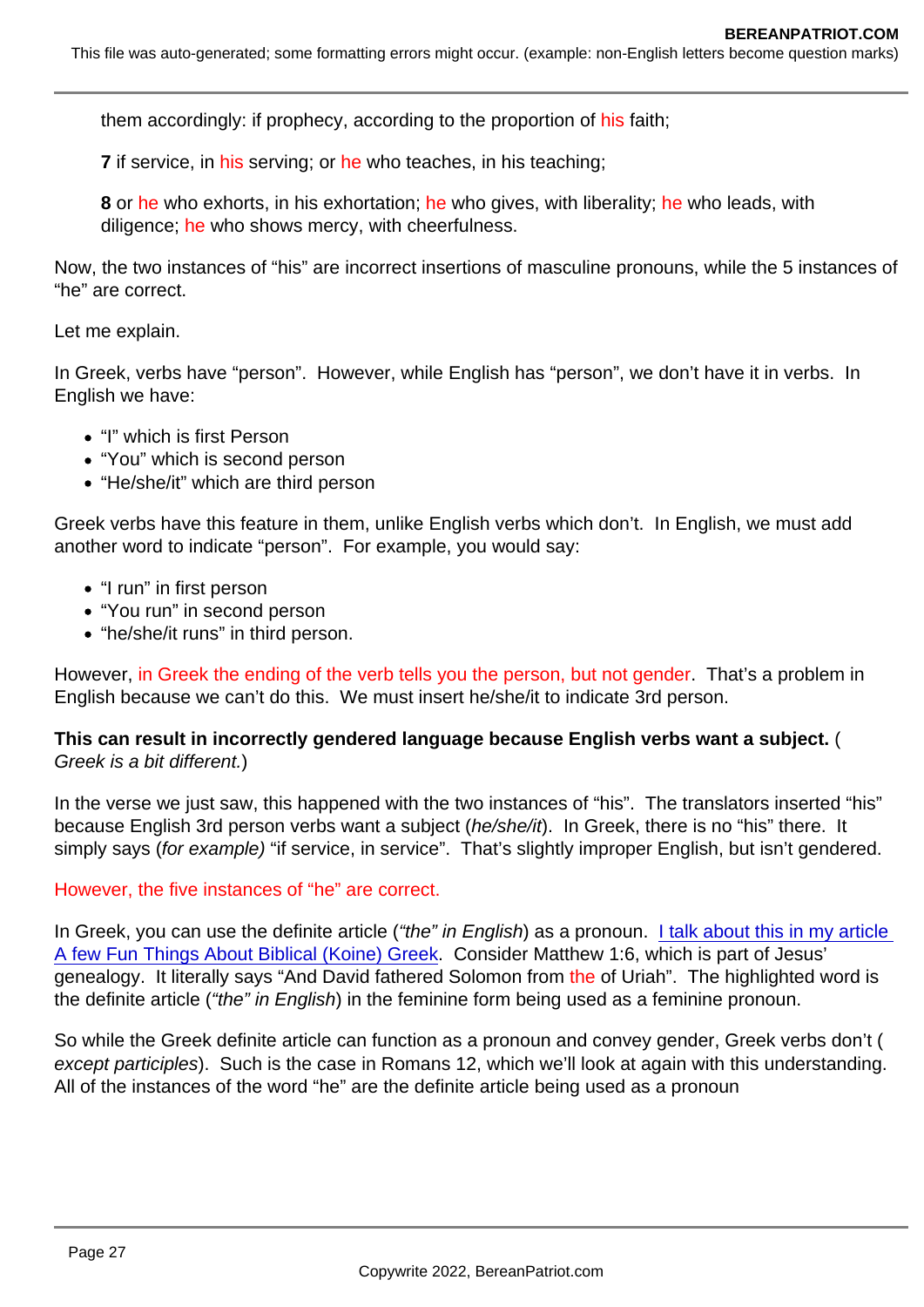Romans 12:6-8

6 Since we have gifts that differ according to the grace given to us, each of us is to exercise them accordingly: if prophecy, according to the proportion of his faith;

7 if service, in his serving; or he who teaches, in his teaching;

8 or he who exhorts, in his exhortation; he who gives, with liberality; he who leads, with diligence; he who shows mercy, with cheerfulness.

BTW, there's an easy way to tell when the Greek definite article is being used as a pronoun, even without knowing Greek. If you see the phrase "he who \_\_\_" or the phrase "those who \_\_\_", and the  $\mathbb{Z}$ " is a verb of some kind, odds are 98%+ that it's the Greek definite article being used as a masculine pronoun. In such cases, a masculine gendering is almost correct.

So when you see "those who \_\_\_\_" in the New Testament, it more accurately means "the (males) who \_\_\_". It's not gender neutral; it's masculine almost every time.

Unfortunately, there's no good way to tell when it's incorrect.

So while this criticism is valid, it's vastly overstated by those who don't know the Greek definite article also functions as a pronoun. In fact, the Greek definite article being used this way is extremely common when combined with a participle.

(Further, Greek participles can convey gender and are almost always masculine when referring to a person. Not only that, but substantives can also convey gender in many cases and are almost always masculine, but not translated that way. Frankly, the New Testament uses masculine words far more often than even the best translations indicate, though this is because of limitations in the English language not translator bias.)

EDIT: and again, if this masculine gendered language bothers you, then I recommend you read my article [How Crucial are Women to a Biblical Household? Very!](https://www.bereanpatriot.com/how-crucial-are-women-to-a-biblical-household-very/) It should help.

## How to Tell A Good Bible Translation From a Bad One

We started by examining what makes a Bible translation "best". After seeing that God Himself is very particular about His words, we arrived at this criteria:

The best Bible translation is the one that changes God's words the least in the translation process.

Now based on that criteria, plus everything else we've talked about, here's how to tell a good Bible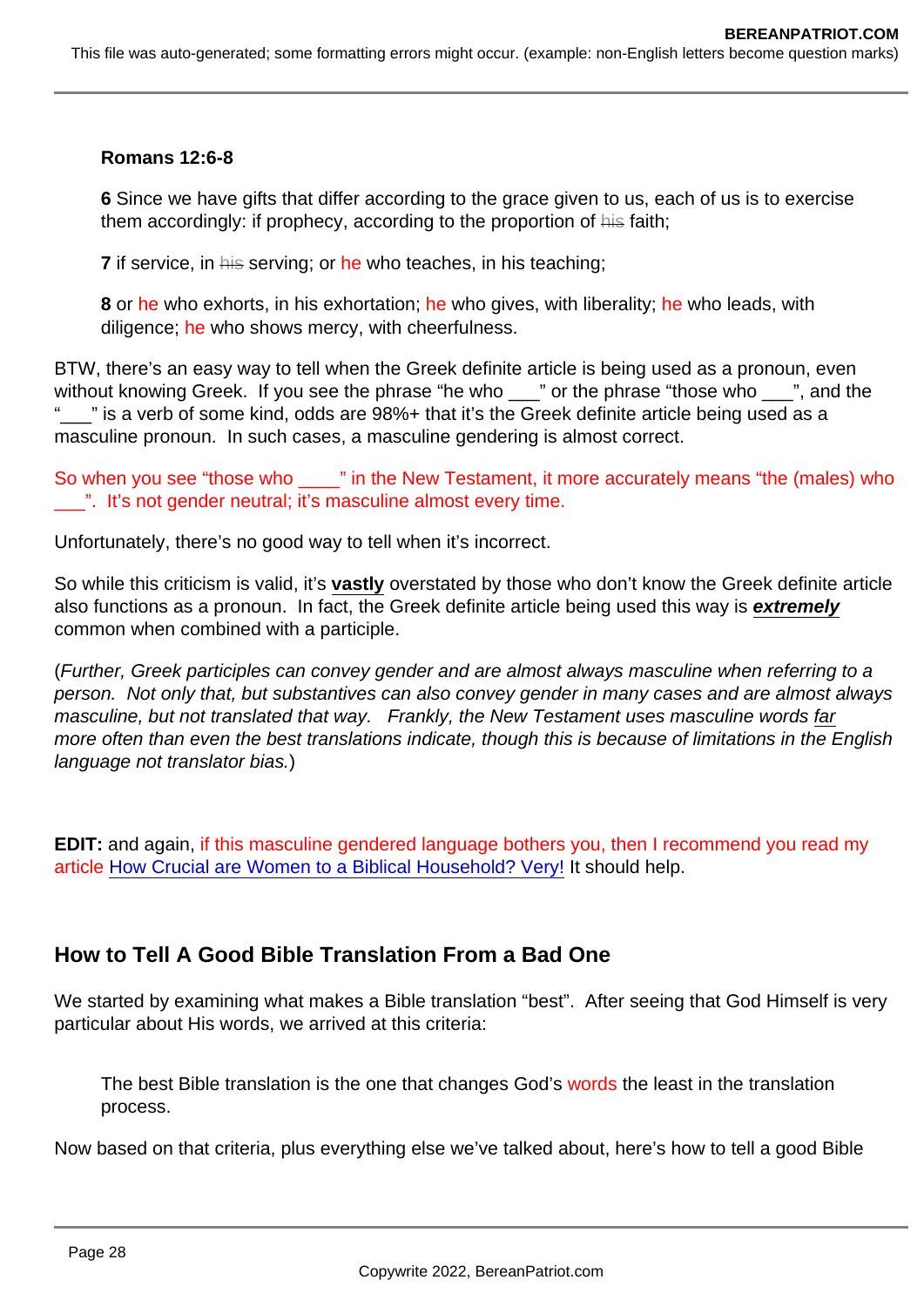translation from a bad one.

**The Criteria:**

### **Literal, Word-for-Word Translation Style**

God clearly places a high value on His words, so a translation should also place a high value on God's words. Just a single word can make a huge difference, as we saw. As far as this goes, a literal, wordfor-word style translation most closely replicates God's own priorities as revealed in Scripture.

By contrast, the "dynamic Equivalence" / thought-for-thought paraphrases expressly don't. They claim to be translating God's thoughts, which is impossible according to several verses, as we've seen.

It should also be noted that sometimes a Greek word can't be entirely capture by a single English word. In these cases, translating it into more than one English word is 100% acceptable, and even preferable. So while "word-for-word" is the terminology, understand that often a single Greek word might end up being more than one English word. That's a good thing.

#### **Leave Interpretation to Commentary, Not Translation**

The best Bible translations don't include the translators' opinions and biases in the finished work. They will work very hard to keep them out of the text. Thus, if you see a translation which inserts doctrinal positions where it shouldn't or alters passage to fit a certain doctrinal position: beware. (the ESV does this a lot; see the mini-review lower down)

#### **No Changing God's Words to be Gender Neutral**

God commanded that we respect His words. Therefore when God uses gendered language, the translation should too, at least as much as reasonably possible. (Greek and Hebrew both express gender more often than English) That means that anthropos and adam should be translated "man", the word "human" should be rare, and adelphoi should be translated "brothers" instead of "brothers and sisters".

Now, a word of caution. The translators of gender-neutral Bibles have co-opted the phrase "gender accurate" to mean "gender neutral". So if you see a Bible proclaiming itself to be "gender accurate", it most likely is actually "gender neutral."

Please be aware of this.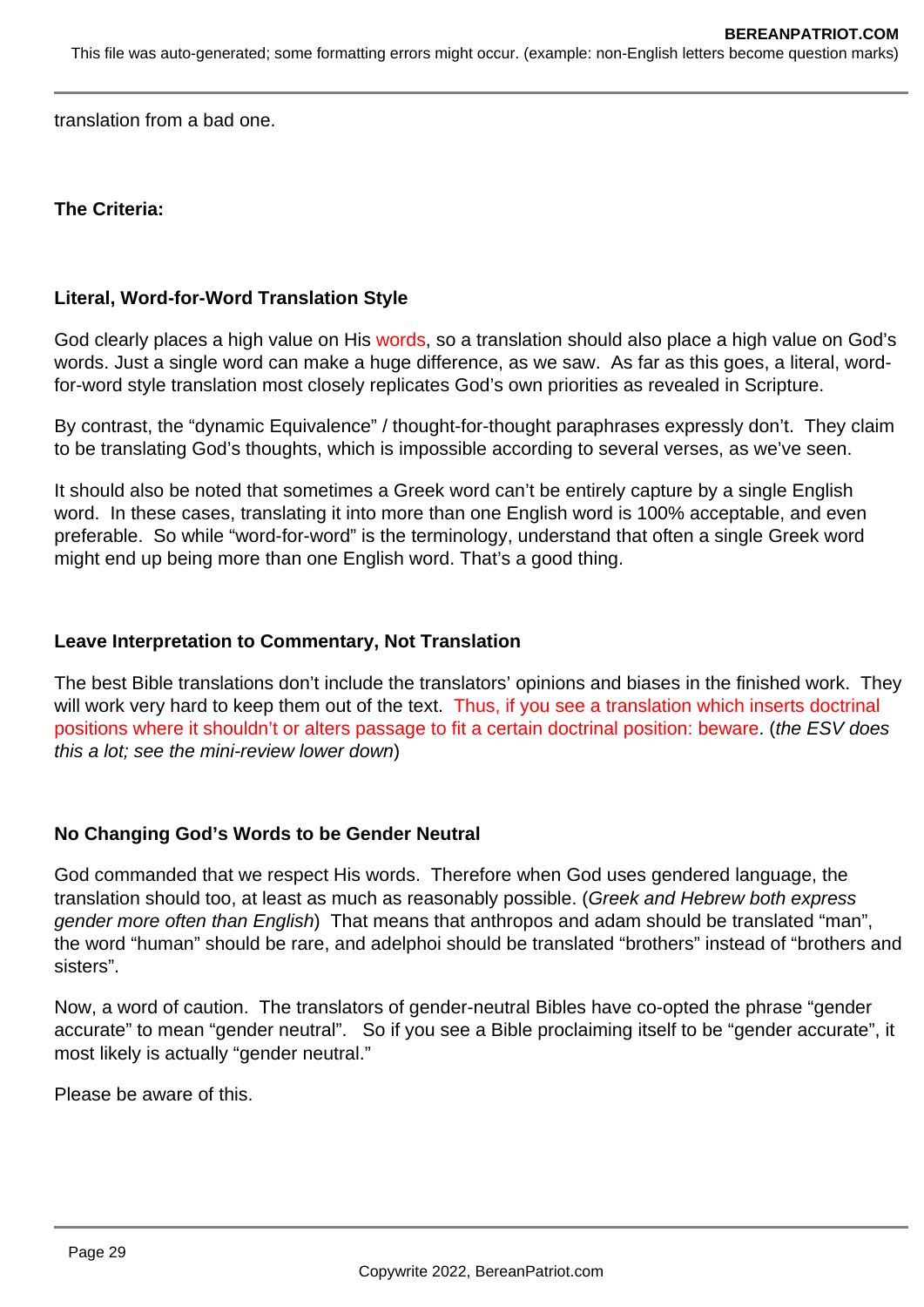### **Readability**

This is admittedly somewhat subjective, which is why we haven't spent a lot of time on it. All other things being equal, more readable is better. However, if the most important thing about the Bible is accurately translating God's **words**, then it's better to focus on accuracy than readability. Most of the best translations are readable enough, though sadly they don't tend to shine in this area.

### **The Things That Don't Matter**

You'll notice that this entire time we haven't talked about translation teams. I personally don't care about who translated a Bible or how many people did. I don't care about their theological background, I don't care if there was only one translator or a thousand translators.

I **only** care about the finished result.

The rest doesn't matter.

Flashy terms like "newest manuscripts" and the "best scholars" and especially "most recent scholarship" are useless. Frankly, the more I see those things advertised instead of accuracy, the more skeptical I become. It doesn't matter who translated it as long as the result was accurate.

That's what matters.

If the finished text faithfully translates God's **words**, I couldn't care less about the rest.

Ignored the marketing and focus on the text of the translation. The only question that matters in Bible translation is how well/accurately they handled God's words. Nothing else matters by comparison. Don't get distracted by fluff. 60,932 footnotes is useless unless the text itself is excellent.

Some pastor's seal of approval is meaningless unless God's words are accurately translated into English.

Focus on God's words.

When I pickup the Bible, all I care about is reading the **words** that God inspired. Focus on that and let the rest fade.

#### **The "Litmus Test" Verse**

(Okay, it's three verses not one)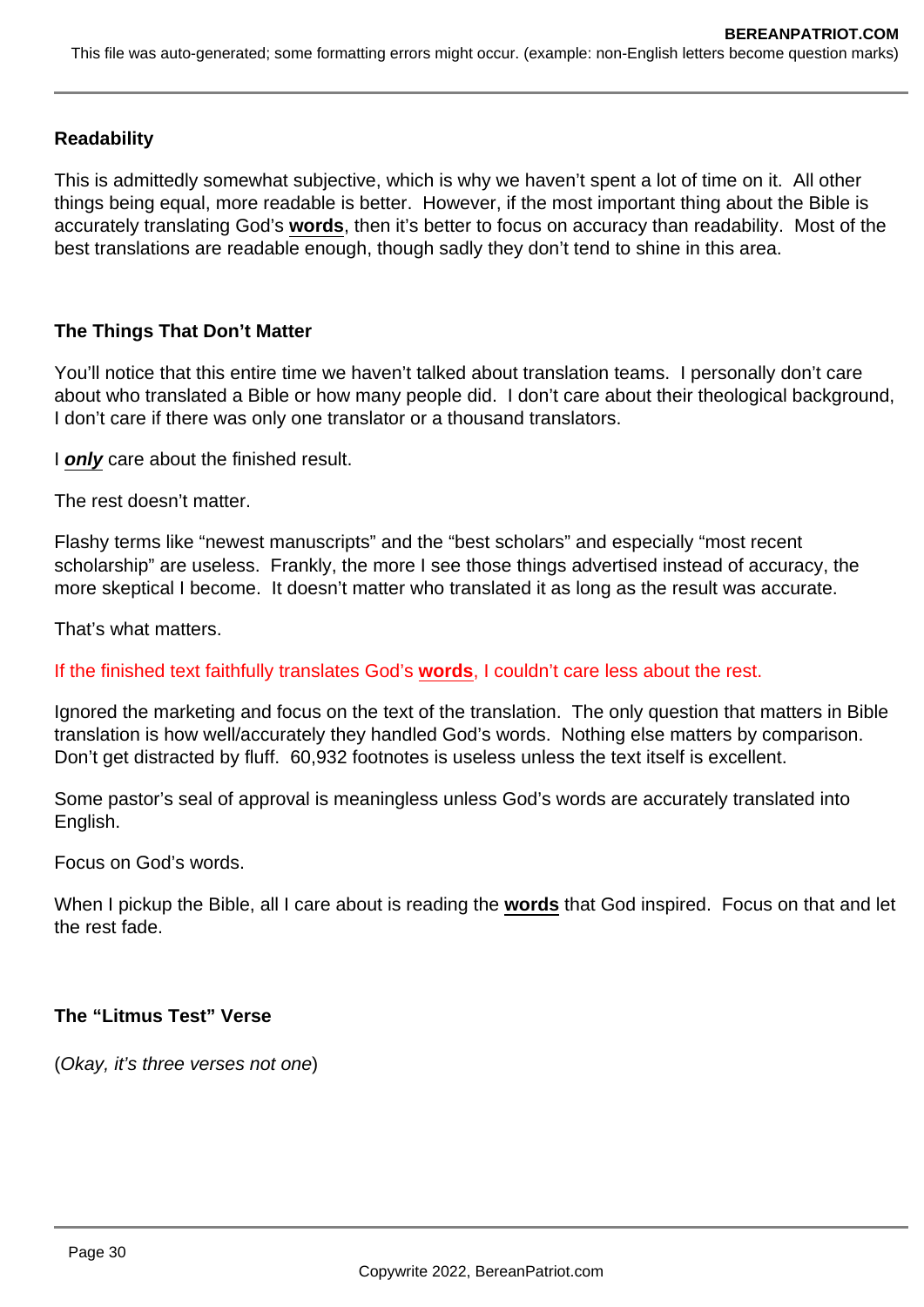As we spent the first part of this article discussing, we care about the Bible because it contains God's words . God commanded us not to change His words . Therefore, any translation that intentionally mistranslates even a single verse automatically gets a failing grade from me for two reasons:

- 1. Intentionally mistranslating a verse means the translators cared more their doctrine than God's words
- 2. If they intentionally mistranslated a verse once, they're likely to intentionally mistranslate other places too.

Fortunately, there's a verse we can use to quickly and easily sort out the wheat from the chaff; the good from the bad.

Is this verse more important than any other verse? No. Everything God said is important. However, this verse is mistranslated perverted more often than any other verse in the Bible. This verse is my favorite "litmus test" verse for this reason:

If a translation faithfully translates this verse, they usually translate everything else faithfully too. If a translation mistranslates this verse, they always mistranslate other verses too.

No exceptions (that I've seen).

This specific verse is convenient because of two things:

- 1. The meaning is obvious in Greek, and therefore mistranslating it is always intentional.
- 2. Almost no unfaithful translator can resist changing this verse.

Here's the verse in the NASB '95, which translates it accurately. We'll also look at the following two verses to make the context clearer. The "Litmus Test" verses are 36-38, but verse 38 is enough all by itself. You do need the context of verses 36-38 though.

1 Corinthians 7:36-38

36 But if any man thinks that he is acting unbecomingly toward his virgin daughter, if she is past her youth, and if it must be so, let him do what he wishes, he does not sin; let her marry.

37 But he who stands firm in his heart, being under no constraint, but has authority over his own will, and has decided this in his own heart, to keep his own virgin daughter, he will do well.

38 So then both he who gives his own virgin daughter in marriage does well, and he who does not give her in marriage will do better.

The word translated "gives... ... in marriage" (used twice in verse 38) is "???????" [\(gamisko\)](https://biblehub.com/greek/1061.htm) and it only has one definition/meaning: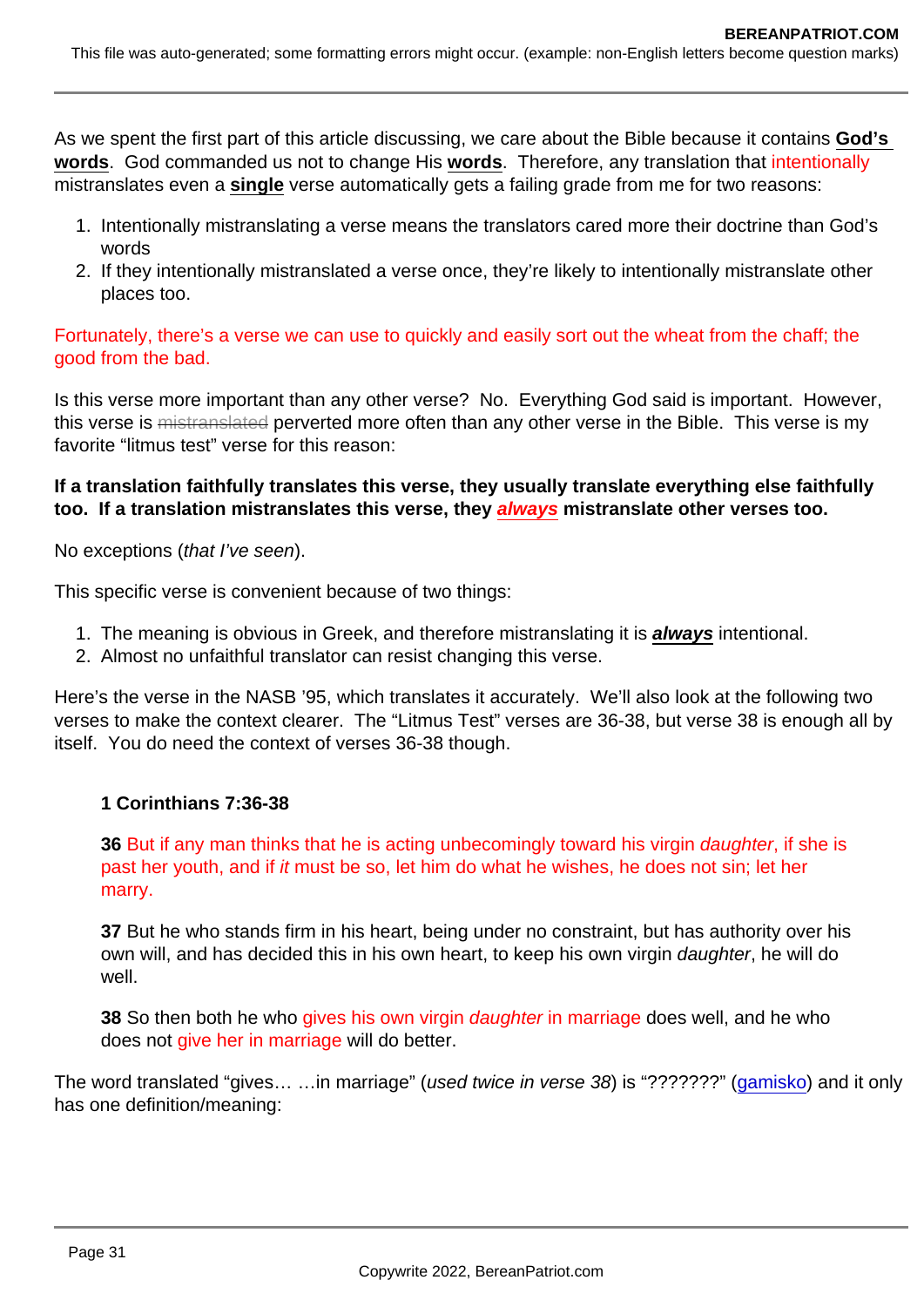#### give in marriage.

From gamos; to espouse (**a daughter to a husband**) — give in marriage.

That Greek word is only ever used this way, and it's the easiest way to prove that this passage is about a father allowing or not allowing his daughters to marry. This is **patently obvious** in Greek. There are other things that make this passage's meaning obvious in Greek, but they would all take a bit longer to explain and you probably aren't reading this article for a Greek lesson.

Now, some think this was limited to Roman fathers back then, and some think fathers today still have this authority. We won't get into the debate today, but I will say this: That debate should take place in **commentary, not translation**. God commanded us not to change His **words**. However, most translations paraphrases these days can't resisting change this verse/passage to be more culturally acceptable.

Here's an example from the NIV:

### **1 Corinthians 7:36** (NIV)

**36** If anyone is worried that he might not be acting honorably toward the virgin he is engaged to, and if his passions are too strong and he feels he ought to marry, he should do as he wants. He is not sinning. They should get married.

**37** But the man who has settled the matter in his own mind, who is under no compulsion but has control over his own will, and who has made up his mind not to marry the virgin—this man also does the right thing.

**38** So then, he who marries the virgin does right, but he who does not marry her does better.

(Note: the NIV translators obviously knew the correct translation because their footnote has it.)

The NIV showcases a pretty typical perversion of this passage. A few translations leave it ambiguous in verse 36 and then go off the rails in verse 38. So if verse 36 looks correct, then check verse 38 next. If verse 38 doesn't say "give in marriage" or something substantially similar, it's flat out wrong.

Whenever someone asks me about a Bible translation that I haven't read, I immediately flip to this verse. If it gets this verse right, I look deeper. If it gets this verse/passage wrong, I discard it as having been done by unfaithful translators, or at least translators that I can't trust.

### **If the translators intentionally changed a verse once, why should we trust them on other verses?**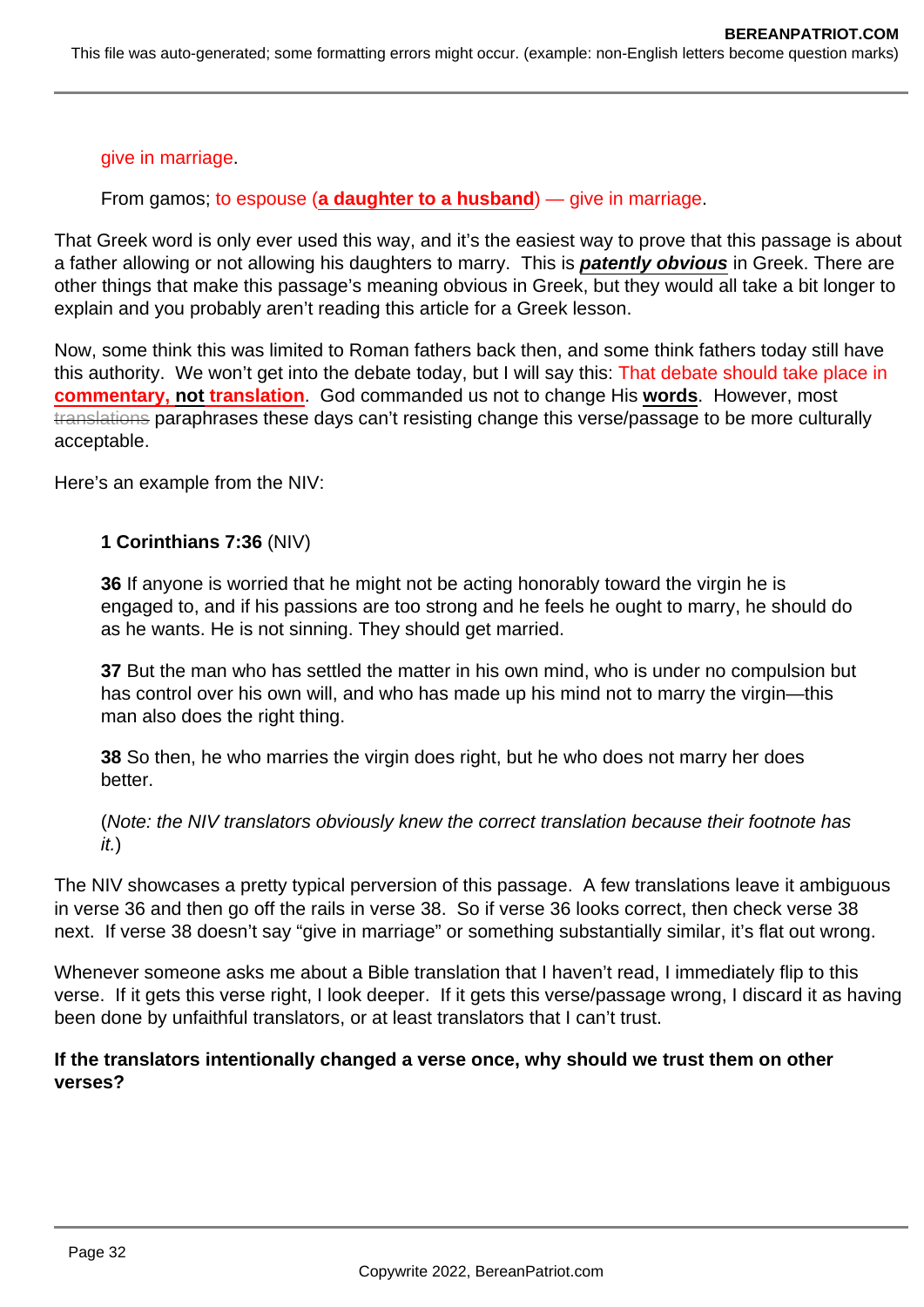That's why 1 Corinthians 7:36-38 makes a great "Litmus Test" verse. It allows you to know if the translators changed the text with reasonable certainty.

To be 100% clear: any translation that makes 1 Corinthians 7:36-38 about an engaged couple is intentionally changing perverting God words, and thus it should be discarded.

No exceptions.

Not because this verse is more important than any other, (it's not) but because unfaithful translators can't resist changing it. And if they're willing to change one verse…

The Top 10 Best Selling Bible Translations: a short( ish) review

We'll go through each one individually, (except the Spanish "Reina Valera" translation because I speak almost no Spanish) and evaluate them based on the criteria we've discussed. The list is from [here.](https://churchanswers.com/blog/the-top-ten-best-selling-bibles-compared-to-ten-years-ago/)

- 1. New International Version (NIV)
- 2. King James Version (KJV)
- 3. New Living Translation (NLT)
- 4. English Standard Version (ESV)
- 5. New King James Version (NKJV)
- 6. Christian Standard Bible (CSB)
- 7. Reina Valera (RV)
- 8. New International Reader's Version (NIrV)
- 9. The Message (Message)
- 10. New American Standard Bible (NASB) 1995 edition

We'll also briefly look at:

- New American Standard Bible (NASB) 2020 edition
- The New English Translation (NET)
- Good News Bible (GNT)
- Holman Christian Standard Bible (HSCB)

The "New International Version" (NIV)

Many have jokingly called the NIV the "The Nearly Inspired Version", or even more derogatorily the "Not Inspired Version". I understand why. There's a reason that I used the NIV as an example of bad translation so many times throughout this article.

- Translation type: Mostly Paraphrase
- Gender neutral: Yes high
- Pass Litmus Test verse: No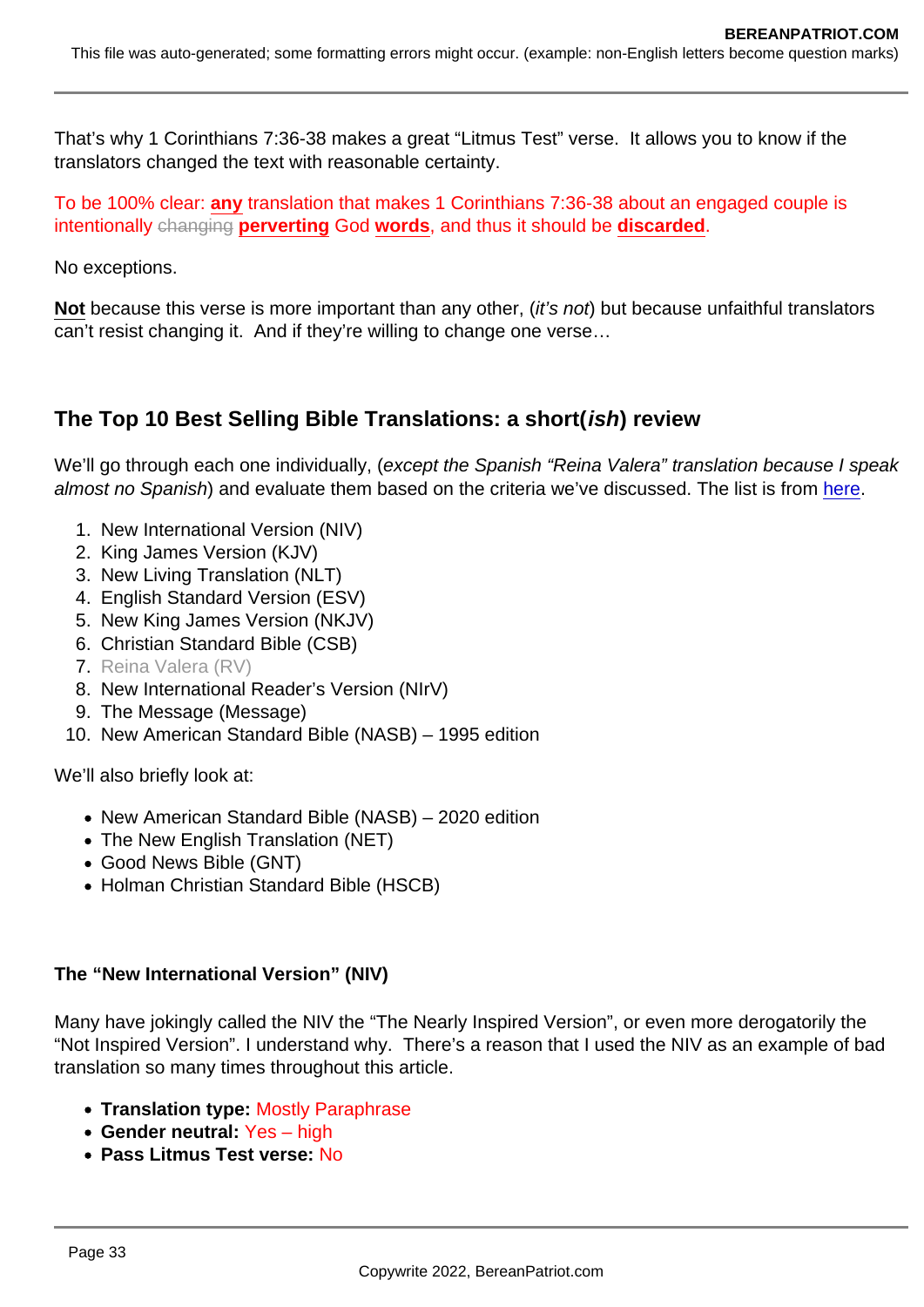- Readability: High
- Worth using: No

The first full NIV was released in 1978. However, the 1984 revision became the most popular edition, but it's now out-of-print. Now, to fully understand the modern NIV, we need to talk about the TNIV ( Today's New International Version).

In 2005, the NIV's publisher (Zondervan) released an updated and "improved" version of the NIV called the TNIV. The TNIV was very nearly an abomination. It took gender neutral language so far that even some liberal pastors pushed back and it was eventually discontinued.

Then they got sneaky.

On September 1, 2009, a press conference held by CBT, Biblica (the new name for IBS), and Zondervan announced that the 1984 NIV would be revised and the 2005 TNIV discontinued. Some interpreted this to mean the TNIV was a failed experiment and the old NIV would just be freshened a bit. What was actually stated was that the CBT would reconsider every change that the TNIV introduced to the NIV, in light of external feedback, so that the 2011 revision of the NIV would actually be a revised TNIV

### [Source](https://www.patheos.com/blogs/jesuscreed/2011/01/14/tniv-to-niv-2011-john-kohlenberger/).

While I'm not a fan of the 1984 NIV, it was certainly far better than the TNIV or post-2011 NIV. The post 2011 NIV is also very nearly an abomination. It's so bad that I've used it as an example of bad translation throughout this article, so we won't re-quote and re-examine all of those verses.

Essentially what the translators did was to take all the obvious gender changes in the TNIV that everyone complained about and discard them. Then they took all the less obvious gender changes and added them to the 2011 NIV. As a result, the post 2011 NIV is extremely similar to the TNIV, as the numbers show:

| Outcome                  | Num verses   Percent |            |
|--------------------------|----------------------|------------|
| No changes in any        | 18859                | 160.7%     |
| <b>Uses NIV1984 text</b> | 171                  | $ 0.6\%$   |
| <b>Uses TNIV text</b>    | 9736                 | $\ 31.3\%$ |
| New text in NIV2011 2320 |                      | 7.5%       |

That graph came from [slowly.com's article on the differences between the NIV 1984, TNIV, and NIV](http://www.slowley.com/niv2011_comparison/cbmw_words.html)  [2011.](http://www.slowley.com/niv2011_comparison/cbmw_words.html) There's a lot of good information about the changes and similarities between the three versions. Especially illuminating is the page that shows the gender changes on a single table. There are literally thousands of places where they've changed the gender from the 1984 NIV, which was much less problematic (from a gender standpoint).

Obviously, the NIV gets a failing grade.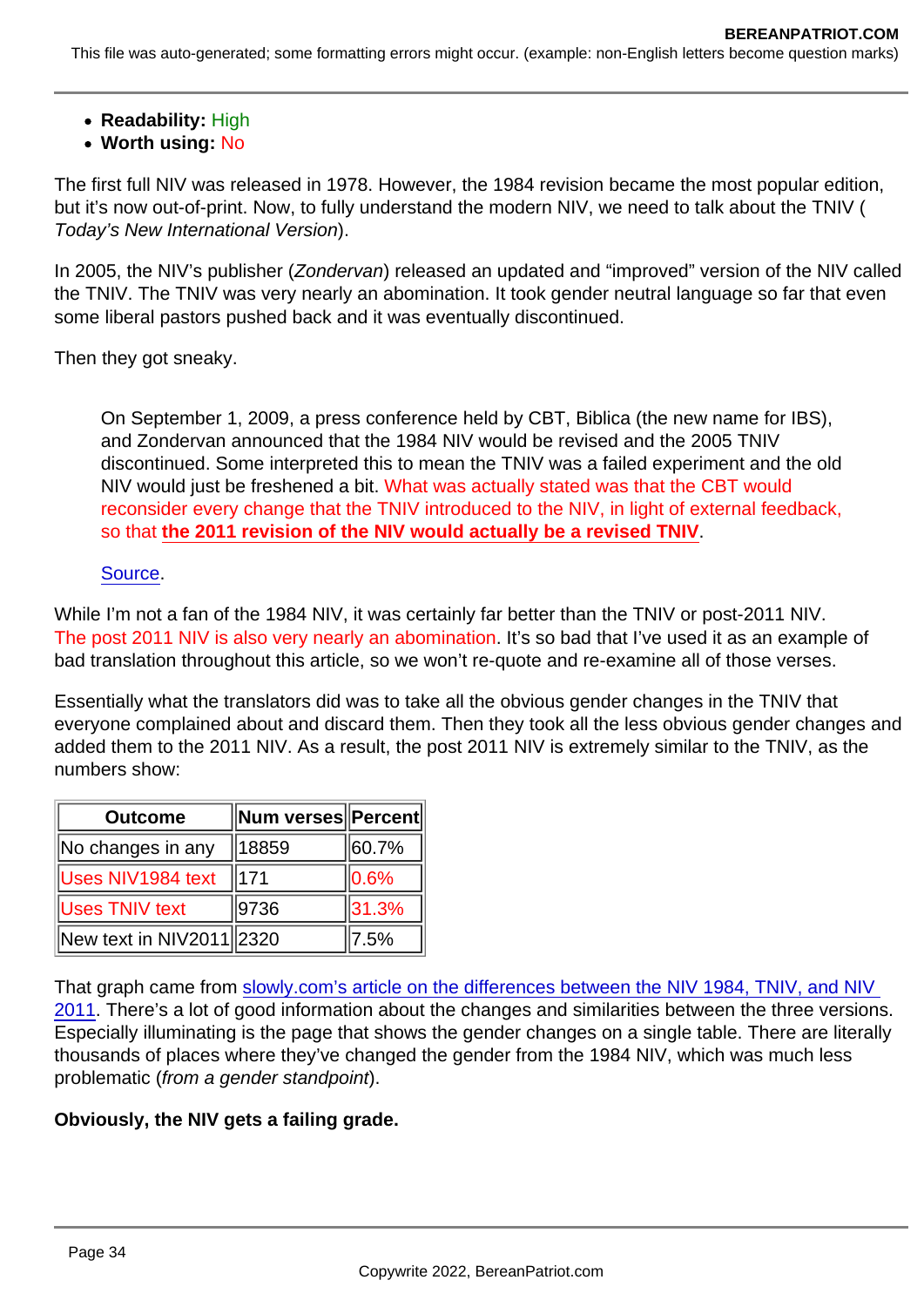It should be avoided like the plague.

The "King James Version" (KJV)

No other translation is so revered, hated, lauded, and criticized than the world's oldest continually printed English Bible: the King James Version. It's also know as the "Authorized Version" or AV. It's 400+ years old and has a cult following… but is it good?

- Translation type: Literal
- Gender neutral: Very Low
- Pass Litmus Test verse: Yes
- Readability: Low
- Worth using: Maybe (special case)

The KJV had a lot to recommend it 400 years ago. It was a work of near unparalleled beauty and is quite faithful in translation most of the time. I really don't have much bad to say about the KJV's translation work.

There are certainly some problems (like translating "sheol" and "Hades" as "hell" more often than not) but overall it's certainly of an acceptable quality. Often in controversial passages, it shows a tendency to be less swayed by culture than any other translation, which is wonderful. That last sentence is ironic, considering what I'm about to say.

Surprisingly, the KJV sometimes veers very slightly into gender neutral language territory.

Not badly and probably not with an agenda, but it does. For example, it translates "sons of Israel" as "children of Israel". As we said before, that's not technically 'wrong', but certainly isn't ideal either. They do the same thing in the New Testament also, with even less reason.

Galatians 3:26

KJV: For ye are all the children of God by faith in Christ Jesus.

NKJV: For you are all sons of God through faith in Christ Jesus.

The Greek word there is "????" [\(huios\)](https://biblehub.com/greek/5207.htm), and it means "son", so "children" is wrong. Perhaps the KJV translators thought that huios was analogous to "ben" in Hebrew? I'm honestly not sure what to make of this mistranslation because they accurately handled gendered language everywhere else.

Since it's only gender inclusive in these two examples – one of which isn't technically wrong – and because there's clearly no agenda given the KJV's translation of other passages, I'm willing to extend a bit of grace. I marked it blue and "very low" on gender neutrality because it's on the edge, but still acceptable.

Proving there's no gender-based agenda, the KJV properly translates Ephesians 5:31, saying that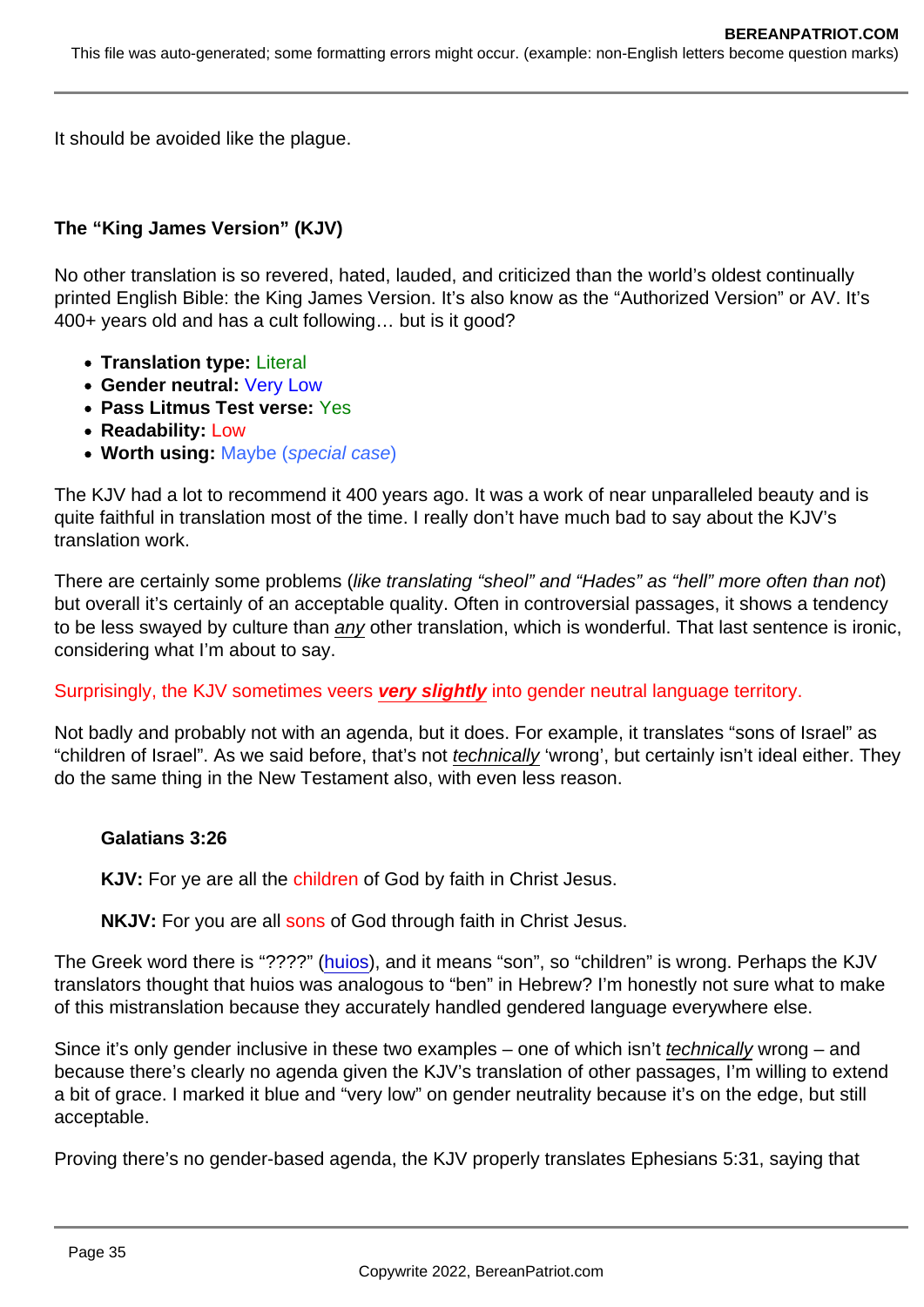wives must "reverence" their husbands instead of the more modern translation of "respect", which misses the force of the Greek there. (It's the same word that's usually translated "fear" in the phrase "fear of the lord", and properly means to "reverently fear" or "revere" depending on the context.) That's just one example, but it consistently translates controversial passages a bit more faithfully than other translations.

### Again, that's a huge strength.

The biggest problem with the KJV has nothing to do with the translation work. It's something entirely beyond the KJV translator's control. That problem is this:

### **The English language has changed a lot in 400 years.**

I'm not only talking about the "ye" "thee" and "thou" though. Those are actually quite useful and communicate something that modern Bibles can't if you know a bit about old English. I'm talking about the definition of words. Some words change meaning over time. Thus, some words don't mean the same thing now that they did 400 years ago.

Here's an example from the KJV:

### **1 Peter 3:1-2**

**1** Likewise, ye wives, be in subjection to your own husbands; that, if any obey not the word, they also may **without the word** be won by the **conversation** of the wives;

#### **2** While they behold your chaste **conversation** coupled with fear.

Hmm…

Won without a word by conversation? In verse 2, how do you observe "chaste conversation"? The answer is you can't… if you define "conversation" the way we do now. **However, 400 years ago "conversation" meant the same thing that "conduct" means today**. If you read that verse without knowing this, you'd come to the wrong conclusion about what should be done.

This is just one example.

Another good example is the commandment which the KJV translates as "thou shalt not kill". However, 400 years ago "kill" meant what "murder" means today. This alone has caused significant confusion. ( I've had to explain this to more than one Christian who heard the KJV version.)

Or 1 Corinthians 16:15 where the KJV reads "...they have addicted themselves to the ministry of the saints", while most other good translations have "...they have devoted themselves to the ministry of the saints". The meaning of the word "addicted" has changed in 400 year. I know of a pastor who taught on this verse from the KJV without knowing this, and therefore came to an… 'interesting' conclusion.

Not good.

There are **dozens** of other words that have changed meaning over time. Unfortunately, the KJV has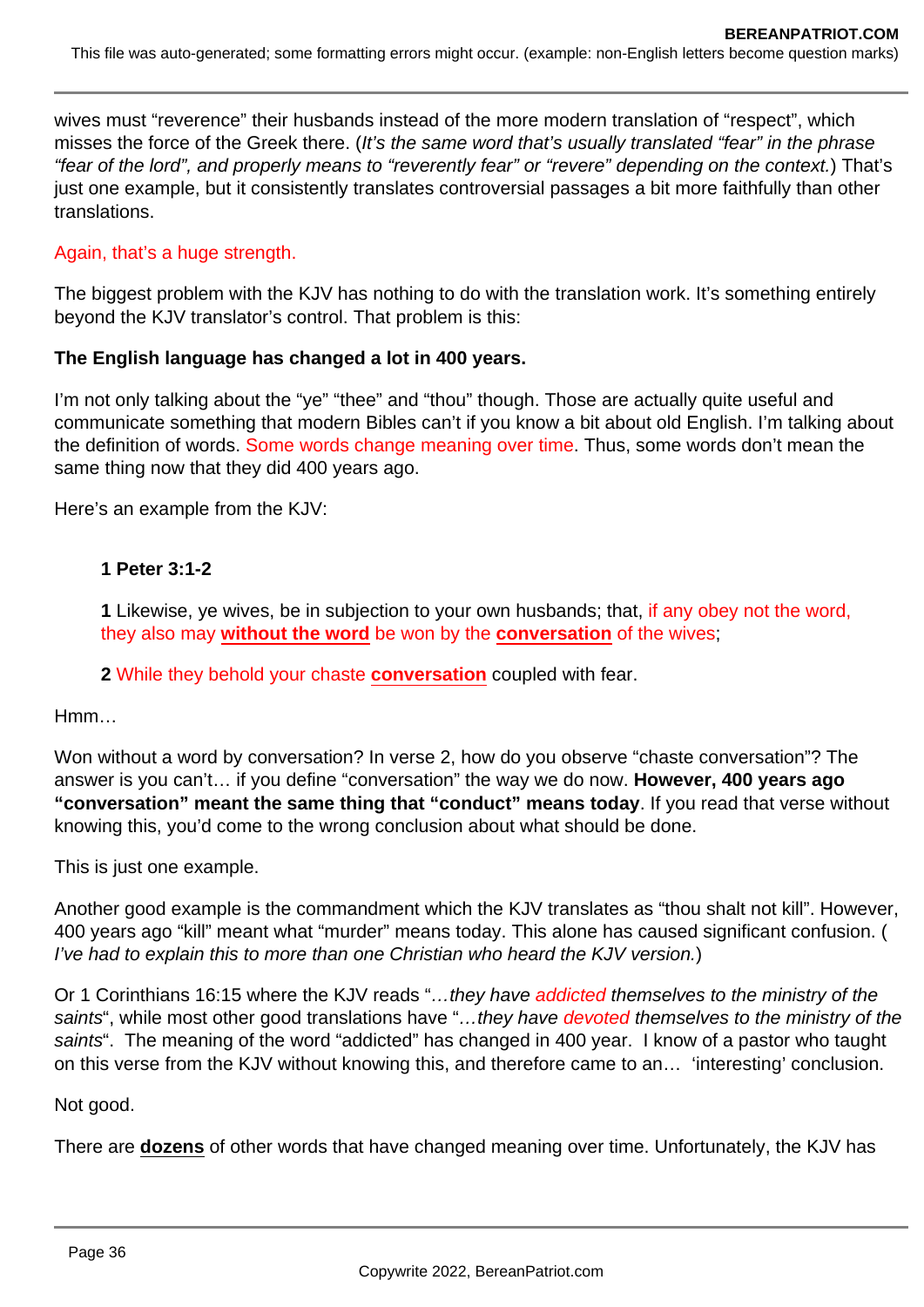fallen victim to this change. I don't recommend it because of this, unless "the King's English" is second nature to you and you're fully aware of the original meanings. Even then, you'll have a hard time having a serious doctrinal discussion with many Christians if you use the KJV. You might understand it, but they probably won't. At least, they'll probably have a hard time with the Old English.

## I don't recommend the KJV, but mostly because the English language has changed underneath it.

It does often shine in faithfulness to controversial passages though.

The "New Living Translation" (NLT)

The NLT is in many ways the "Stealth Bomber" of Bible translations. It doesn't get much publicity but always seems to be climbing the sales charts anyway. This would be wonderful if it was an excellent translation. It's not.

- Translation type: True Paraphrase
- Gender neutral: Yes High
- Pass Litmus Test verse: No
- Readability: High
- Worth using: No

The New Living Translation started as a project to revise "The Living Bible" (TLB). The TLB was a paraphrase done by [Kenneth N. Taylor](https://en.wikipedia.org/wiki/Kenneth_N._Taylor) for his children. The original goal was merely to revise it, but it eventually grew into a whole new translation project.

More than any other Bible on this list, the NLT veers into interpretation instead of translation. Here are but a few examples of so, so many. (And we've already seen one above.)

Matthew 7:1-2

NLT: "Do not judge others, and you will not be judged. For you will be treated as you treat others. The standard you use in judging is the standard by which you will be judged.

NASB '95: "Do not judge so that you will not be judged. "For in the way you judge, you will be judged; and by your standard of measure, it will be measured to you.

The NLT takes this verse to mean "judged by men". However, that's not stated in the context. In context, it could be argued that God is doing the judging. The NLT closes that as a possibility, even though the footnote says "Or 'For God will judge you as you judge others'."

Another example:

Isaiah 7:9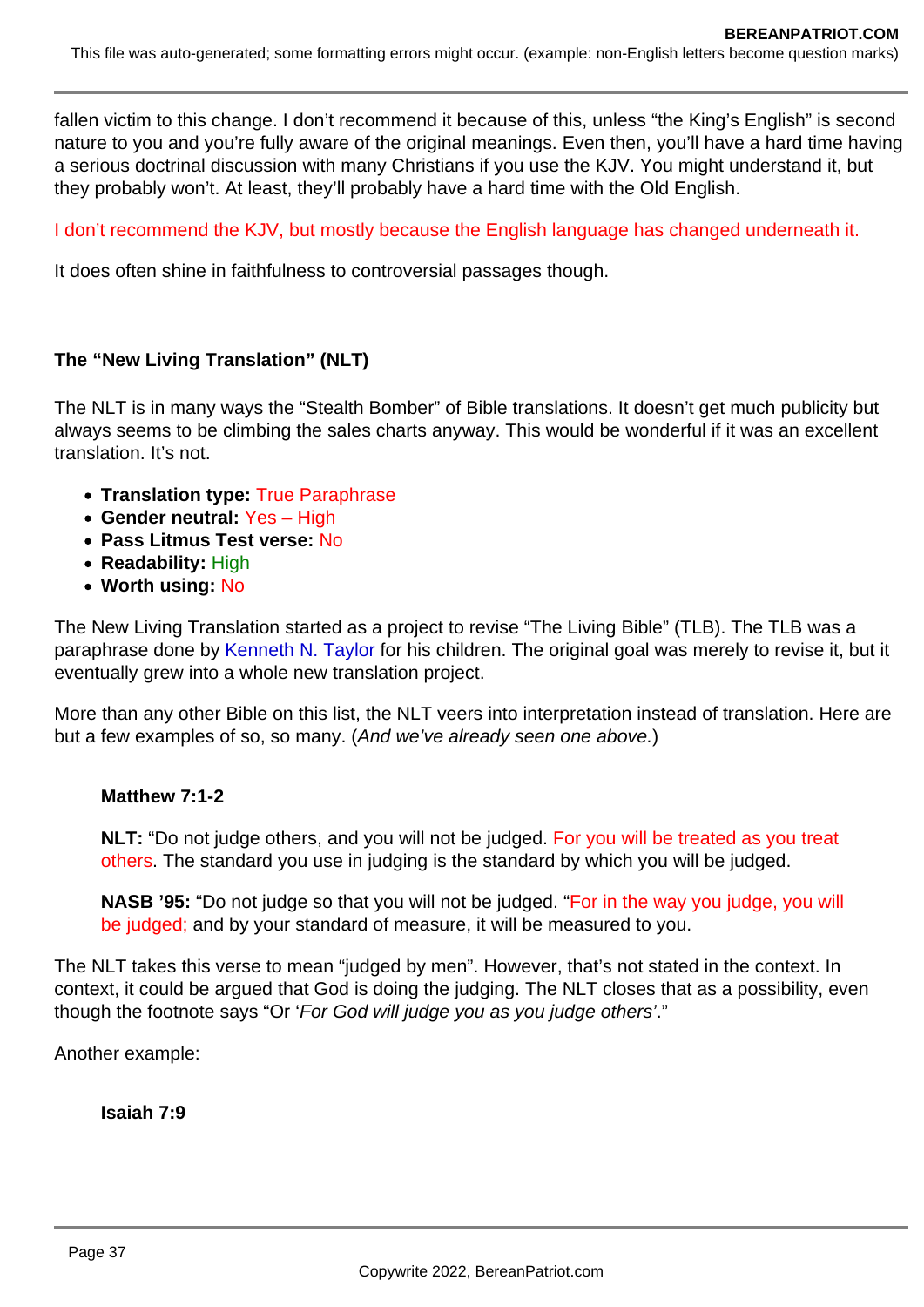NLT: Israel is no stronger than its capital, Samaria, and Samaria is no stronger than its king, Pekah son of Remaliah. Unless your faith is firm, I cannot make you stand firm."

NASB '95: and the head of Ephraim is Samaria and the head of Samaria is the son of Remaliah. If you will not believe, you surely shall not last."<sup>"</sup>

Ignoring the first part of the verse – which certainly has problems – it sounds like the NLT took a swipe at God's sovereignty there. There are many other passages like this and some are worse. I'd list them, but there's just so many badly translated verses in the NLT.

Another huge problem is their lack of faithfulness on gender. From their website:

The NLT is also sensitive to passages where the text applies generally to human beings or to the human condition. In many instances, the NLT uses plural pronouns (they, them) in place of the masculine singular (he, him).

[Source](https://www.tyndale.com/nlt/faq).

"At least they don't make God gender neutral." <— That's the most positive statement I can make about the accuracy of the NLT, and it basically boils down to "... at least they didn't mess that up

Now, the NLT is incredibly readable. It might be the most readable "translation" on this list. However, it's certainly not the best Bible translation when it comes to being faithful to God's words. Not even close. It's not even in the ballpark. In fact, the NLT can't even see the ballpark it's so far back.

The NLT gets a hard pass.

Readable doesn't equal good.

The "English Standard Version" (ESV)

Many Christians seem to view the ESV as an ideal translation that combines a high degree of literalism with good readability to produce a superior Bible. I will never understand how the publishers and marketing team so thoroughly deceived so many Christians into believing this.

- Translation type: Somewhat Literal
- Gender neutral: Yes Medium
- Pass Litmus Test verse: No
- Readability: Medium
- Worth using: No

I'll skip straight to the point with the ESV: it has a real problem with changing God's words to fit the translator's doctrinal biases. The ESV fails the Litmus Test verse rather spectacularly, and other verses are intentionally mistranslated as well.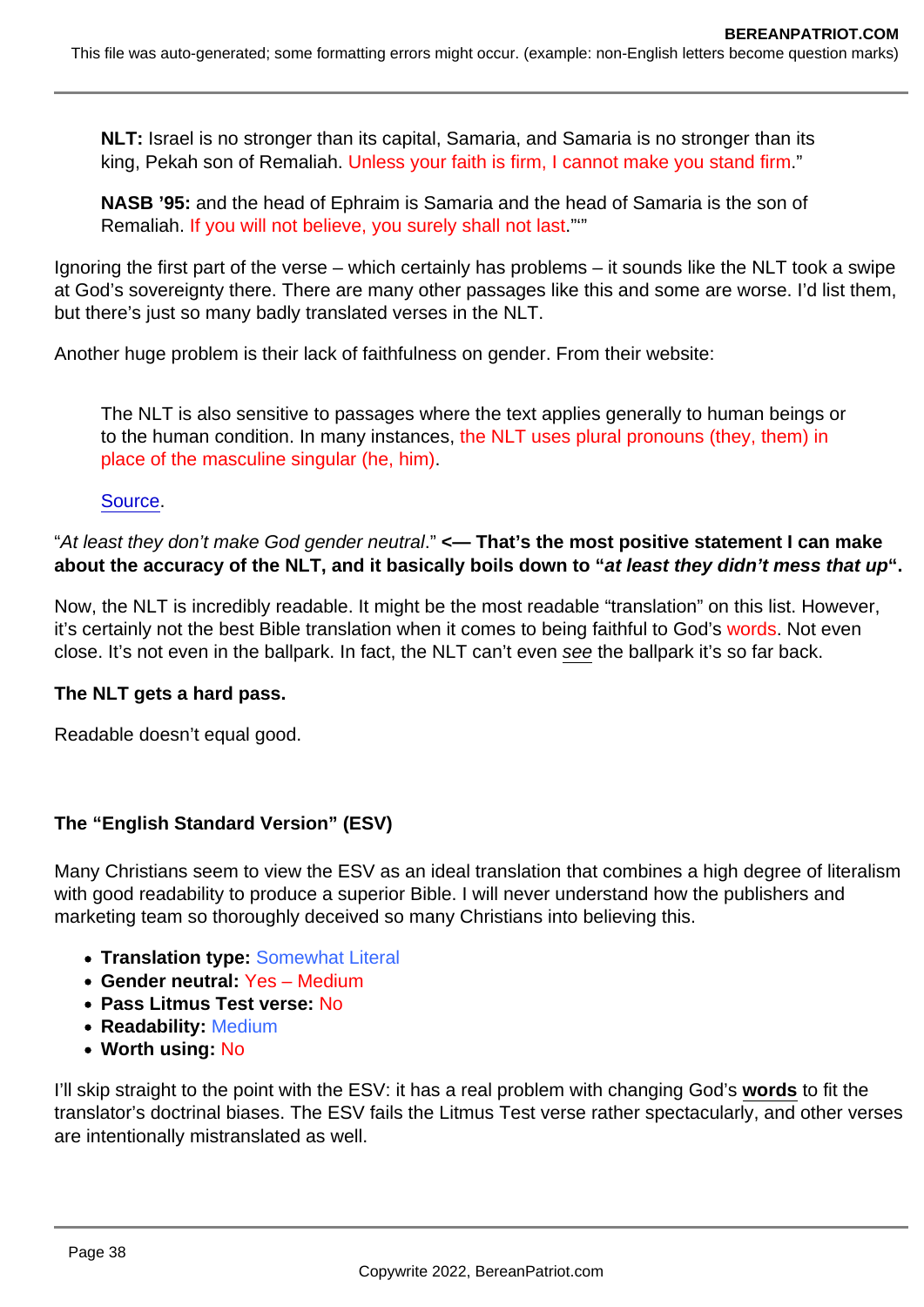The ESV even completely flips the meaning of a very significant verse!

It's true.

Leviticus 5:17

ESV: "If anyone sins, doing any of the things that by the LORD's commandments ought not to be done, though he did not know it, then realizes his guilt , he shall bear his iniquity.

NASB '95: "Now if a person sins and does any of the things which the LORD has commanded not to be done, though he was unaware, still he is quilty and shall bear his punishment.

The ESV is utterly alone in its rendering of this verse. The ESV makes it sound like you aren't guilty of sin unless you know you sinned. That's the complete opposite of what this verse teaches. It's exactly, 100% opposite to what God said.

Further, this is intentional.

It's 100% intentional.

There's simply no way to get the ESV's rendering from the Hebrew text. There just isn't. Please, check [Leviticus 5:17 in an interlinear](https://biblehub.com/interlinear/leviticus/5-17.htm) if you don't believe me. Or check literally any other translation of the verse. This "translation" doesn't just blatantly and intentionally change God's words, it intentionally reverses God's words here.

It's not the only place either.

Hebrews 9:7

ESV: but into the second only the high priest goes, and he but once a year, and not without taking blood, which he offers for himself and for the unintentional sins of the people.

NASB '95: but into the second, only the high priest enters once a year, not without taking blood, which he offers for himself and for the sins of the people committed in ignorance .

Again, the ESV breaks with other translations to fit the translators' doctrinal biases. Clearly, they believed you couldn't sin without knowing it, and had no problem changing God's words to make other people believed it too.

And we're not done.

Romans 2:4

Page 39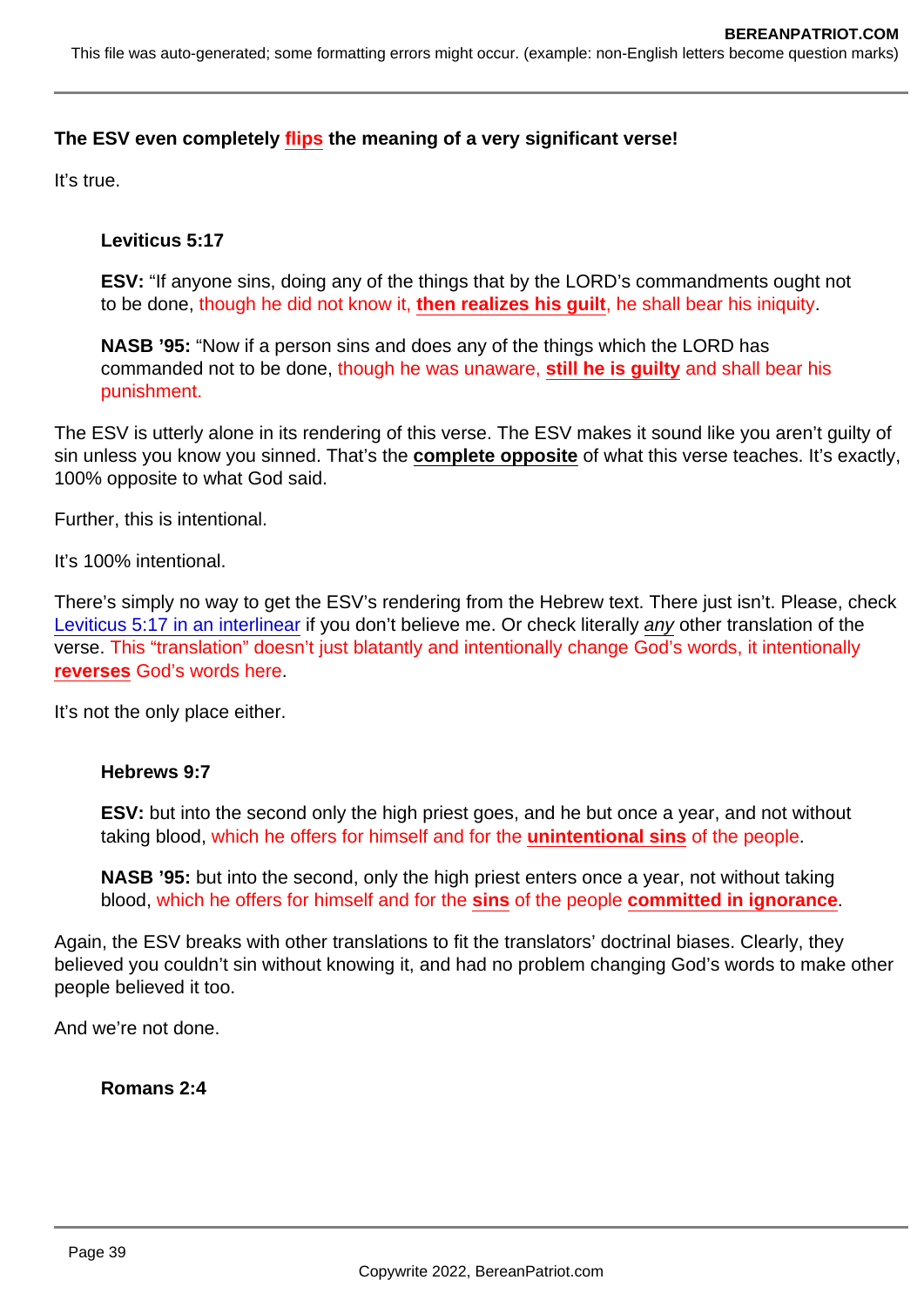ESV: Or do you presume on the riches of his kindness and forbearance and patience, not knowing that God's kindness is meant to lead you to repentance?

NASB '95: Or do you think lightly of the riches of His kindness and tolerance and patience, not knowing that the kindness of God leads you to repentance?

The ESV has a very different statement than the NASB and the Greek. (It's surprising to me that so many Calvinists like the ESV given its translation of verses like this.)

Keep in mind that when you include the Litmus Test verse, that's at least 4 verses that the ESV has intentionally mistranslated, mostly to push their particular doctrinal biases. (Plus there's more that we'll get to in a minute.)

Because of that, I don't trust the ESV.

Not one bit.

Further, the ESV often veers into commentary in the translation. Not as much as the NIV and NLT, but certainly often enough.

Matthew 16:18

ESV: And I tell you, you are Peter, and on this rock I will build my church, and the gates of hell shall not prevail against it.

NASB '95: "I also say to you that you are Peter, and upon this rock I will build My church; and the gates of Hades will not overpower it.

Hell is not Hades. Hades is not hell. They are completely different Greek words. (The difference is actually quite significant.) This is including commentary in translation again. Granted, this verse raises a a yellow flag not a red flag like the first three verses and the Litmus test verse. Still, that's 4x red flags and a yellow flags for the ESV.

So we'll add yet another red flag to the ESV: gender issues

Now, the ESV isn't as bad as other gender-neutral translations. It doesn't usually render "brothers" as "brothers and sisters" or anything that obvious. It also doesn't make gender neutral language a focus like the NIV, NLT, and other paraphrases.

However it does change things, it's just more… sneaky about it.

For instance, the word "man, men" is "neutered" in the ESV 968 times. The masculine pronoun, "he, him, his" is neutered 1832 times! And the new-age, evolutionist, neuter buzzword "human" is employed 63 times.

[Source](https://av1611.org/kjv/ESV_Fruit.html). (that's compared to the KJV)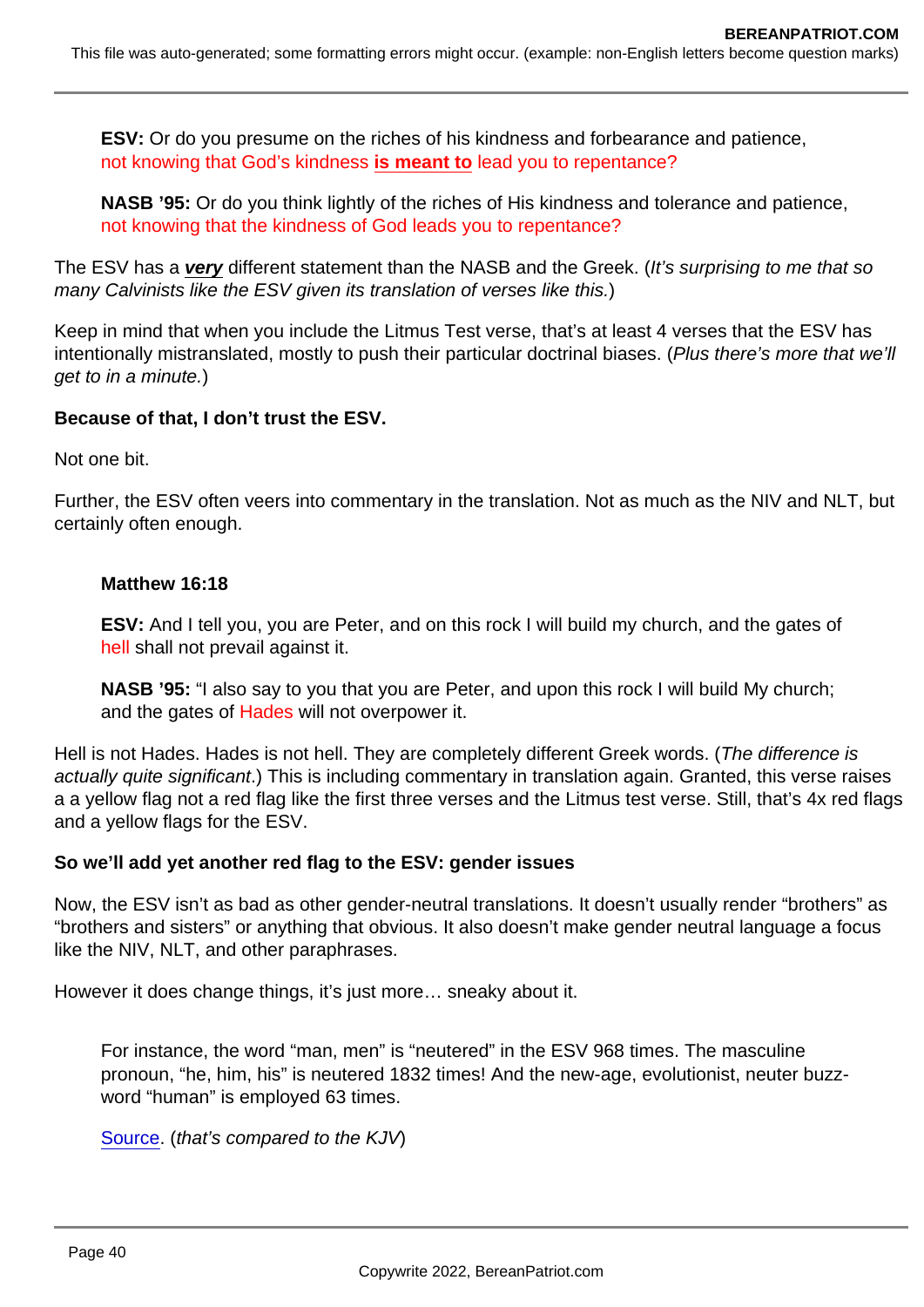The quote above is from a KJV-only website, and so that's compared to the KJV. Even so, the ESV plays with gender hundreds of times. Again, this isn't showing preference to God's **words**, nor His **command** not to change his words. (*Even if we pretend the gender issues are overstated by double,* that still over a thousand times that they changed God's words.)

Another place where the ESV intentionally uses gender neutral language is in the Old Testament phrase "the sons of Israel". It appears 78 times in the book of Exodus (and many times in other books) but the ESV has it... \*drum roll please\* ...one time. It appears hundreds of times in the Old Testament, most of which the ESV neuters into the "people of Israel".

### **That's not what God wrote.**

Now, they could possibly have translated it as "children of Israel" like the KJV, because the Hebrew word "ben" is occasionally used in a way that could mean "children". It's a rare usage, but possible. But the ESV didn't. That makes me think it was changed for gender neutrality reasons, just like all the instances of man/men and he/him/his which the ESV also changed.

As we already covered, God is very particular about his **words**. Unfortunately, where gender is concerned, the ESV isn't. It's more careful than some others, but not nearly enough for serious use/study.

Not by a long shot.

At the intersection of "gender issues" and "changing text to suit your biases", there's the ESV's treatment of Malachi 2. For space/time's sake, we'll only deal with verse 16, but verses 14 and 15 also have problems and I recommend you look them up.

#### **Malachi 2:16**

**ESV:** "For the man who does not love his wife but divorces her, says the LORD, the God of Israel, covers his garment with violence, says the LORD of hosts. So guard yourselves in your spirit, and do not be faithless."

**NASB '95:** "For I hate divorce," says the LORD, the God of Israel, "**and** him who covers his garment with wrong," says the LORD of hosts. "So take heed to your spirit, that you do not deal treacherously."

Notice that in the correctly translated NASB '95, God says He hates two things:

- 1. Divorce
- 2. "and him who covers his garment with violence"

However, the ESV says that divorce *itself* "covers his garment with violence." Worse, you can read it so a man who merely "does not love his wife" actually "covers his garment with violence".

Wow.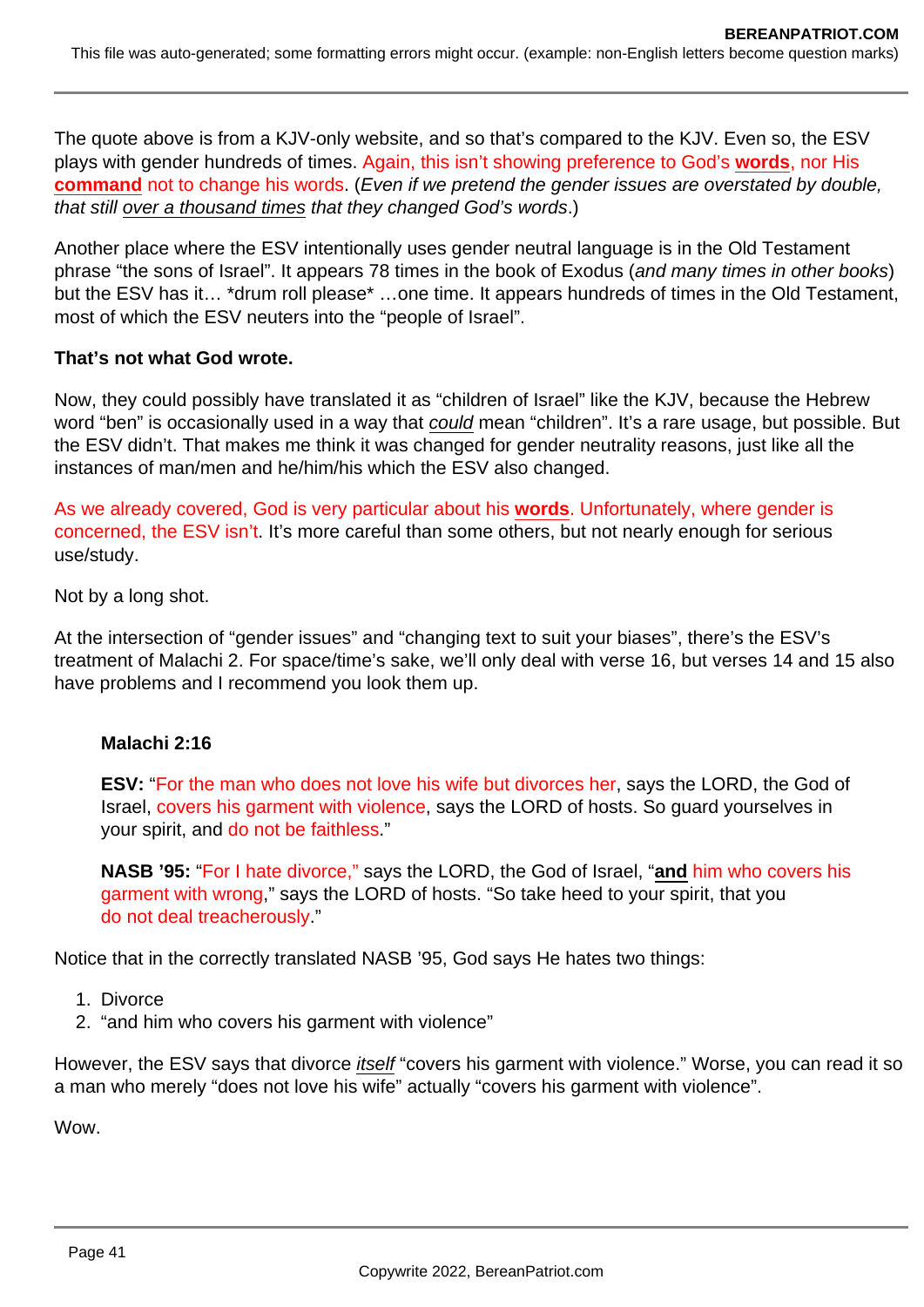You might think that the ESV translators have no problem adding to/changing the Bible because they do it so often. But it gets worse: they knew this translation is flat-out wrong. Here's the footnote:

Probable meaning (compare Septuagint and Deuteronomy 24:1 – 4); or "The LORD, the God of Israel, says that he hates divorce, and him who covers

The footnote version says almost exactly what the NASB '95 says, with just a slight change in word order (which is 100% fine). So the ESV translators knew about the correct meaning, but put the correct meaning in the footnotes and put their own words in the main text. They literally relegated God's words to a footnote in favor of their own words.

Wow.

Just wow.

Oh, and the ESV also mistranslates "do not deal treacherously" into "do not be faithless". The Hebrew word is "?????" [\(bagad](https://biblehub.com/hebrew/898.htm)) and means "to act or deal treacherously".

How about another? This time on a gender issue verse that even the NIV 2011 gets right!

1 Timothy 4:7

ESV: Have nothing to do with irreverent, silly myths. Rather train yourself for godliness;

NIV 2011: Have nothing to do with godless myths and old wives' tales; rather, train yourself to be godly.

NKJV: But reject profane and old wives' fables, and exercise yourself toward godliness.

The phrase there is two Greek words. The first is "???????" [\(graódés](https://biblehub.com/greek/1126.htm)), which means "characteristic of old women". The second is "?????" [\(muthos\)](https://biblehub.com/greek/3454.htm), which is the root of our English word "myth", and means " an idle tale, fable, fanciful story". Again, even the NIV 2011 got this right, but the ESV intentionally mistranslated it.

One last one, because there isn't space to keep listing them forever. (There are plenty more)

Genesis 3:16

ESV: To the woman he said, "I will surely multiply your pain in childbearing; in pain you shall bring forth children. Your desire shall be contrary to your husband, but he shall rule over you."

NASB '95: To the woman He said, "I will greatly multiply Your pain in childbirth, In pain you will bring forth children; Yet your desire will be for your husband, And he will rule over you."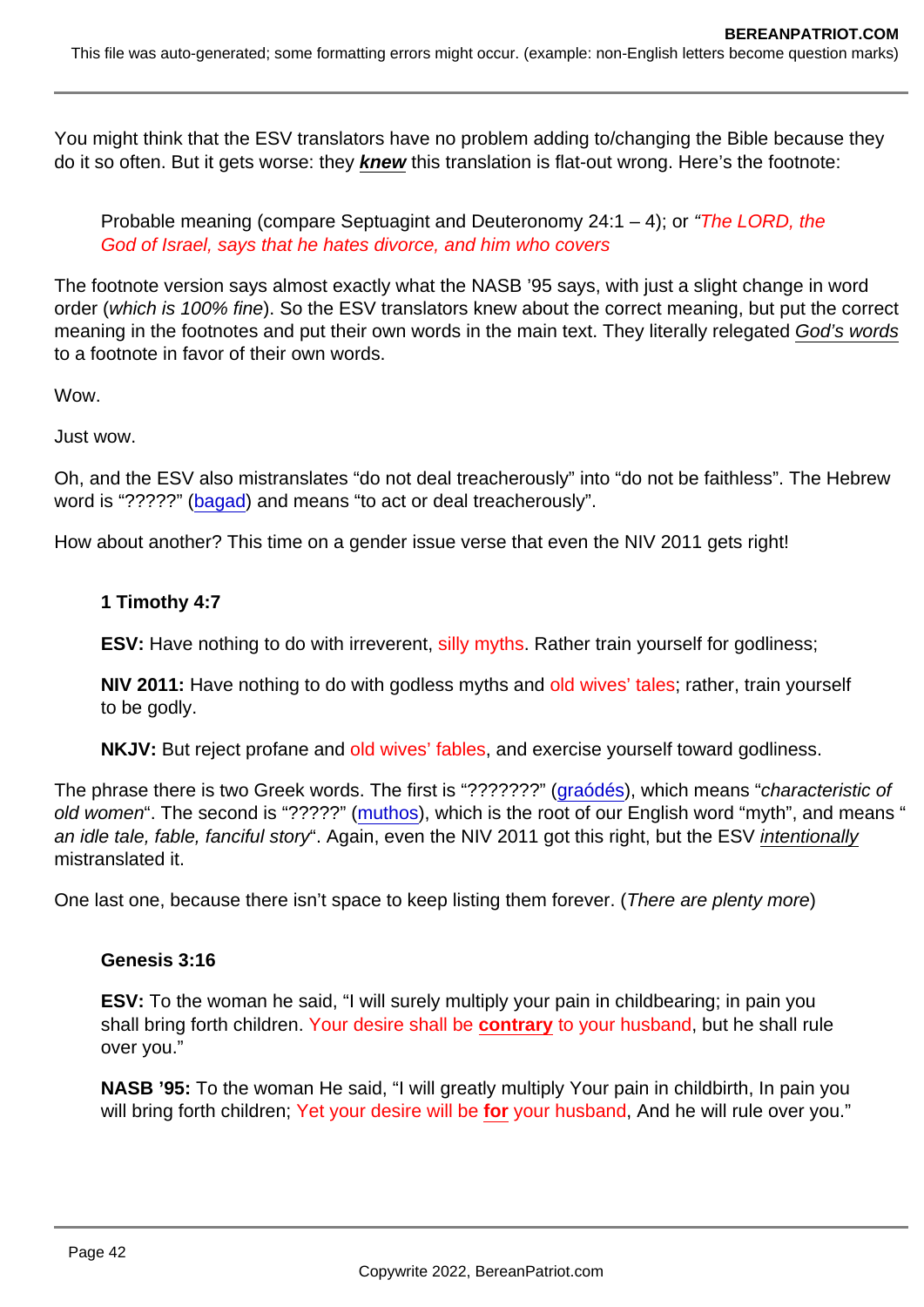Again, the ESV is completely alone in this translation and – not surprisingly – it's simply wrong.

I could go on, but I hope you get the point: the ESV is not a reliable translation, seemingly especially where gender issues are concerned.

(It's interesting that many of the ESV's issues seem connected to gender issues. It makes me wonder if the translators had an agenda... It almost seems sneaky how they only used the less obvious gender neutral language and changed gender-related passages so consistently.)

EDIT: Here's another one I just recently found, and it's important enough (and disturbing enough) for an edit:

1 Corinthians 6:9

NASB '95: Or do you not know that the unrighteous will not inherit the kingdom of God? Do not be deceived; neither fornicators, nor idolaters, nor adulterers, nor effeminate, nor homosexuals,

ESV: Or do you not know that the unrighteous will not inherit the kingdom of God? Do not be deceived: neither the sexually immoral, nor idolaters, nor adulterers, nor men who practice homosexuality,

Notice what's missing from the ESV?

The NASB correctly translated "???????", [\(malakos\)](https://biblehub.com/greek/3120.htm) as "effeminate", though it's masculine there and so means "effeminate men". This word likely refers to transgender and/or cross-dressing men… and the ESV translators apparently decided to delete it from their translation.

Hmm.

Why?

The fact that the ESV translators made a choice to completely erase – to take away from – God's words is highly concerning to me. That choice looks like a concession to certain ideologies to me. Further, we know it was a choice because the Greek word is present in every single Greek text that modern Bibles are translated from, and you can double-check me in the [NA28,](https://www.academic-bible.com/en/online-bibles/novum-testamentum-graece-na-28/read-the-bible-text/bibel/text/lesen/stelle/56/60001/69999/ch/ad22e27c263f790db9b19fc7d8d5818a/) the [Majority Text,](https://newchristianbiblestudy.org/bible/greek-byzantine-2000/1-corinthians/6/) and the [Textus Receptus](https://www.logosapostolic.org/bibles/textus_receptus/1_corinthians/fcor06.htm). You're looking for the nominative masculine plural form of "???????", (malakos) which is "???????" (malakoi).

(Note: the NKJV translates it "homosexuals" here, likely thinking that it refers to pederasty. That's is certainly possible, though not the primary meaning.)

As we've seen, the ESV seems to have no trouble changing significant verses like Malachi 2, Leviticus 5:17, Hebrews 9:7, etc. Even more troubling, no one seems to know that the ESV made all these changes!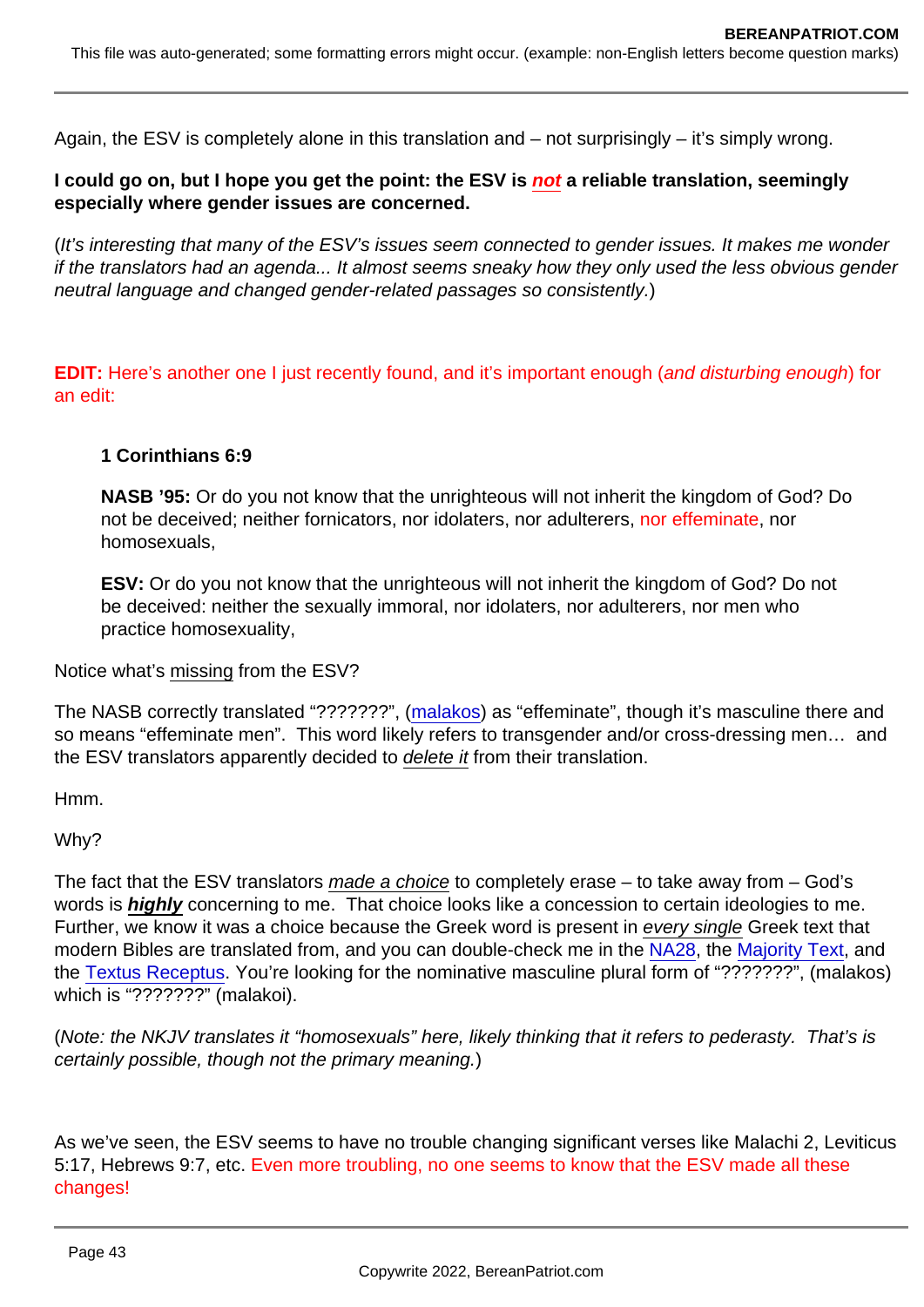While many will critique the smallest splinter in the eye of other translations, they seemingly ignore the massive log in the ESV's eye. Seriously, no one talks about them! It took forever to find these mistranslations (once I found the first, I went looking for more) and I stumbled onto a couple by accident while researching other translations.

### **BTW, the ESV is only "somewhat literal"**

I want to cringe when someone say that the ESV is a literal translation. Not because they're wrong, but because there's more to the story. It's "somewhat literal", but much less than most people think. It veers into dynamic/paraphrase more often than it should. I lost a lot of respect for the ESV pretty quickly when I started going through the New Testament in Greek.

That's not the hallmark of a faithful translation…

Despite the enormous number of people who love the ESV, it does have three **huge** problems:

- 1. The ESV intentionally changes God's words to to fit the translators' doctrinal biases in many theologically significant passages. That's a **serious** problem; a **massive** problem. That alone completely disqualifies the ESV from my perspective. I trust the ESV so little that I always double check whenever someone quotes from the ESV.
- 2. Another major strike against the ESV is their use of gender-neutral language. While not as bad as some, it's still very serious and changing God's words, ultimately pleasing man rather than God.
- 3. The translators decided to delete "effeminate [men]" from 1 Cor 6:9. That's nigh unforgiveable, and especially because the word they deleted hints at the frightening possibility that there's an agenda there.

These three things together demonstrate a lack of commitment to accurately translating God's **words**. I have no interest in a Bible which doesn't accurately translate God's words. Further, I have a sense of revulsion for a translation that actively and *intentionally* perverts God's words, especially when they know better, and even more especially when they go about it such a 'sneaky' manner.

### **ESV Verdict: It's poison but tasty. Run – don't walk – away.**

It might taste sweet, but…

### **The "New King James Version" (NKJV)**

Our first translation that's good across the board is also one of the most ignored in the best Bible translation debate. It's still ranked in the middle of the top 10 by sales, but in my humble opinion it's worthy of being #1 or # 2.

- **Translation type:** Literal
- **Gender neutral:** Essentially No
- **Pass Litmus Test verse:** Yes
- **Readability:** Medium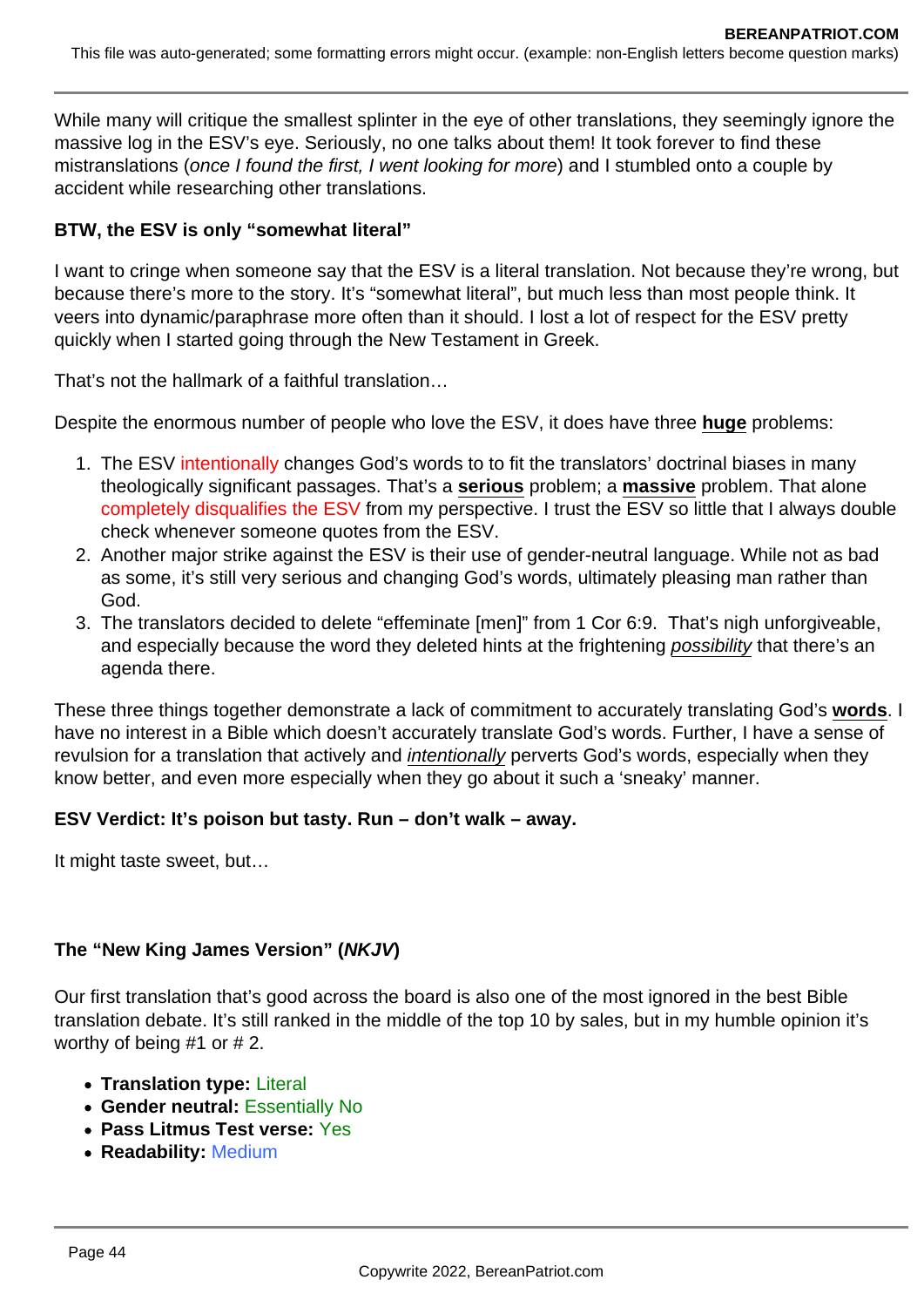### **Worth using:** Yes

The NKJV started it's life in 1975 and was finished/published in 1982. While the NASB is often cited as the most literal of the modern English Bible translations, I humbly disagree. I think the NKJV actually edges it out just slightly. (It's definitely far more literal than the ESV.)

Not by much, but I'd say the NKJV is more literal than the NASB by a hair.

The NKJV wasn't even on my radar until I started going through the New Testament in Greek. I was comparing what I was reading in Greek with various translations to see which was the most accurate. I lost all respect for several translations almost immediately, and the ESV started to lose my respect not long after.

I wasn't even looking at the NKJV.

Then one day I checked it on impulse, and was shocked to discover that it was even more literal than the NASB in that verse. The longer I read, the more impressive its literalism became was when compared to the Greek. It's by no means perfect, but it's certainly up there with the NASB '95. It's the first translation in several decades that seriously made me consider switching.

Going back to it's history, the goal of the NKJV translators was to update the KJV to modern English, eliminating the archaic language while keeping the literary style intact. By all accounts they succeeded. Since the KJV is already a good translation, the NKJV inherited that same accuracy and arguably improved on it. Having compared much of it to the Greek, I can attest to that accuracy first hand.

### **The biggest flaw of the NKJV is:** (and I can't believe I'm about to say this, but…)**: It's too literal in some places.**

By "too literal", I mean there are places where they've stuck so closely to the Greek that the verse becomes confusing to read in English. (Think of the example of word order in John 3:16 above.) Once in a while, it reads more like an interlinear than a translation. As far as flaws go, there are certainly worse ones to have.

Fortunately, these places are somewhat rare. Further, it reads very well in most places.

I'd rather have a translation that's slightly confusing at times than one that intentionally mistranslates. \* cough\*ESV\*cough\* Further, the NKJV tends to read very well in verses which aren't this way.

The NKJV also has one feature that I **really** like: The NKJV italicizes words added by translators for clarity.

Sometimes translators need to add a word to make the meaning of the sentence clear because of the differing grammar rules between Greek/Hebrew and English. All translations do this (and need to do this), but the NKJV makes it very transparent by *italicizing* those words so the readers know that they are added.

This a wonderful feature.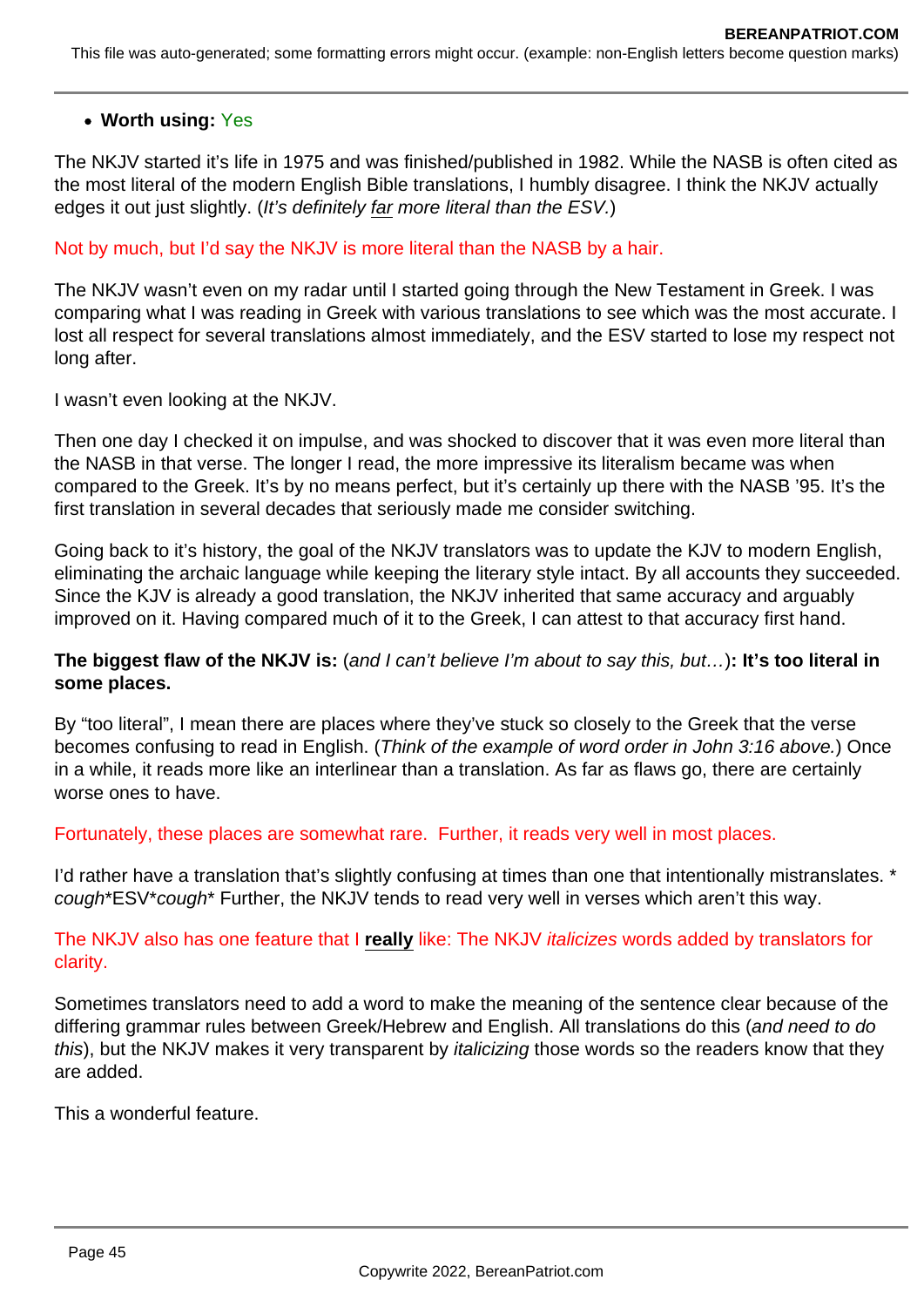I love it.

Now, there's a slight downside to the NKJV in the gender arena, but it's better than the KJV even. The KJV and NKJV both translate the "sons of Israel" as the "children of Israel". The Hebrew word there does mean "son", but in a few rare cases it might refer to "children". As such it gets a pass because it's not technically wrong, though it's less than ideal. Significantly, there's no other gender issues I've found. (And unlike the original KJV, it translates "sons" correctly in the New Testament.)

Now, it should be noted that the NKJV uses a different textual basis in the New Testament. I actually think this is a good thing, and I go into incredible detail about the different textual basis of the NT in my article: [Majority Text vs. Critical Text vs. Textus Receptus: Textual Criticism 101](https://www.bereanpatriot.com/majority-text-vs-critical-text-vs-textus-receptus-textual-criticism-101/). The NKJV and KJV are both based on the Textus Receptus, while every other translation on this list uses the Critical text.

I slightly prefer the textual basis of the NKJV/KJV, but neither is perfect and both are acceptable. ( see the article for details.)

You will notice that the NKJV has some verses that other translations don't, again because of the different textual basis. One of the major differences is the [Johannine Comma of 1 John 5:7-8,](https://www.bereanpatriot.com/the-johannine-comma-of-1-john-57-8-added-or-removed/) which is the strongest Trinitarian passage in the entire Bible… but its sadly missing from most Bibles. (See the link to read my article on the topic)

The NKJV also capitalizes pronouns that refer to God, which I prefer.

All said and done, I think the NKJV is one of the two best Bible translations on the market. There is one I slightly prefer, but the difference is slight and it's on this list so we'll get to it eventually.

The "Christian Standard Bible" (CSB)

The Christian Standard Bible has gotten a lot of traction lately. It began life as a revision of the Holman Christian Standard Bible (HCSB, review lower down) but it's definitely not an upgrade.

- Translation type: paraphrase
- Gender neutral: Yes High
- Pass Litmus Test verse: No
- Readability: High
- Worth using: No

So, let's start with gender. The CSB translates "adelphoi" as "brothers and sisters". The CSB is so committed to gender neutral language, that they translate "aner" (which means "male") as "person" in Romans 4:8. Needless to say, they translate "anthropos" ("man") as person or human a lot .

The CSB now translates the term anthropos, a Greek word for "man," in a gender-neutral form 151 times, rendering it "human," "people," and "ones." The previous edition had done this on occasion; the new revision adds almost 100 more instances. "Men of Israel"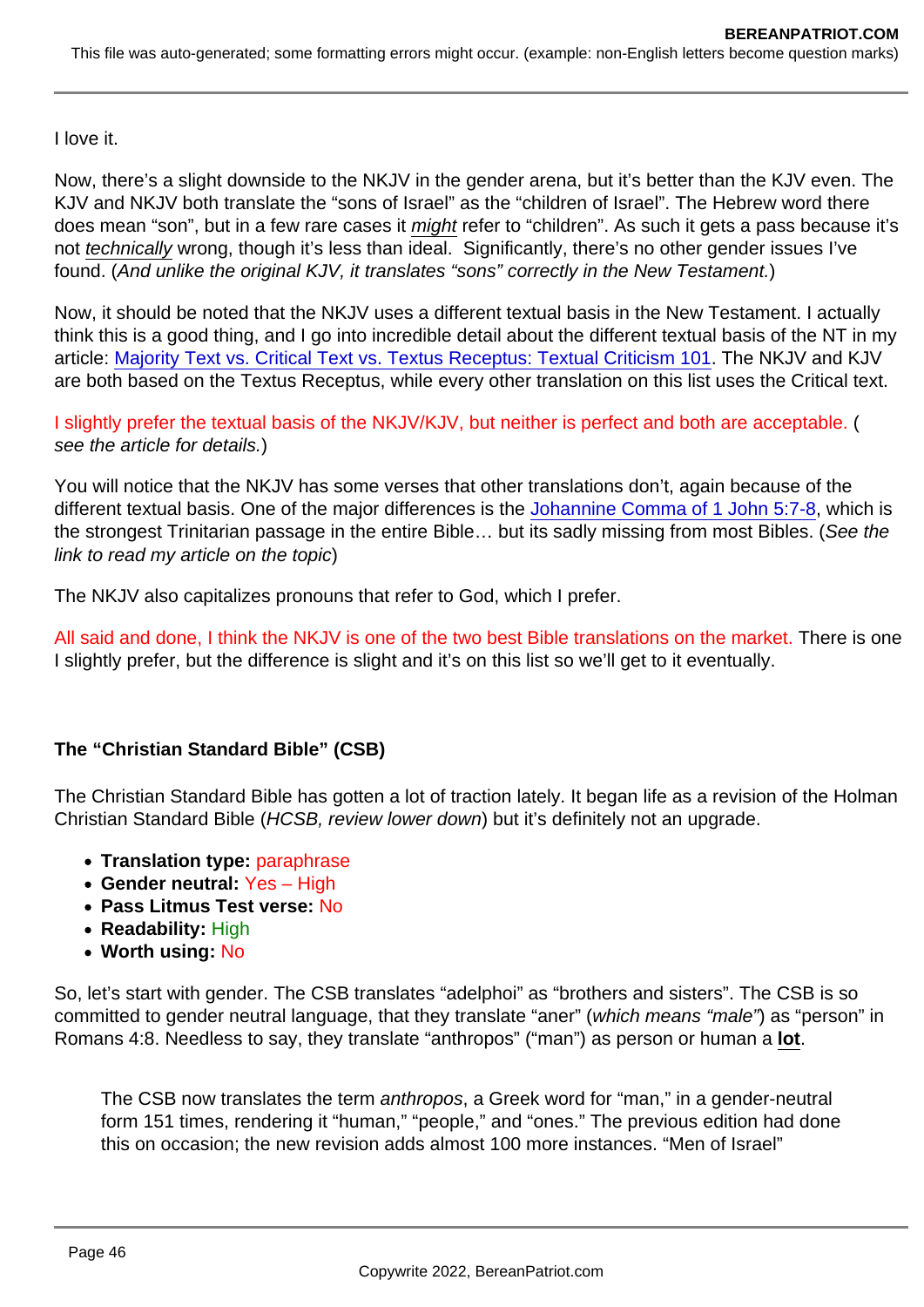becomes "fellow Israelites;" when discussing Jesus's incarnation the "likeness of men" becomes "likeness of humanity." The CSB translates the term adelphoi, a Greek word for "brother" in a gender-neutral form 106 times, often adding "sister." "Brotherly love" is translated "love as brothers and sisters."

[Source](https://www.thegospelcoalition.org/themelios/article/a-review-of-the-christian-standard-bible/).

The translators even go so far as to translate adelphos ("brother") – in the singular – as "brother or sister" in Matthew 5:22 and Romans 14:10. I'm completely unaware of even a single lexicon or Greek scholar who supports that.

As far as literalism goes, the translators [admit right up front that it's not as literal as the ESV](https://csbible.com/about-the-csb/translation-philosophy/). That's a problem, as the ESV is right at the very edge of what I would consider "acceptable" for translation in terms of literalism. The ESV isn't nearly literal enough in many places, which makes the CSB problematic because God is concerned with His words .

For example:

1 Corinthians 7:1

CSB: Now in response to the matters you wrote about: "It is good for a man not to have sexual relations with a woman."

NASB '95: Now concerning the things about which you wrote, it is good for a man not to touch a woman.

Several translations including the NIV, NLT, and ESV also paraphrase/mistranslate this verse. However, The Greek word "???????" [\(haptomai\)](https://biblehub.com/greek/680.htm) does actually mean "touch" and the NASB is correct. Here's one translation's footnote on that word in this verse:

"touch" this Greek word has the basic meaning of "touch" It's most often used to indicate a simple touch, like Jesus "touching" various sick people to heal them. However, it can vary considerably in nuance depending on the context. At the other end of the spectrum, it can mean to "touch sexually", which is interesting considering the same word can also be used of kindling a fire. It can also mean to "fasten or adhere to" perhaps in an affectionate sense, like how we would use the words "snuggle" or cuddle". It can also mean to feel around with the fingers; i.e. to "grope".

The CSB (and NIV, NLT, and ESV) completely miss this by mistranslating haptomai as "have sexual relations". There's a whole range of inappropriate sexual behaviors that "touch" addresses, but "have sexual relations" doesn't. Notice, the original Greek word can include groping or heavy petting too, which the CSB's rendering can't.

Another example: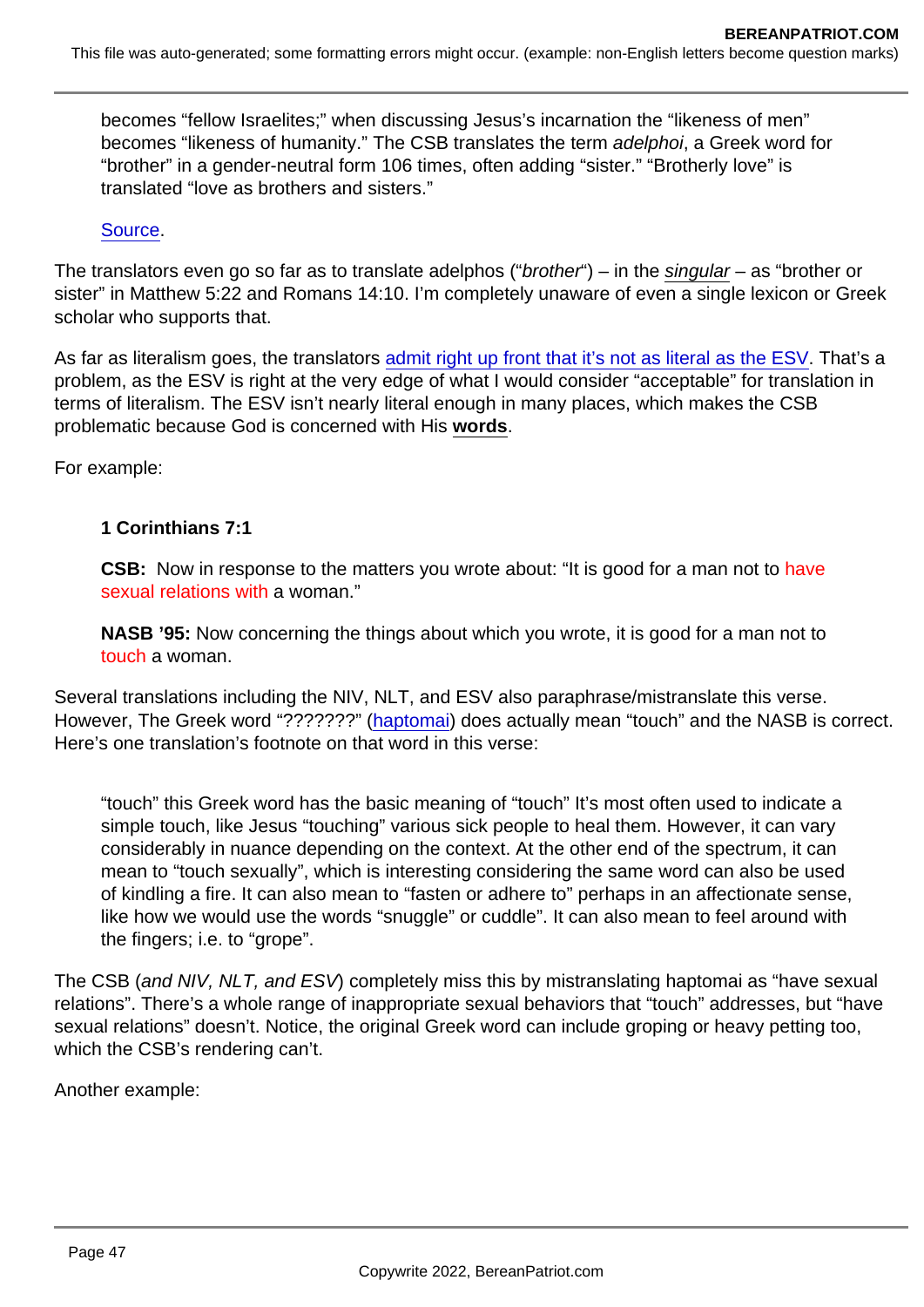Psalm 1:1

CSB: How happy is the one who does not walk in the advice of the wicked or stand in the pathway with sinners or sit in the company of mockers!

NASB '95: How blessed is the man who does not walk in the counsel of the wicked, Nor stand in the path of sinners, Nor sit in the seat of scoffers!

There's two bad things and one good here:

- Happy does not mean blessed; blessed does not mean happy. The word "bless" is used all over the Bible and the CSB obscurs that fact here. Further, not being wicked doesn't guarantee happiness. I know some good people who are blessed, but not always happy.
- The CSB did well translating it "stand in the pathway with sinners" instead of the NASB's "stand in the path of sinners", because the latter is unclear due to an English idiom.
- The CSB makes it clear that the man is merely "in the company" of scoffers. However, the NASB and Hebrew allow for him to be a scoffer because he sits "in the seat of scoffers". There's a natural progression of: "take their council > stand with them > be one of them". The CSB destroys this possibility.

These are some of the problems encountered when you don't translate literally; when you don't show reverence for God's words . The CSB has these sorts of problems all over, I just picked a couple verses to showcase them. (Actually, I picked verses that [they themselves showcase on their website](https://csbible.com/read-the-csb/verse-comparison/) as examples of good translation. If this is what they're proud of…)

In summery, even if the CSB didn't get gender issues wrong – and intentionally pervert our "Litmus Test" verse – it simply takes too many liberties in translation to be tolerable. While most would say it's "pretty accurate", I would disagree on gender issues and further add that "pretty accurate" isn't good enough.

You saw how a real Supreme Court Case we mentioned earlier as an example was decided by a single, one-letter word ("a"). We should take just as much care – preferably much more – with God's words , just as He commanded us to.

The "New International Reader's Version" (NIrV)

The NIrV is basically the NIV written at a 3rd grade reading level. As such, it suffers from all the problems that the NIV suffers from, plus one additional one: it's written for 3rd graders.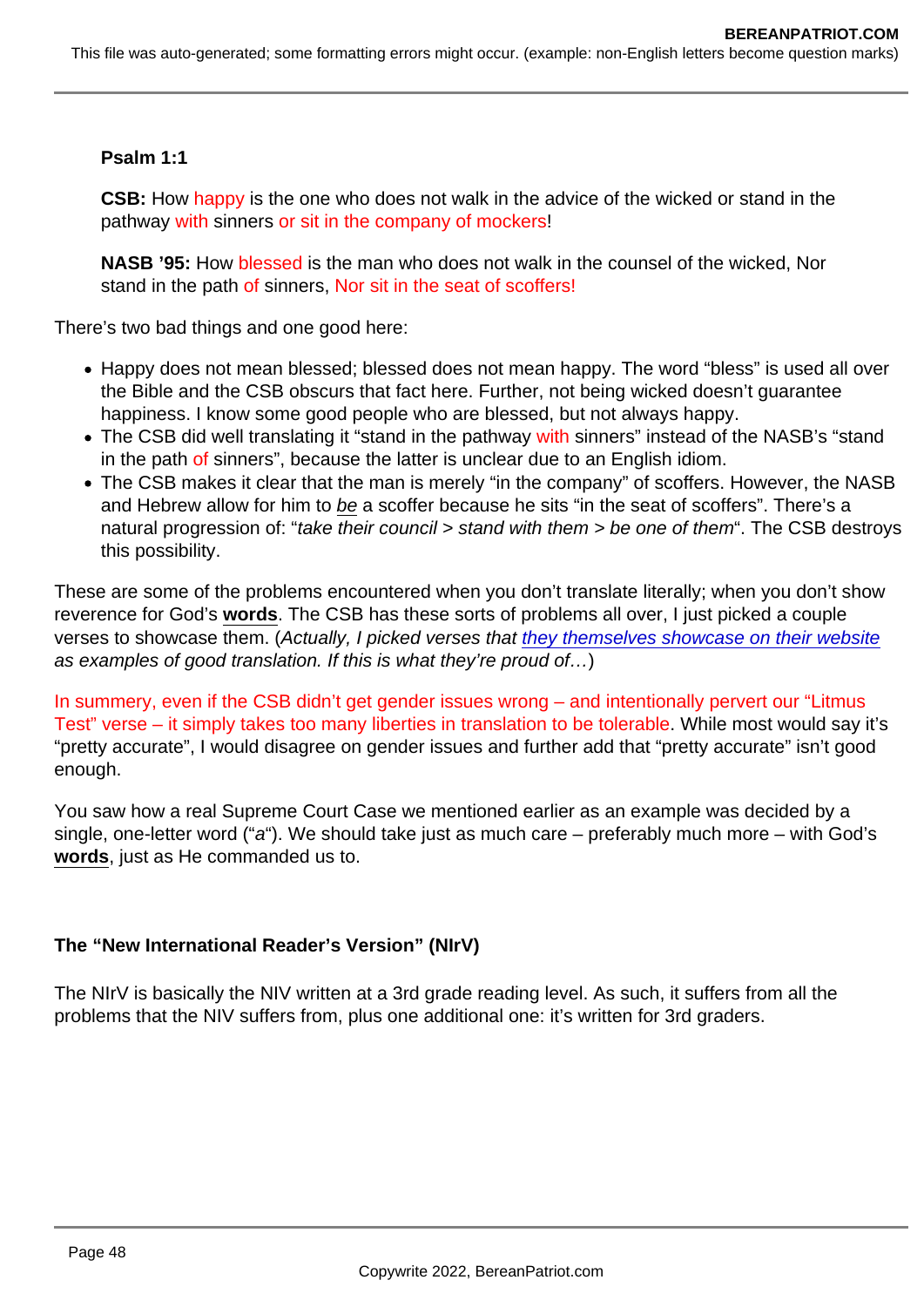This file was auto-generated; some formatting errors might occur. (example: non-English letters become question marks)

- **Translation type:** paraphrase
- **Gender neutral:** Yes High
- **Pass Litmus Test verse:** No
- **Readability:** High
- **Worth using:** No

Now, I don't want to be too hard on the NIrV for what they're trying to do. The idea was to make a Bible that children and new English speakers could easily read and understand. Sadly, this requires a very non-literal approach which includes chopping up verses into small sentences to make it work.

Here's an example:

#### **Ephesians 2:8-10 – NIrV**

**8** God's grace has saved you because of your faith in Christ. Your salvation doesn't come from anything you do. It is God's gift.

**9** It is not based on anything you have done. No one can brag about earning it.

**10** We are God's creation. He created us to belong to Christ Jesus. Now we can do good works. Long ago God prepared these works for us to do.

I'm sure you see the problem.

The NIrV has (not inaccurately) paraphrased the verse, but that's the problem: it's a paraphrase. It paraphrases God's **words** which He warned us not to change.

#### **"But what about the kids. Shouldn't they have something to read?"**

Yes.

The same Bible you do; as it is written:

#### **Deuteronomy 11:18-19**

**18** "You shall therefore impress **these words** of mine on your heart and on your soul; and you shall bind them as a sign on your hand, and they shall be as frontals on your forehead.

**19** "**You shall teach them to your sons**, talking of **them** when you sit in your house and when you walk along the road and when you lie down and when you rise up.

God seems to think that children can handle the adult version. He commanded the Israelites to teach their sons the same thing the men learned.

Who are we to disagree?

Further, that's what my parents did. As soon as my siblings and I finished learning to read, she took us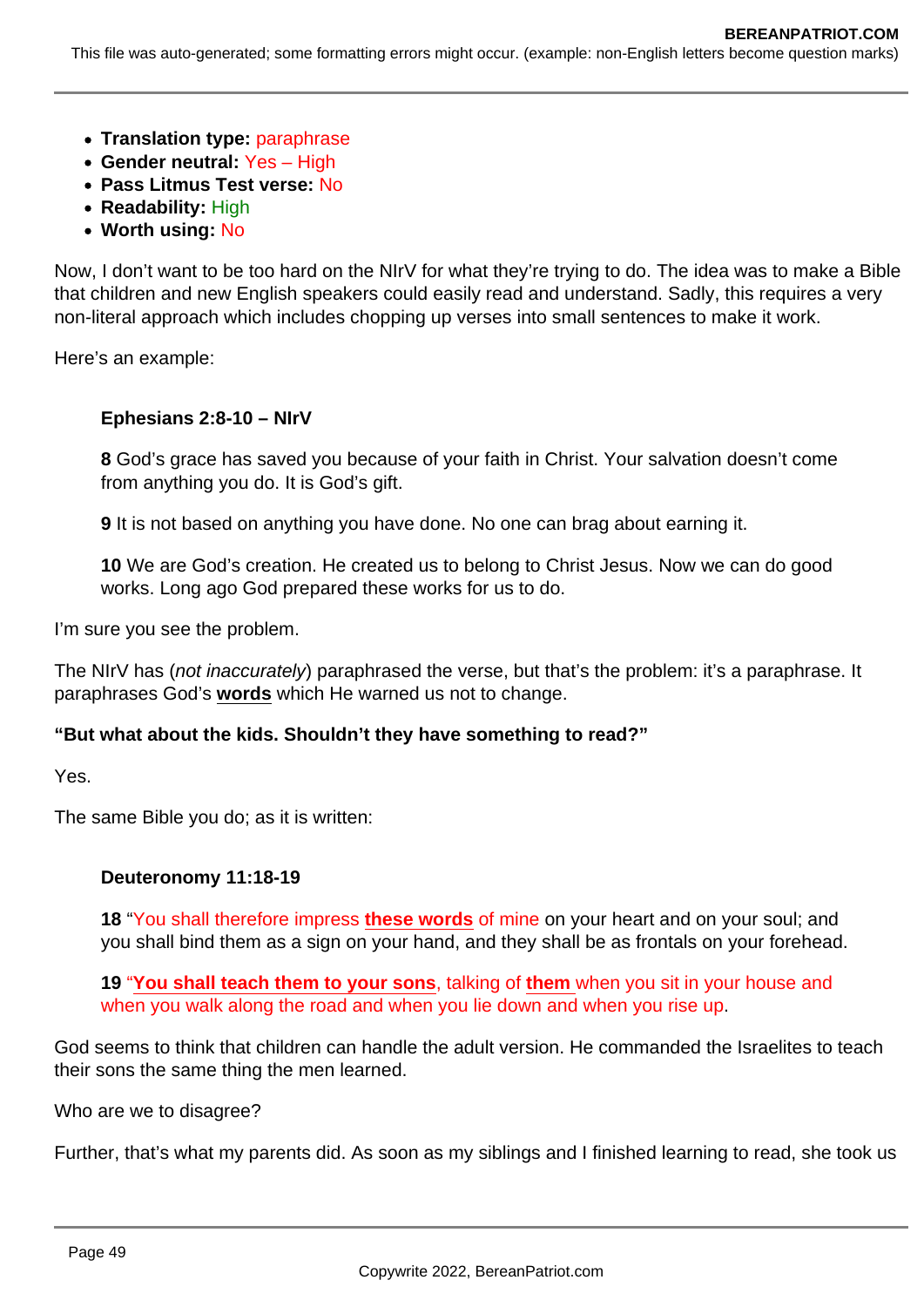to the local Christian Book Store to get us our first Bible. I still have the NASB she bought for me that day. I finally had to retire it in my 20s because it was falling apart **from nearly two decades of use**.

While I understand the desire to bring things down to a child's level, that's the wrong focus. The Bible doesn't command us to "bring things down to a child's level" but rather to "raise up" a child in the way he should go. God said the kids could handle the adult version.

Trust Him on that.

(Further, it says something to a child when they use "adult things". That's a vote of confidence you can't replicate another way; it was nearly a badge of honor in my house growing up. I got an NASB because that's what my dad used and I felt immensely proud to be using the same Bible that my dad was using. It made me more interested, not less.)

Additionally as it concerns the NIrV, there's also some… odd things happening in the translation that I noticed when I went to check the Litmus Test verse.

### **1 Corinthians 7:1**

**NIrV:** Now I want to deal with the things you wrote me about. Some of **you say**, "It is good for a man not to sleep with a woman."

**NASB '95:** Now concerning the things about which you wrote, it is good for a man not to touch a woman.

We already discussed the mistranslation of "touch" to mean "have sex" in the CSB, but the NIrV adds another problem. The NIrV makes it sound like the Corinthians – not Paul himself – said it. **That's a problem; a big problem**. It appears the NIrV is about as faithful as the NIV, which isn't a compliment.

I had never heard of this translation until I started writing this article. There's probably a reason for that. I give the NIrV a "hard pass" rating, even for children. Especially for children. Why would you fill a young child's mind with a corrupted version of God's words?

### **"The Message" (Message/MSG)**

The Message is the "translation" of the late Eugene H. Peterson, who wrote and published it in segments from 1993 to 2002. Now, I have no problem with a translation that was done by a single man as long as it was done well. The Message wasn't.

- **Translation type:** hyper paraphrase
- **Gender neutral:** Yes
- **Pass Litmus Test verse:** No
- **Readability:** It's painful to read it because it's so unfaithful to Scripture, (high otherwise)
- **Worth using:** Never

Saying that the Message was translated poorly would be an insult to poorly translated Bibles. Yes it's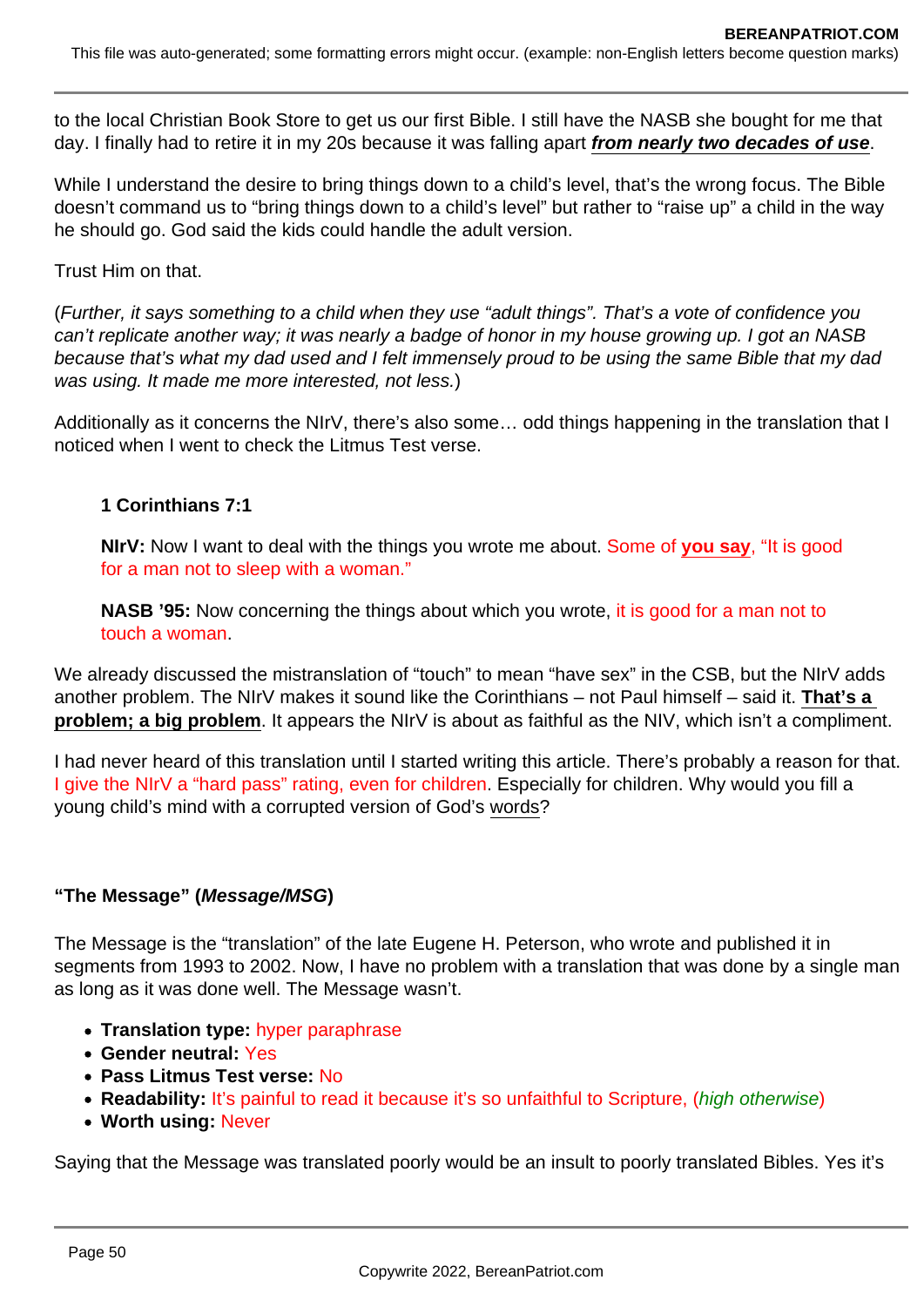that bad.

### Now, it wouldn't be so bad if it was presented as a commentary .

That is, if they were upfront that this is one man's partisan, biased interpretation of what the Bible means. I would still vehemently disagree with the content, but he's entitled to his opinion and anyone can publish a commentary/interpretation of the Bible. My problem is that they called it a translation .

And they do on the official website:

Peterson's work has been thoroughly reviewed by a team of recognized Old and New Testament scholars to ensure that it is accurate and faithful to the original languages.

[Source](https://messagebible.com/about/). (And they list the names of the "scholars" too)

Don't take my word that it's an abomination though, here are a few verses to prove the point:

Matthew 5:3

MSG: "You're blessed when you're at the end of your rope. With less of you there is more of God and his rule.

NASB '95: "Blessed are the poor in spirit, for theirs is the kingdom of heaven.

 $\mathbf{I}$ …

**What** 

How did…

(Insert your favorite facepalm meme/emoji here.)

But it gets worse…

Matthew 5:3

MSG: "You're blessed when you care. At the moment of being 'care-full,' you find yourselves cared for.

NASB '95: "Blessed are the merciful, for they shall receive mercy.

Need I go on?

Avoid this perversion of God's words like the plague.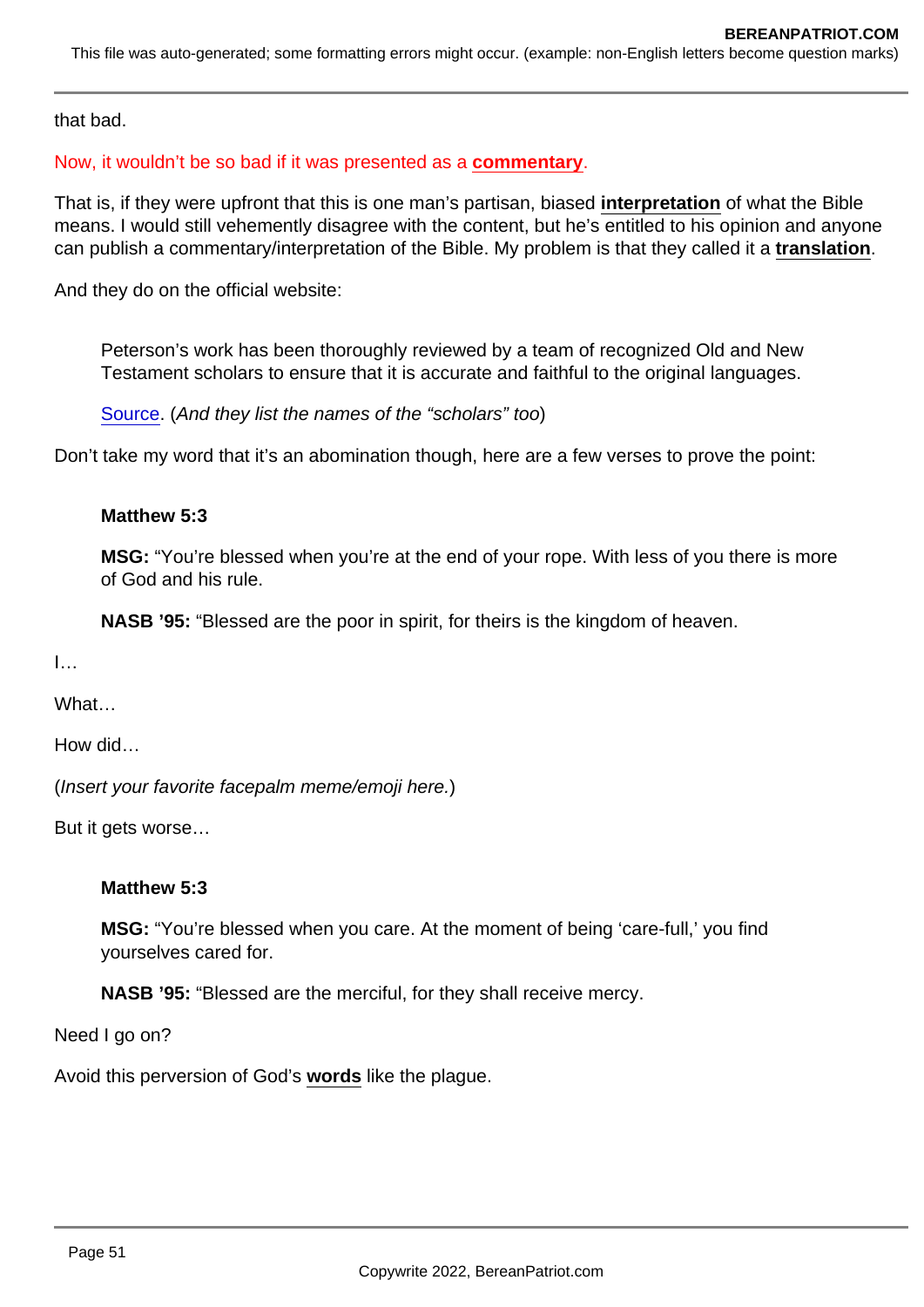### **The "New America Standard Bible" (NASB) – 1995 edition**

Sharp-eyed readers have probably already noticed that the translation that I've used all throughout this article as an example of a good translation is the NASB '95. There's a reason for that.

(Note: the following only applies to the 1995 edition, **not** the newer 2020 edition, which uses gender neutral language and is far less literal. **Important:** these days, if you see "NASB" without a specific year cited on major bible aggregator websites like BibleHub, then it's almost certainly the NASB 2020, not the **far** better NASB '95.)

- **Translation type:** Literal
- **Gender neutral:** No
- **Pass Litmus Test verse:** Yes
- **Readability:** Medium
- **Worth using:** Yes

The greatest strength of the NASB is its literalism. The NASB is almost universally regarded as the most literal Bible translation and there's a good reason for that. Having gone through a large portion of the New Testament in Greek, I can attest to its literalism. I would ordinarily quote some verses to show you how well translated it is, but I've been doing that all throughout this article.

While the NKJV is arguably slightly more literal, the NASB has several features that – at least in my opinion – put it over the top by a hair. One of which is that it has fewer passages that are so literal that they don't make sense. While the NASB can be wordy, it's usually understandable.

Like the NKJV, the NASB italicizes words added by the translators for clarity. All translations need to add a few "linking" words because of differing grammar rules. (Which is fine; Greek uses different methods to associate words that English doesn't have, so the Greek meaning must be conveyed with additional words.) The NASB is very transparent about this, where most translations aren't.

The NASB also puts Old Testament quotations in SMALL CAPS so the reader instantly knows it's an OT quotation. Seeing the Old Testament quotations can be very important to understanding certain passages, and the NASB makes this obvious in a way that almost no other translation does.

#### Gender-wise, there are zero complaints. (with the 1995 version anyway)

The NASB '95 accurately renders the original genders of the Greek and Hebrew words the overwhelming vast majority of the time. I've found the odd verse that could be more accurate to the original genders, but never one that alters meaning. (usually it's a readability thing.)

#### **The NASB '95 is a great Bible translation.**

Maybe its the best Bible translation, though the NKJV is also a contender. As of right now, there aren't any other translations even in the running.

#### The NASB's downside: Readability.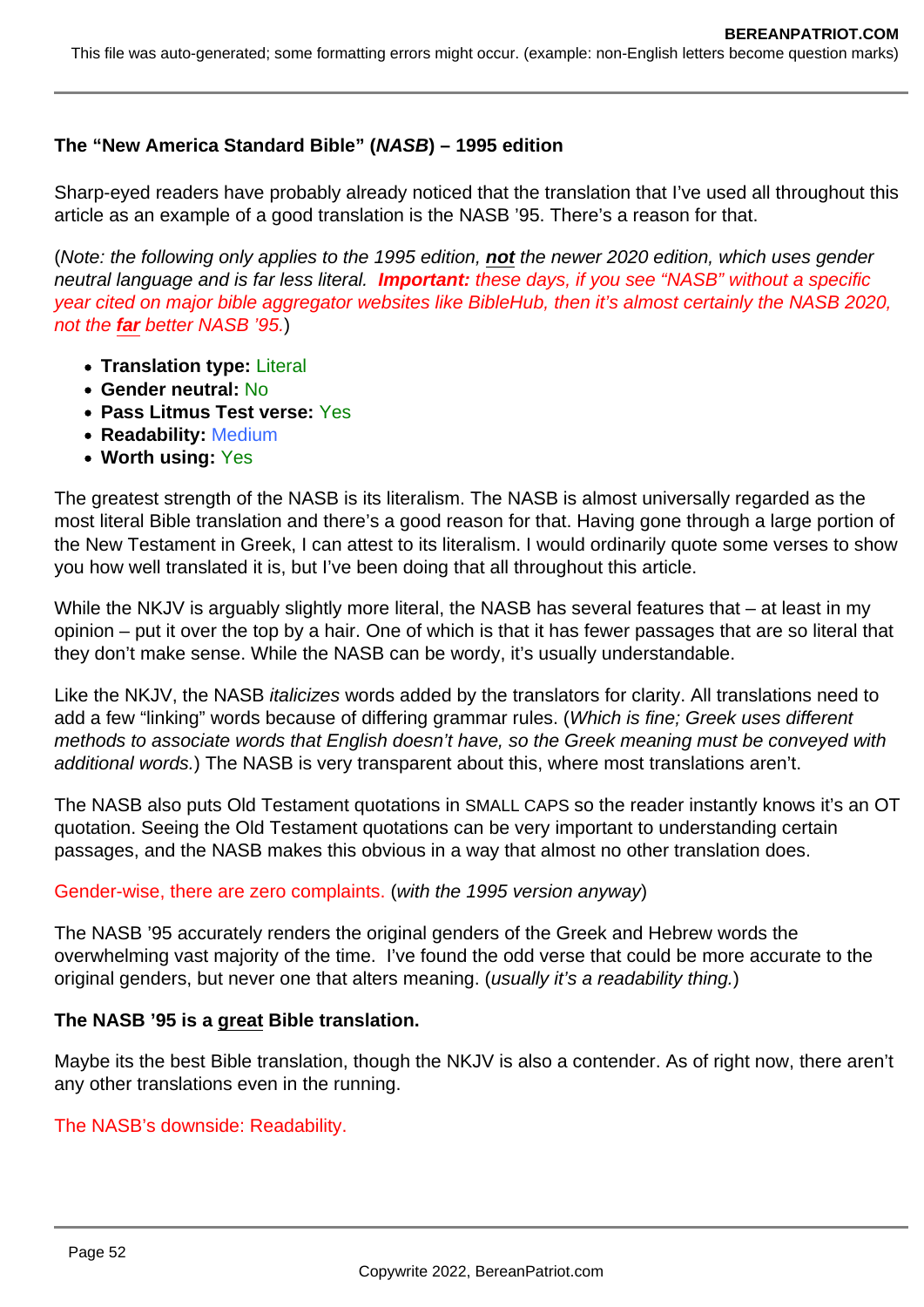There's no sugar coating it, the NASB reads less smoothly than the other translations on this list. ( except possibly the NKJV depending on the verse) However, that doesn't mean it's hard to read. I got along with the NASB just fine at age 7 or 8.

### **It might be a bit harder to read, but the payoff is worth it.**

Time and again I've had people read from other translations and thought: "that doesn't sound right to me." So I'd look it up in the NASB and the original language. Near universally, the NASB had a better, more accurate translation.

That's not to say the NASB is perfect.

I've encountered verses in the NASB that I didn't think were translated well. However, in those cases the other translations either missed it just as much or (more commonly) missed it more. (NKJV excepted)

It's the translation I primarily use for that reason: accuracy. It's extremely faithful to translate God's **words**. I don't think I can pay a higher compliment to a Bible translation than that.

### **Verdict: One of the best**

It's well worth using, if slightly harder to read.

# **Other Notable/Popular Translations**

While not top sellers, there are several other translations that we'll look at. None are contenders for the Best Bible translation, but they bear a look anyway. Unfortunately, all of them because they aren't good.

### **The "New America Standard Bible" (NASB) – 2020 edition**

Sadly, the Lockman Foundation (*publishers of the NASB*) have caved to the gender-neutral crowd in their most recent revision. I was grieved to hear this, but thankfully they will still keep printing the '95 version alongside the 2020 version.

- **Translation type:** mostly literal
- **Gender neutral:** Yes low
- **Pass Litmus Test verse:** Barely
- **Readability:** Medium
- **Worth using:** No

Everything I said about the NASB '95 applies to the NASB 2020 except where it concerns gender. I struck through that sentence because since writing this article, I've seen more of it. The NASB 2020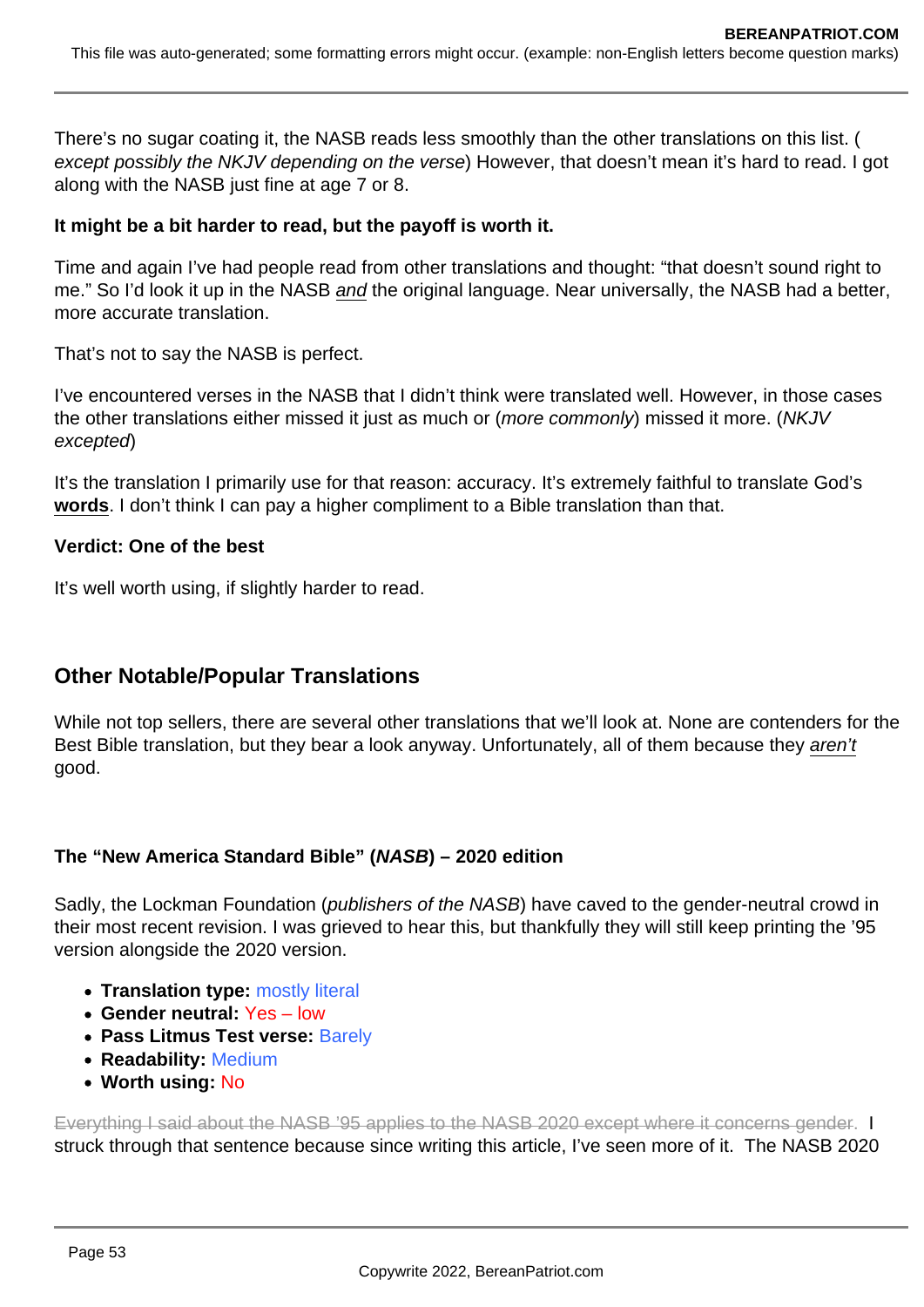not only ruins gender, but it's also significantly less literal. They decided to put culture and man's approval ahead of faithfulness to God's words. In many ways, they did this similar to the ESV, but in some ways worse.

Here's one example:

James 5:16

NASB 2020: Therefore, confess your sins to one another, and pray for one another so that you may be healed. A prayer of a righteous person, when it is brought about , can accomplish much.

NASB '95: Therefore, confess your sins to one another, and pray for one another so that you may be healed. The effective prayer of a righteous man can accomplish much.

They added a whole clause to make the gender-neutral language fit and it just doesn't read very well. There are other examples of wordier passages which do the same to accomplish the gender-neutral agenda.

You can read [their complete rationalization on the website](https://www.lockman.org/gender-accurate-language-in-the-nasb-2020/), but here are the highlights lowlights:

- 1. Adephoi (brothers) is translated as "brothers and sisters", though the "and sisters" part is at least italicized to indicate it's added.
- 2. "Anthropos" (man) and "adam" (man) are now often translated as "person", "people", "human" or occasionally "mankind". Not always, but often.
- 3. The Greek phrase which was correctly translated "he who \_\_\_" (It could also be translated be translated "the man who \_\_\_") is also neutered into "the one who".
- 4. Completely at odds with the above, they retain generic masculine pronouns, as in Matthew 13:9 "The one who has ears, let him hear". They flat out say they couldn't make it work gender neutral, which is why they kept it as masculine. I give them no points for it since that's their reasoning.

That 3rd point above bears more looking at. On the rationalization page, they say this:

The new phrase, "the one who", is not only gender-accurate, but also closer to the original sentence structure because it directly translates the Greek and Hebrew articles ("the "), when present, instead of simply replacing them with a pronoun .

This is a strange statement because the Greek definite article can function as a pronoun!

To repeat something we looked at earlier in the article:

In Greek, you can use the definite article ("the" in English) as a pronoun. I talk about this in my article: [A few Fun Things About Biblical \(Koine\) Greek](https://www.bereanpatriot.com/a-few-fun-things-about-biblical-koine-greek/). This is also the case in of Jesus' genealogy in Matthew 1:6, where it literally says "And David fathered Solomon from the of Uriah". The highlighted word is the definite article ("the" in English) being used as a feminine pronoun, as it's in the feminine form there.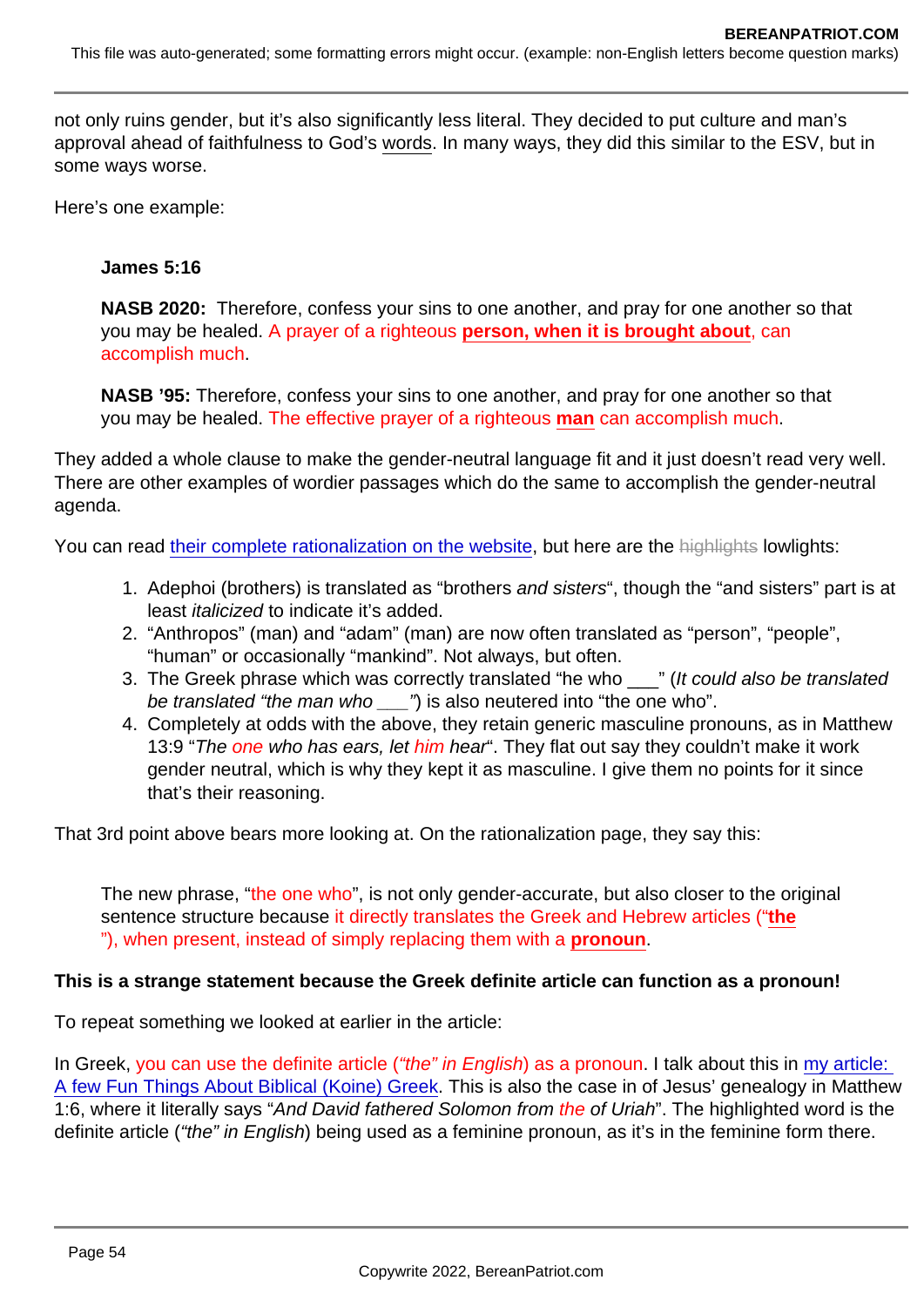The NASB 2020 translators made a strange choice as they obviously knew this, they just chose to ignore it for the sake of political correctness.

Shame.

The NASB 2020 also deletes the word "effeminate [men]" from 1 Cor 6:9, just like the ESV. See the ESV section for details, and in both translations this at least looks like caving to certain political ideologies.

The NASB 2020 is also far less literal.

Take John 18:19 for example.

John 18:19

NASB 1995: Pilate said to Him, "What is truth?" And when he had said this, he went out again to the Jews and said to them, "I find no guilt in Him.

NASB 2020: Pilate said to Him, "What is truth?" And after saying this, he came out again to the Jews and said to them, "I find no grounds at all for charges in His case.

You can check [John 18:19 in an interlinear Bible](https://biblehub.com/interlinear/john/18-38.htm) to see that the NASB 1995 nails it. The NASB 2020… not so much. That's quite a change, and veering into NLT level paraphrase. The NASB 2020 doesn't do this everywhere, but it does do it.

Regardless, the 2020 NASB isn't worth using for the gender reasons alone. Add the significantly decreased literalism, and it's even worse. The NASB '95 is a much better choice because it more accurately represents God's words, especially when it comes to gender. The NASB 2020 took itself out of the running when they decided that caving to political pressure was more important than accurately translating God's words .

The "New English Translation" (NET)

The "NET" Bible has gain a lot of acclaim lately but I can't understand why. One of the things that a lot of people like about it are the footnotes, but again I haven't found them to be very worthwhile.

- Translation type: Paraphrase
- Gender neutral: Yes high
- Pass Litmus Test verse: No
- Readability: High
- Worth using: No

As usual, a large problem is paraphrasing God's words.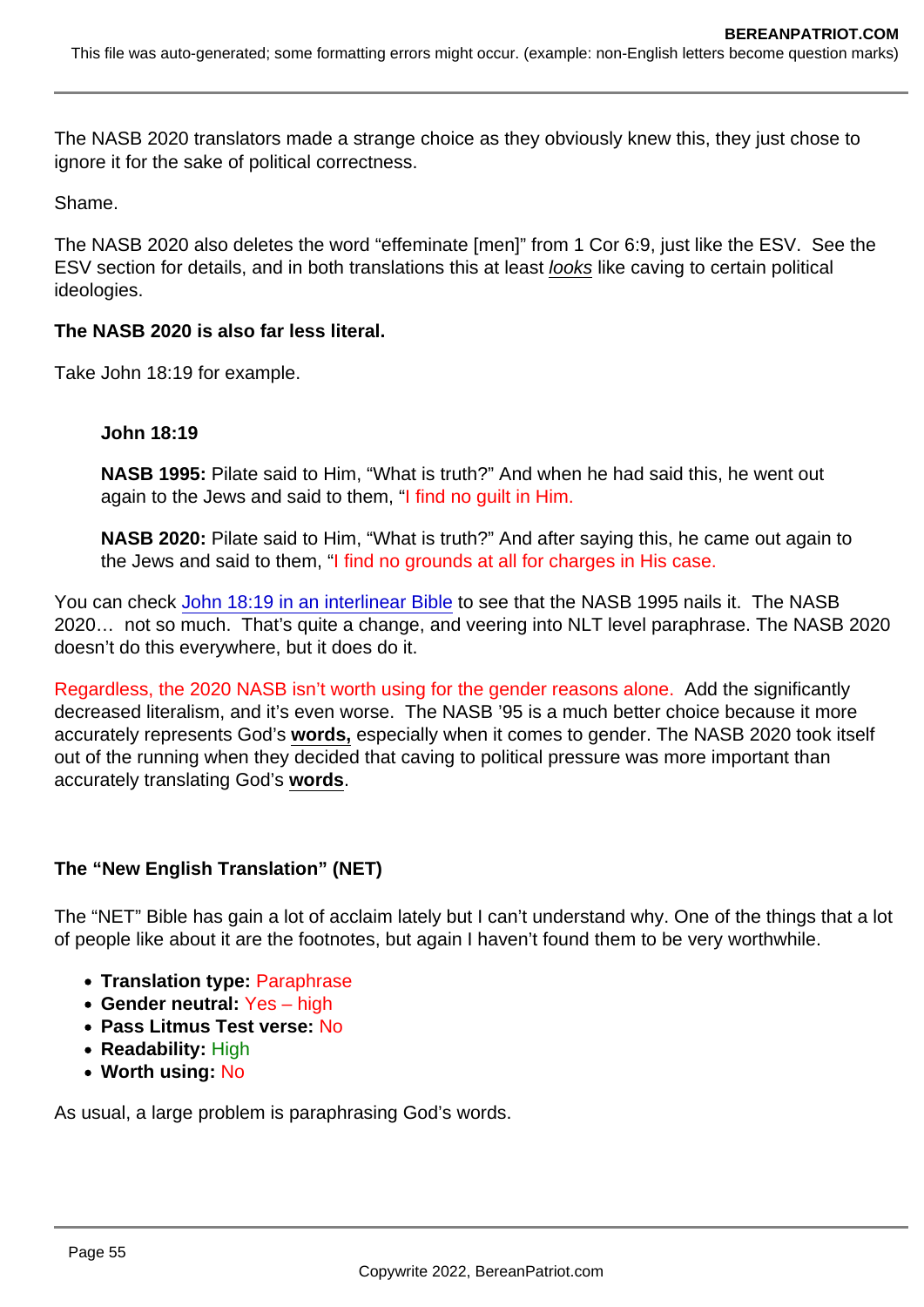#### **Psalm 8:5-6**

**NET:** and make them a little less than the heavenly beings? You grant mankind honor and majesty; you appoint them to rule over your creation; you have placed everything under their authority,

**NASB '95:** Yet You have made him a little lower than God, And You crown him with glory and majesty! You make him to rule over the works of Your hands; You have put all things under his feet,

Notice the complete lack of literalness = complete lack of respect for God's **words**. This is especially important in this verse because the writer of Hebrews uses it in his argument for the deity of Christ in Hebrews 2. They actually needed to change both verses to make it fit, but it doesn't fit well.

Even more worrying is the intentional changes to the text to fit their doctrinal biases.

#### **John 1:1**

**NET:** In the beginning was the Word, and the Word was with God, and the Word was fully God.

**NASB '95:** In the beginning was the Word, and the Word was with God, and the Word was God.

Now, I'm as ardent a defender of the deity of Christ as anyone. I have a few articles proving Jesus' deity on this website. It's an important doctrine that's worth defending to the death if necessary.

However, Adding to God's words is still wrong.

It directly violates the command of God and that's exactly what the NET Bible translators have done. It doesn't matter if we support the doctrinal position that they changed God's **words** to support; it matters that they changed/added to God's **words**.

Their desire to support the deity of Christ isn't an excuse. The story of Uzzah touching the Ark of the Covenant in 2 Samuel 6:3-6 makes it clear that right motives don't justify wrong actions. Changing God's **words** is wrong, no matter the motive.

Period.

The NET Bible changes God's words for several reasons. Gender being one, but also to support the translators' doctrinal biases. It fails both the Litmus Test verse and John 1:1 (no matter how good the motives), and doesn't translate literally in many, many places.

#### **Therefore, the NET Bible gets a failing grade.**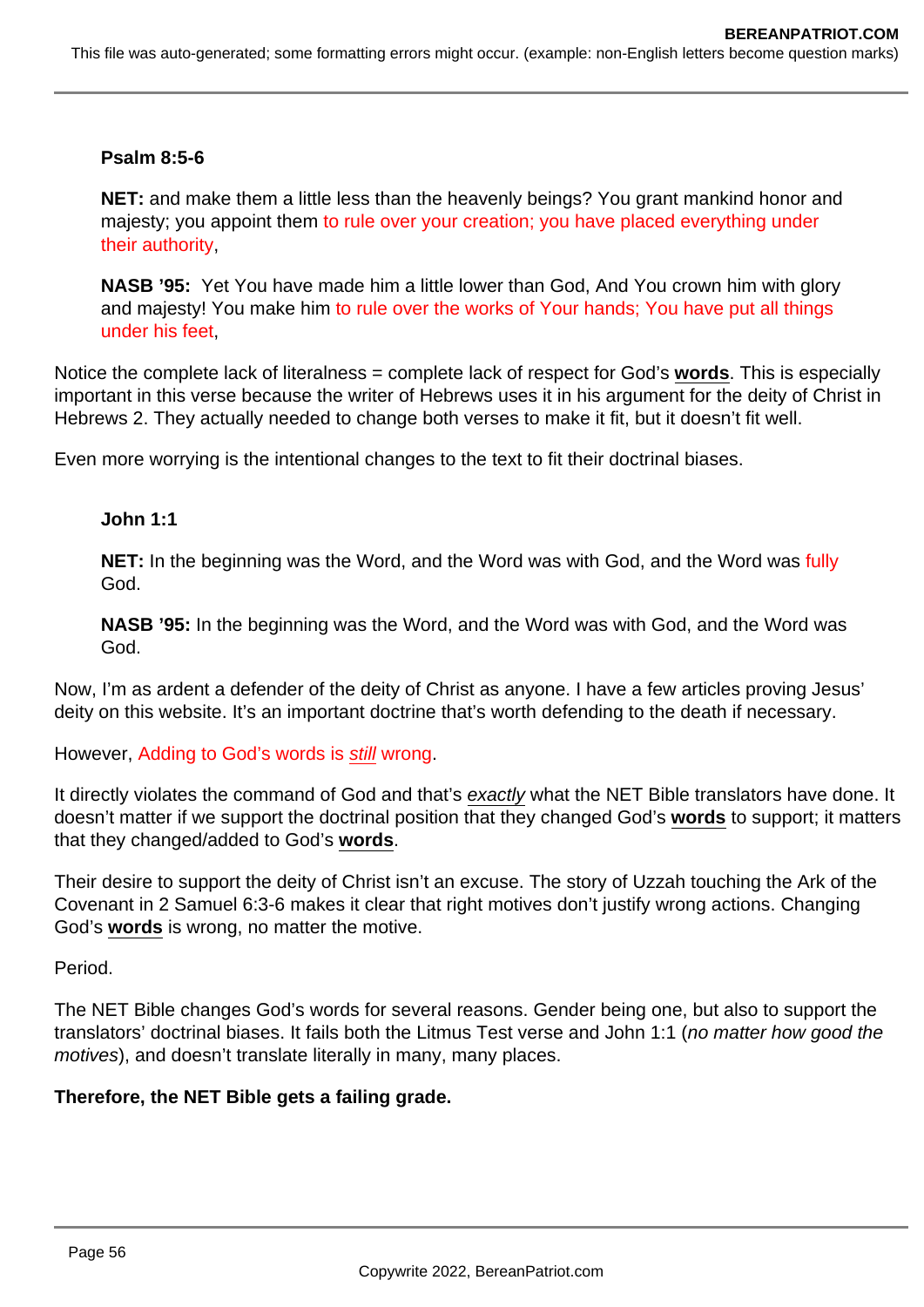Further, I've found the footnotes in the NET Bible – which many people love – to not be useful. Or to put it as bible-researcher.com put it:

The version contains a very full margin of footnotes, which, like the translation, are of uneven character and value.

Most are labeled "tn" for "translator note," and these are sometimes highly technical, using grammatical terms which few readers will understand. They may be compared to the notes in Robertson's Word Pictures in the New Testament or in Rienecker's Linguistic Key to the New Testament. They will be helpful to advanced students, but many of these "tn" notes are tiresome and tendentious (e.g. informing the reader over and over again that ????????? needs to be translated "people" because it is inclusive of women) or merely trivial, and clutter the page to no purpose.

Some of the "tn" notes show an annoying tendency to defend the translation by associating other interpretations with mere ignorance of the languages, or with theological agendas.

…

But the "tn" and "sn" notes cannot be relied upon to inform the reader where scholars differ on important points of interpretation. When they do notice other interpretations, they tend to be dismissive, defensive, and sometimes misleading. These notes are in need of some careful revision.

[Source](http://www.bible-researcher.com/net.html). (the whole article is worth a read if you are considering the NET Bible, as it's scholarly and should disabuse you of that notion.)

An footnote example occurs in Ephesians, where the note on 1:1 blatantly calls into question Paul's authorship. Thereafter, the footnotes refer to "the author" of Ephesians, never calling him "Paul". Ironically, the same phrasing of "the author" also occurs in 1, 2, and 3 John, John's gospel, and 1 and 2 Peter. It seems they doubt the authorship of those books too. I'm not sure why, as they are near universally agreed upon.

So the NET Bible isn't even worth it for the footnotes.

The "Good News Translation" (GNT)

Also known as the "Good News Bible" (GNB), the GNT was originally published as "Today's English Version" (TEV). It's also extremely similar to the "Contemporary English Version" (CEV), which is an offshoot of it. With only minor differences, everything you can say about the GNT can also be said of the CEV.

- Translation type: Paraphrase
- Gender neutral: Yes high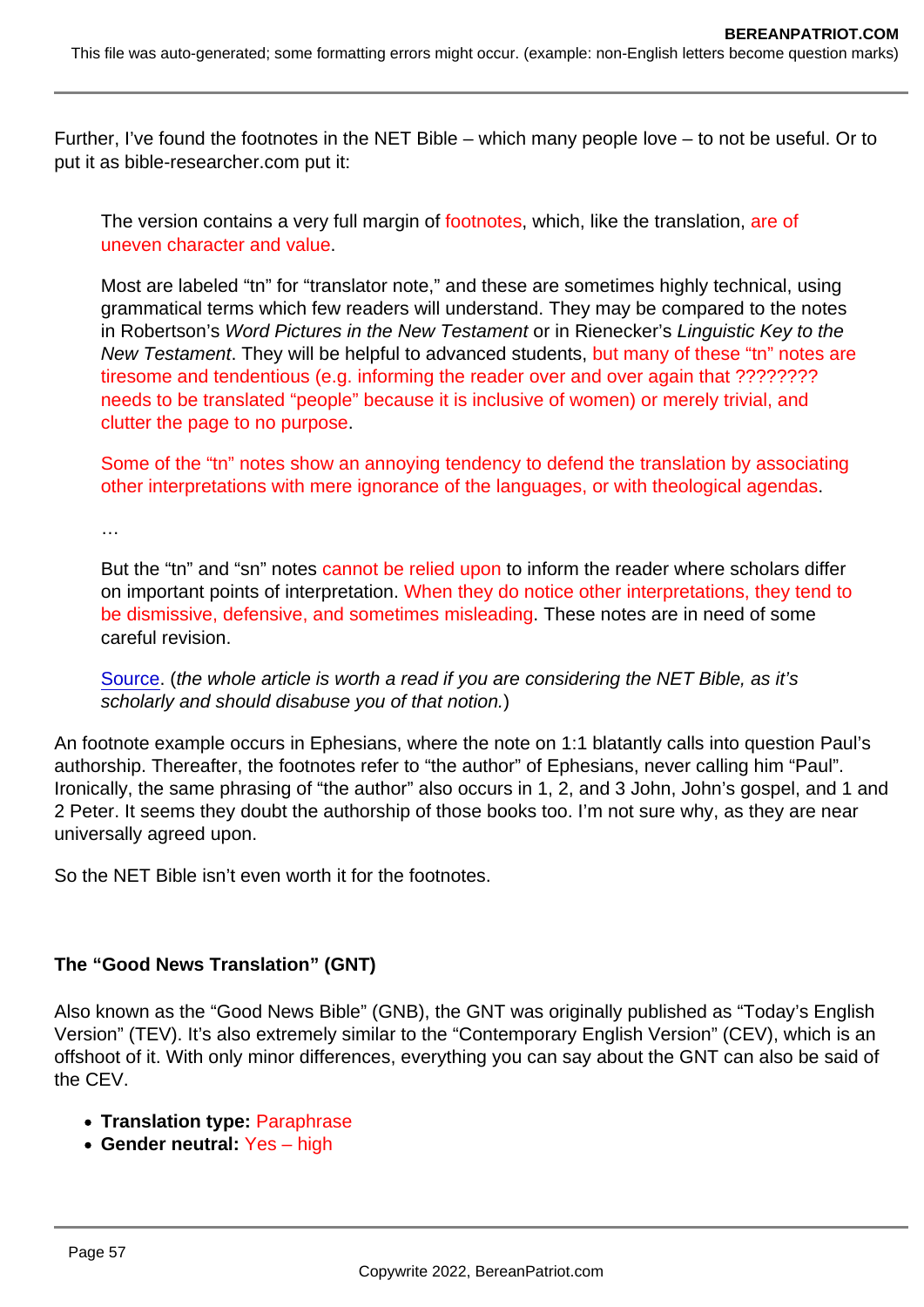- Pass Litmus Test verse: No
- Readability: medium (sloppy translantion)
- Worth using: No

The usual suspects are at fault in the GNT. It uses gender-neutral language, is mostly a paraphrase, and intentionally perverts our "Litmus Test" verse. Intentional perversion in one verse is enough to cast suspicion on all others.

Additionally:

In addition to being a Dynamic Equivalence version, the Good News Bible is also what some translation theorists call a "Common Language" version. "Common Language" is defined as the language which is "common to the usage of both educated and uneducated" in any given language,  $(3)$  or, to put it more bluntly, it is the level of language used by uneducated people and children. Bratcher says that the version was originally conceived as one which would be suitable for people who speak English as a second language. <sup>(4)</sup> But the main "market niche" of the Good News Bible was from the beginning the mainline Protestant churches in America and Great Britain, where copies were bought by the box for use in Sunday-school classes. The version was promoted as one which was suitable for children.

### [Source](http://www.bible-researcher.com/tev.html).

Therefore, much of the commentary on the NIrV above applies, at least as it relates to writing for children. Further, some of the translation work is… there's no other way to put it: "sloppy." The sloppy renderings are why I gave it only a "medium" in readability, even though the actual text isn't hard to read.

#### Romans 8:3

GNT: What the Law could not do, because human nature was weak, God did. He condemned sin in human nature by sending his own Son, who came with a nature like our sinful nature, to do away with sin.

NASB '95: For what the Law could not do, weak as it was through the flesh, God did: sending His own Son in the likeness of sinful flesh and as an offering for sin, He condemned sin in the flesh,

The GNT makes it sound like Jesus had a sinful nature. Now, I don't think this is intentional; it seems like just sloppy translation. There are other examples, but I think that suffices given the GNT's other problems.

Long story short: hard pass on the GNT

There are much better options.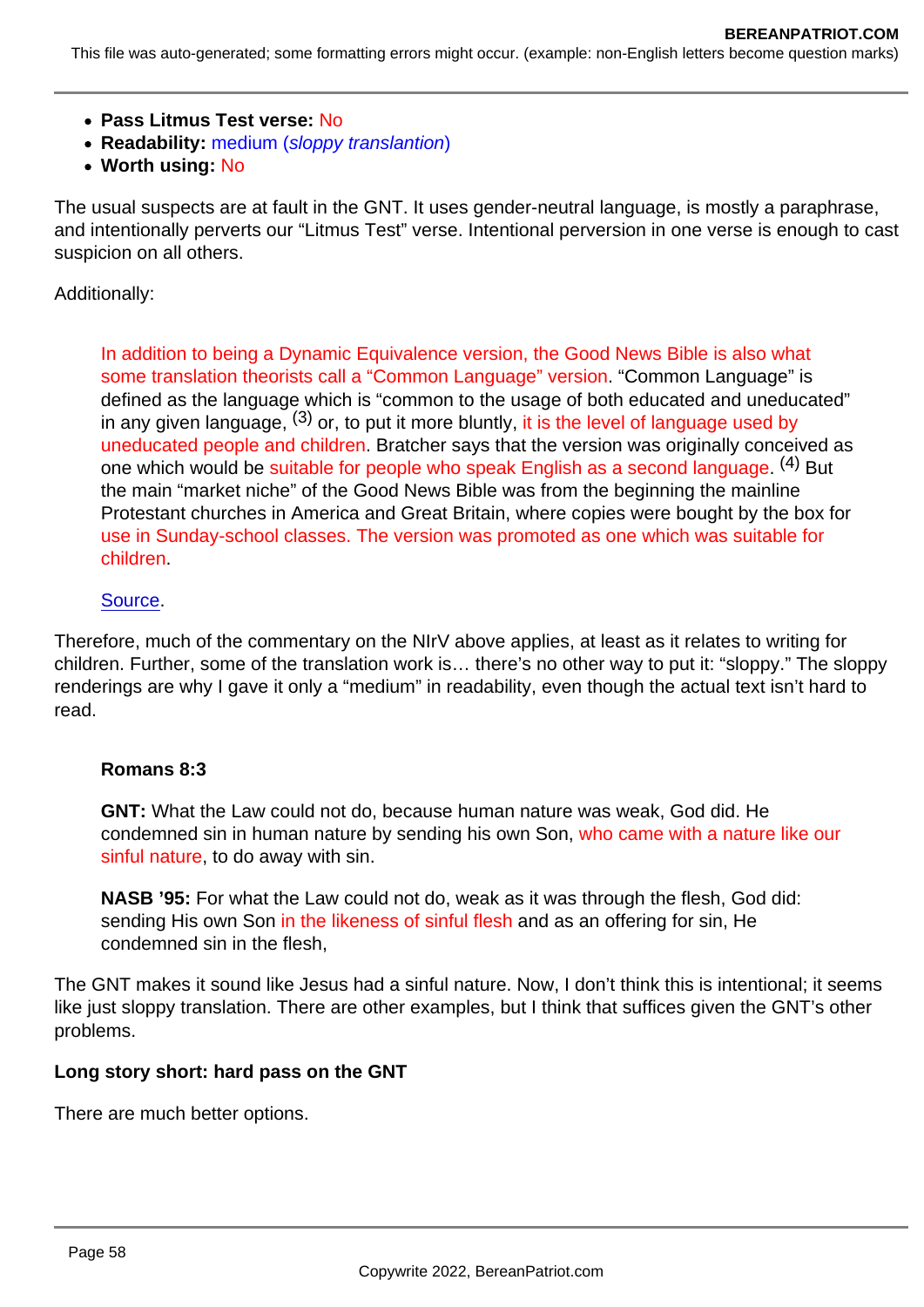The "Holman Christian Standard Bible" ( HSCB)

The HCSB has been overshadowed by its successor the CSB, but don't apply the sins of the CSB to the HCSB. It's much better than the CSB, though still not a good choice.

- Translation type: paraphrase with some literalism
- Gender neutral: Yes medium
- Pass Litmus Test verse: No
- Readability: **good**
- Worth using: No

Ultimately, the HCSB is a middle of the road translation. It's not nearly as bad as most on this list, but not good enough to use either.

In general, the HCSB translation is slightly more literal than the New International Version, but much less literal than the New American Standard Bible or the English Standard Version. In various ways the text is simplified (long and complex Greek sentences are broken up into smaller and simpler ones) and made easy to understand by interpretive renderings. The style is on a level much lower than the NKJV, RSV and ESV.

#### [Source](http://www.bible-researcher.com/csb.html).

Likewise, its treatment of gender is also middle-of-the-road. It's not as horrific as some, but also not good.

The translation of generic masculine nouns and pronouns in this version is conservative that is, the version does not aim to conceal the fact that the authors of Scripture regularly use what modern feminists have called "sexist" language. But the plural of the Greek word ???????? ("man") is regularly translated "people" instead of "men," and occasionally we also see a gender-neutral rendering of the singular ????????. For example, in Romans 3:4 ??????? ?? ? ???? ??????, ??? ?? ???????? ??????? is translated "God must be true, even if everyone is a liar." Masculine forms are also avoided where the Greek or Hebrew texts have participles, substantial adjectives, and pronouns which may be rendered with gender-neutral equivalents such as "someone," "one," "no one," "another," etc. The HCSB is more gender-neutral than the NASB, the NKJV, and the 1984 NIV.

#### [Source](http://www.bible-researcher.com/csb.html).

It occasionally makes some strange translation decisions too. For example:

Psalm 23:4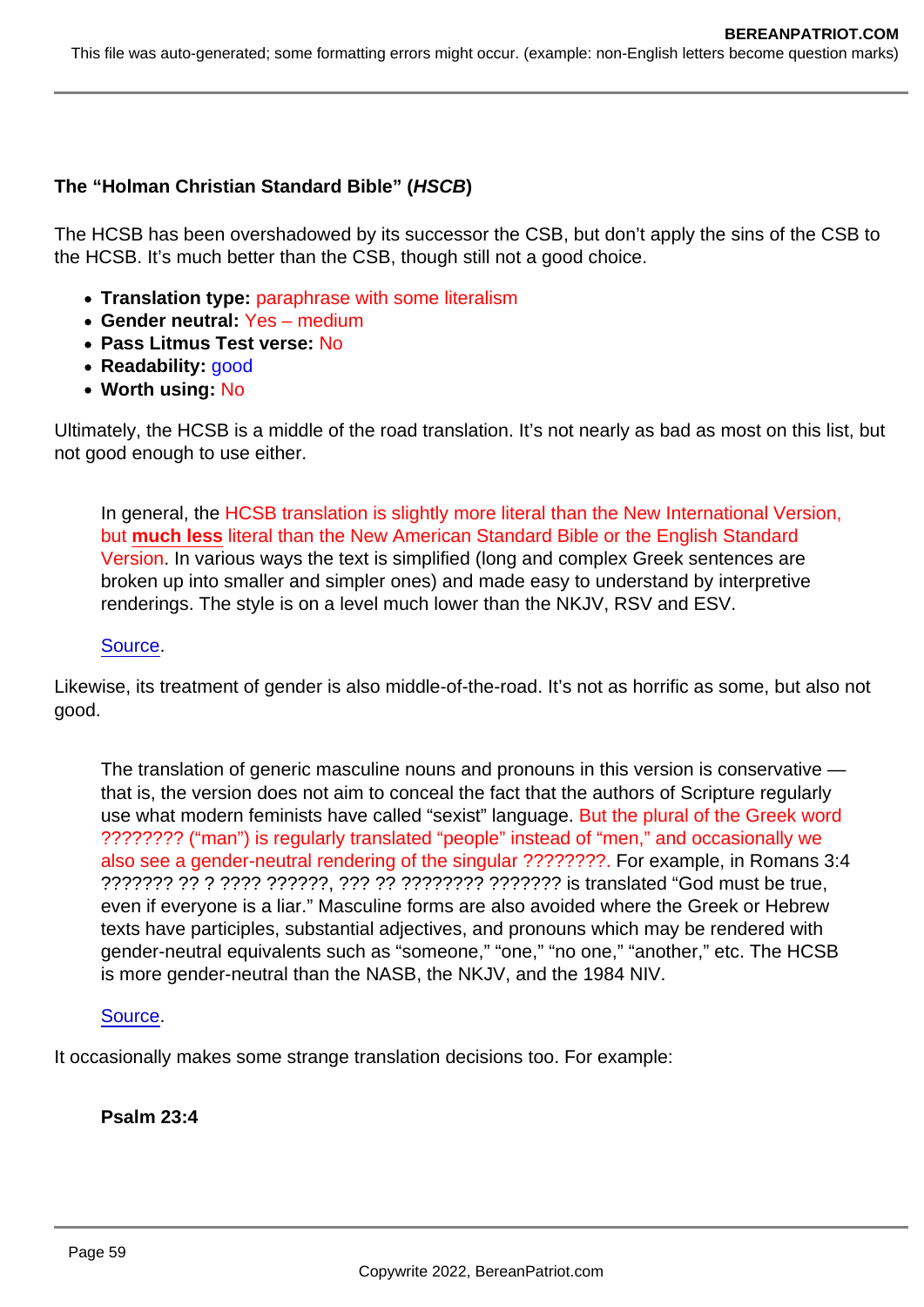HCSB: Even when I go through the darkest valley , I fear no danger , for you are with me; your rod and your staff—they comfort me.

NASB '95: Even though I walk through the valley of the shadow of death , I fear no evil , for You are with me; Your rod and Your staff, they comfort me.

Obviously the HCSB's translation is neither accurate nor literal – so it's not usable – but it usually doesn't veer into total paraphrase either.

The HCSB does contain a lot of footnotes, which many find helpful. However, it fails our "Litmus Test" verse – meaning they intentionally mistranslated God's words – it isn't very literal, and it engages in gender-neutral language perversions.

The HCSB's Verdict: pass

There are better options.

## **Conclusion**

Basically, there's only two translation that are worth using: the NASB 1995 edition and the NKJV. I wish the list was longer, but it's not. Both can be slightly harder to read than other translations. However, that's a small price to pay for accuracy. That is, for knowing that you're actually reading God's words .

I double check all other translations, especially the ESV.

(Admittedly, I often double check the NASB and NKJV too, but I almost always find that they are correct in their translation.)

I actually consider the ESV to be among the most dangerous of all Bible translations.

Not because it's the worst translation – it's not – but because it's subtle, almost sneaky, about being bad. It's just literal enough and just gender-accurate enough to escape detection as being mistranslated . This is especially bad because all the passages where they intentionally mistranslated God's words also go undetected. (And there are more besides the half dozen we looked at.) In my opinion, that makes it more dangerous than something obviously mistranslated like the NIV and NLT. Plus, there's that word it deleted in 1 Cor 6:9…

If there's a Bible translation you're interested in that I didn't cover, go ahead and mention it in the comments after checking the litmus test verse . I might add it. No promises though.

You might also be interested in [my article on Textual Criticism](https://www.bereanpatriot.com/majority-text-vs-critical-text-vs-textus-receptus-textual-criticism-101/), which explains about the underlying Greek texts from which our New Testaments are translated, or my article [The Bible: 66 books vs 73](https://www.bereanpatriot.com/the-bible-66-books-vs-73-and-why-the-apocrypha-explained/)  [and Why \(the "Apocrypha"; Explained\)](https://www.bereanpatriot.com/the-bible-66-books-vs-73-and-why-the-apocrypha-explained/). Both are just as detailed as this one, though not as long.

(P.S. Wow, you stuck with me for ~20,000 words. I commend you on your tenacity and commitment to finding a good Bible translation. Well done, and may God bless your desire to understand scripture better.